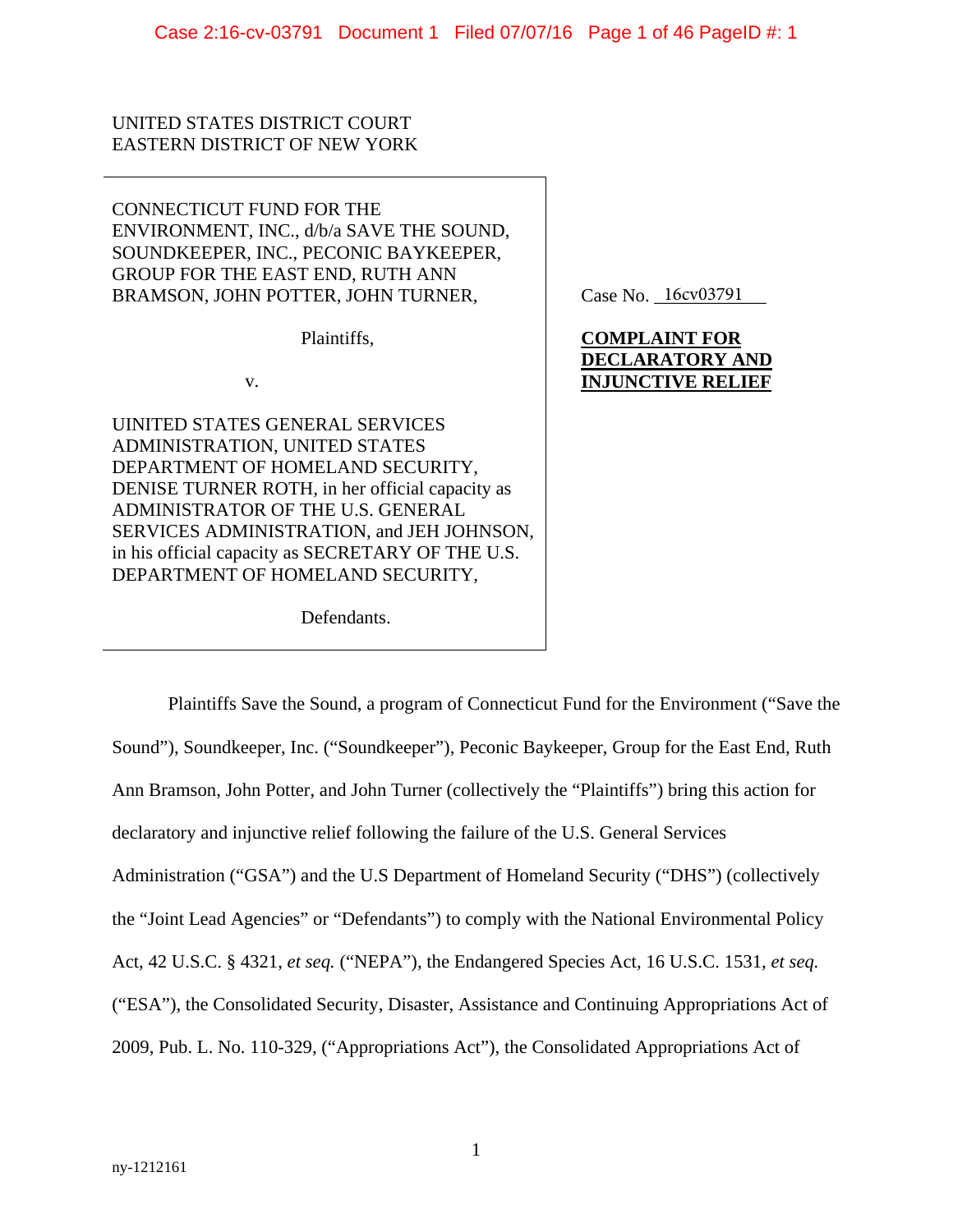2012, Pub. L. No. 112-74, and the Coastal Zone Management Act, 16 U.S.C. 1451, *et seq.* ("CZMA), in recommending the unconditional sale of Plum Island.

#### **INTRODUCTION**

1. Plum Island, a small island off the coast of Long Island, New York, has been owned by the federal government since 1826. First operated as a coastal artillery post, from 1954 to the present it has been a research facility for animal diseases. Because of these federal research facility operations, access to Plum Island has been extremely limited, with human activity on the 840-acre island largely restricted to approximately 170 acres.

2. The remaining 670 acres has naturally developed into a unique and extraordinary de facto nature preserve that is home to several federal endangered species, has a critical ecological link to Long Island Sound and the marine species that inhabit it, and serves as habitat for over 200 species of birds. Plum Island's undisturbed habitat includes 196 acres of upland forest, 96 acres of freshwater wetlands, and 101 acres of a beach/dune system.

3. In January 2009, however, the DHS decided to relocate its animal disease research facilities, known as the Plum Island Animal Disease Center ("PIADC") to Manhattan, Kansas, and prepared to sell Plum Island. In preparation for this relocation, Defendant prepared an Environmental Impact Statement ("EIS") for the sale of the PIADC and Plum Island, and ultimately issued its final decision to move forward with an unfettered sale of the island to the highest bidder in a Record of Decision ("ROD").

4. The EIS process was fundamentally flawed in at least six ways. First, Defendants misconstrued their statutory directive, interpreting their authority to only permit a public auction of the entirety of Plum Island to the highest bidder, thereby necessarily excluding a conservation sale from their alternatives analysis. Second, Defendants violated NEPA by failing to consider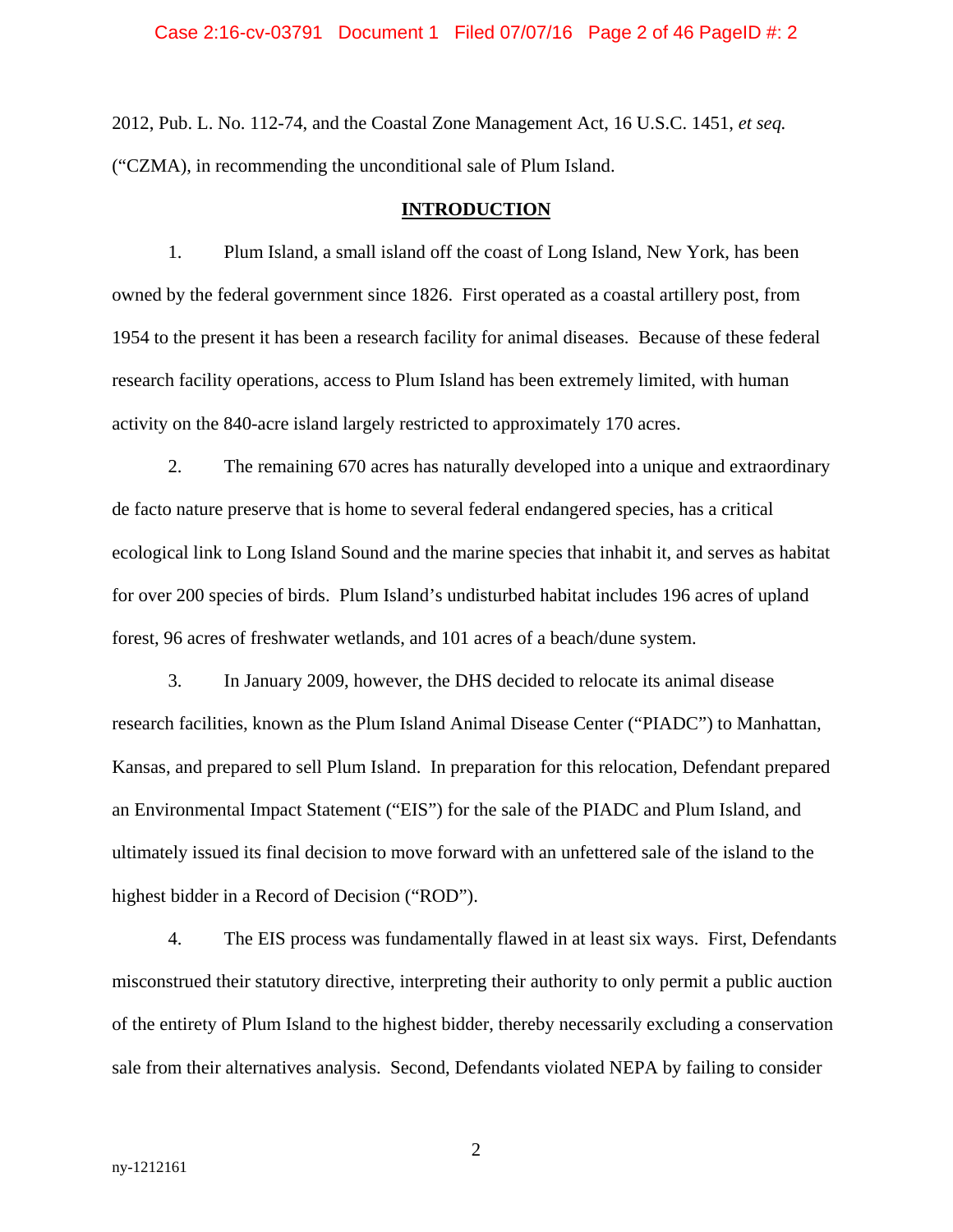#### Case 2:16-cv-03791 Document 1 Filed 07/07/16 Page 3 of 46 PageID #: 3

important government interests and programs in arriving at its decision, such as the protection of federally-listed and state-listed endangered and threatened species, compliance with New York and Connecticut coastal consistency determinations, and the adverse economic impacts of a potential sale of Plum Island. Third, Defendants violated NEPA by failing to adequately consider alternatives to a public auction to the highest bidder, such as a bifurcated sale of discrete parcels or a single unitary sale with conservation easements attached to the property or conservation of those parts not supporting the PIADC operations, even though such alternatives were repeatedly suggested to them. Fourth, Defendants violated NEPA by failing to consult with and rely upon the expertise of the appropriate federal agencies with respect to endangered species, coastal zone and environmental cleanup. Fifth, Defendants violated NEPA and the CZMA by failing to engage in consistency determinations with the appropriate state agencies. Sixth, Defendants violated NEPA by basing their decision on inadequate ecological data and failed to detail how they would clean up contamination associated with the PIADC.

5. Defendants issued this EIS notwithstanding the fact that they were made aware of each of these flaws through repeated comments from state agencies, other federal agencies and non-profit organizations.

6. Defendants' ill-considered decision to sell Plum Island, and the fundamentallyflawed EIS supporting that decision, threaten the continued existence of the endangered species that inhabit Plum Island, the ecology of the Long Island Sound, and violate numerous Federal laws.

7. In light of these violations, Plaintiffs respectfully request that this Court invalidate Defendants' decision to sell the entirety of Plum Island at public auction, as well as the EIS and ROD supporting that decision, and enjoin the Defendants from selling Plum Island.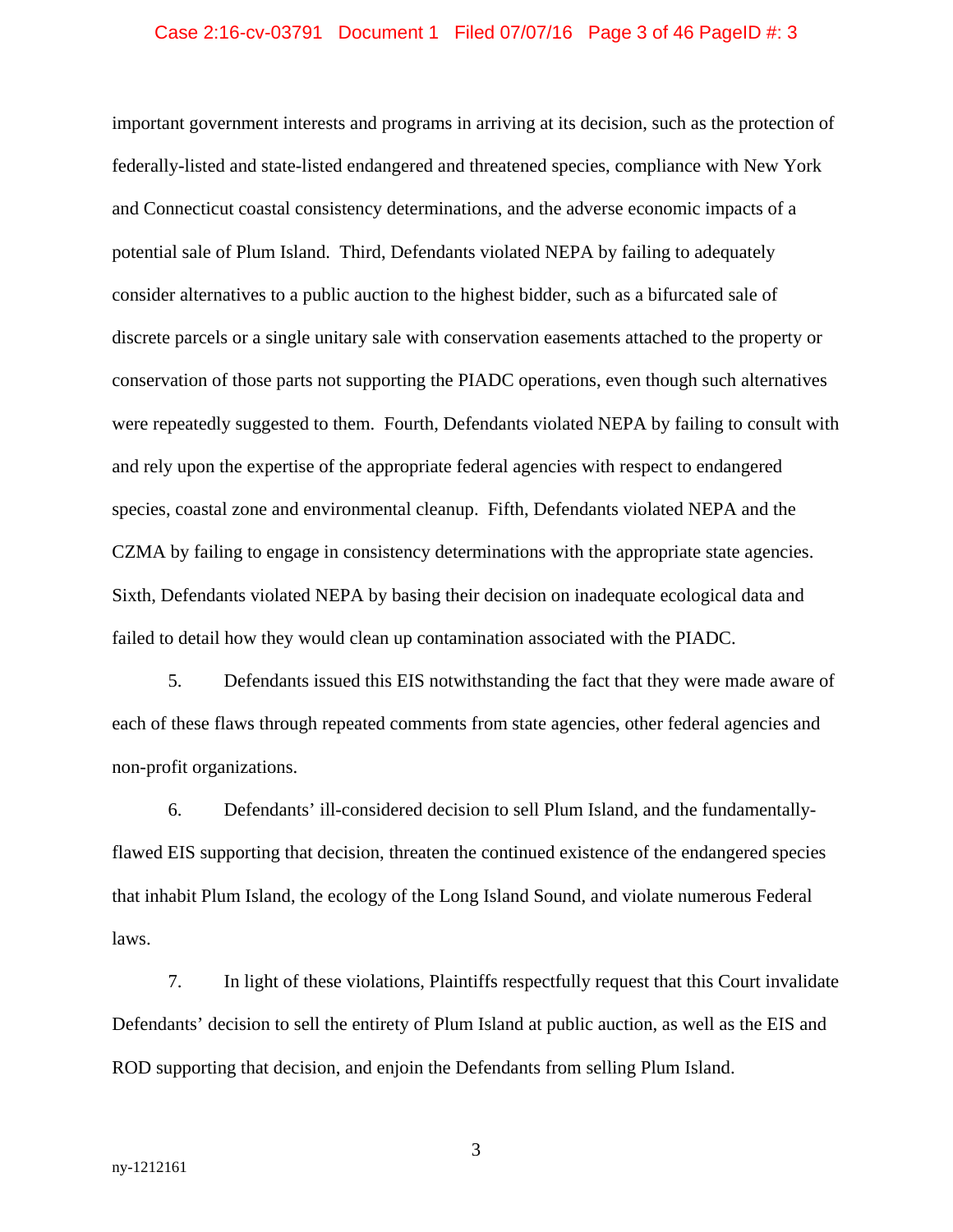#### **THE PARTIES**

8. Plaintiff Connecticut Fund for the Environment, Inc. ("CFE") d/b/a Save the Sound is a  $501(c)(3)$  not-for-profit corporation founded in 1978 and incorporated under the laws of the State of Connecticut, with principal place of business at 142 Temple Street, Suite 305, New Haven, CT 06510, and a New York office located at 545 Tompkins Avenue, 3rd Floor, Mamaroneck, NY 10543.

9. Save the Sound was formed in 1972 as the Long Island Sound Taskforce to Preserve and Protect the Sound. In 2004, Save the Sound merged with, and is now a program of, CFE. CFE is registered to do business in Connecticut and New York State as Save the Sound.

10. Save the Sound's primary purpose is to conserve and enhance the biological integrity of Connecticut's and New York's air, land, and water resources, including Long Island Sound, its shores and its islands. Save the Sound's primary strategic goal is to protect and support wildlife, recreation and clean water in critical natural areas by, among other measures, (1) protecting our last, great open spaces from over-development, (2) preserving important coastal and island habitats, (3) ensuring that all residents are able to access and enjoy the Sound, and (4) preserving natural dunes and marshes to help protect shoreline communities from future storms and sea level rise.

11. Save the Sound uses legal and scientific expertise, advocacy, and education in furtherance of its purpose to achieve results that benefit the environment for current and future generations.

12. Save the Sound represents approximately 3,500 member households, many of whom use and enjoy Long Island Sound, its shores, and its islands—including Plum Island. Many of Save the Sound's members live on or near Long Island Sound, and enjoy, or recreate in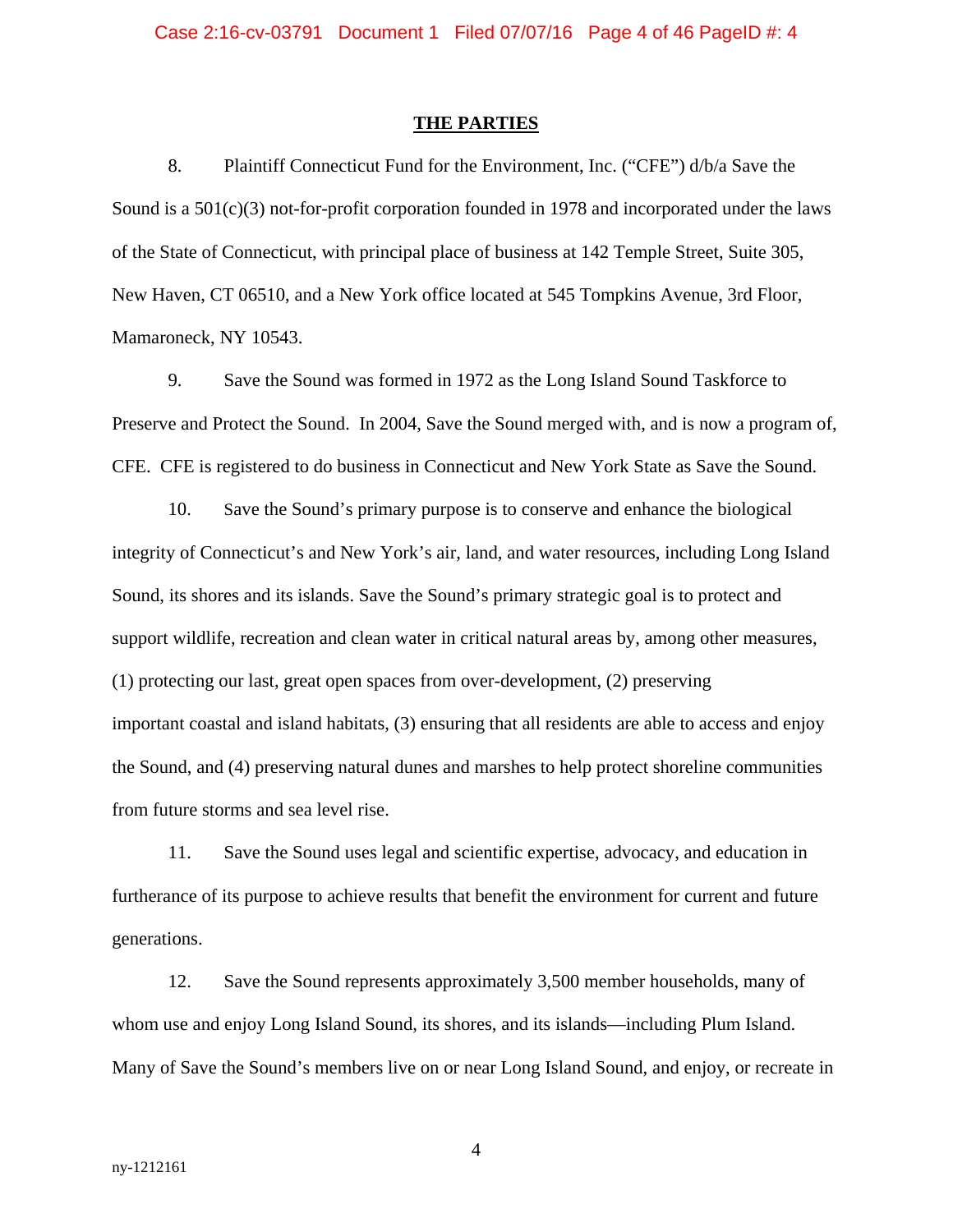#### Case 2:16-cv-03791 Document 1 Filed 07/07/16 Page 5 of 46 PageID #: 5

these waters, including but not limited to commercial or recreational fishing and boating, swimming, and other recreational and commercial activity. Save the Sound's members share a common concern about the quality of Long Island Sound, the surrounding waters and shores, and the wildlife that depends on both.

13. Plaintiff Soundkeeper, Inc. ("Soundkeeper") is a member-supported, not-forprofit organization, formed under the laws of the State of Connecticut, with its principal place of business at 7 Edgewater Place, Norwalk, CT 06855. Soundkeeper was founded in 1987 by the shellfishing and fisheries communities to combat the progressive pollution and destruction of habitat in the Sound. Soundkeeper is dedicated to the protection and enhancement of the biological, physical, and chemical integrity of Long Island Sound and its watershed. Soundkeeper's members use and enjoy the waters of Long Island Sound to fish, recreationally and commercially, sail, boat, kayak, swim, birdwatch, photograph, view wildlife and engage in nature study and scientific study, among other activities. Many of Soundkeeper's members live on or near the Long Island Sound.

14. Plaintiff Peconic Baykeeper is a 501(c)(3) not-for-profit organization with its principal place of business at 10 Old Country Road, Quogue, NY 11959. Peconic Baykeeper was founded in 1998 and is dedicated to conserving, protecting and restoring the Peconic Bay Estuary. Peconic Baykeeper works actively with civic groups, baymen, businesses, children, and the community at large to protect and restore water quality and Long Island's watershed ecosystems. Peconic Baykeeper's members live and work in the area around the Peconic Estuary. The sustainability of local watersheds like the Peconic Estuary depends in large part on the health of surrounding watersheds, like those surrounding Plum Island.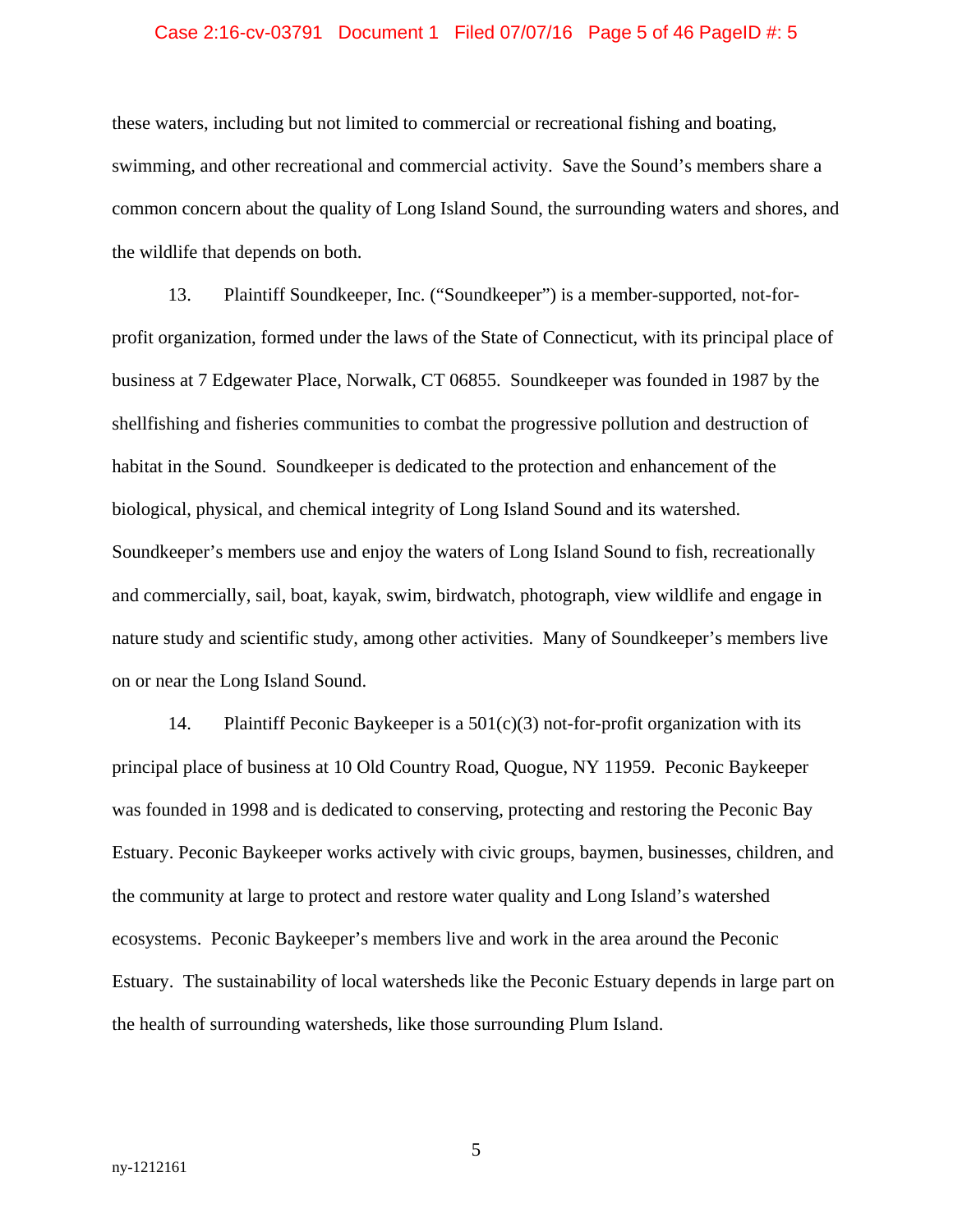#### Case 2:16-cv-03791 Document 1 Filed 07/07/16 Page 6 of 46 PageID #: 6

15. Plaintiff Group for the East End (the "Group") is a professionally staffed, member-supported, not-for-profit conservation advocacy and education organization formed under the laws of the State of New York, with its principal place of business at 54895 Main Road, Southold, New York 11971. Group for the East End was founded in 1972 by a diverse community of regional stakeholders including local residents, seasonal residents, farmers and baymen in response to an onslaught of development that threatened to destroy Eastern Long Island's rich natural and cultural heritage, as well as its local economy, which depends on the environmental health and renowned scenic beauty of the region. The Group's mission is to protect and restore the natural resources of Eastern Long Island and instill a conservation ethic in all those who visit and reside there. Its members live in the five easternmost towns of Long Island and frequently use the waters of the eastern Long Island Sound as well as the Peconic and Gardiner's Bays to fish (both recreationally and commercially), sail, boat, kayak, swim, birdwatch, photograph, paint, view wildlife and engage in natural and scientific study, among other activities. Group for the East End offers hundreds of classroom and field learning programs annually, both for the general public and the region's school districts, focused on instilling ecological principals through direct contact with the region's rich coastal environments.

16. Plaintiff Ruth Ann Bramson is a member of Save the Sound and resides in the Town of Southold, New York. Six generations of her family have lived on the North Fork of Long Island, owning homes there continuously since 1921. She first visited Plum Island in 2008, and since then has organized community tours of the island. During her visits, her tour groups observe and appreciate the wildlife and woodlands of Plum Island. She has delivered at least twenty lectures regarding the history of Plum Island, including the history of its natural resources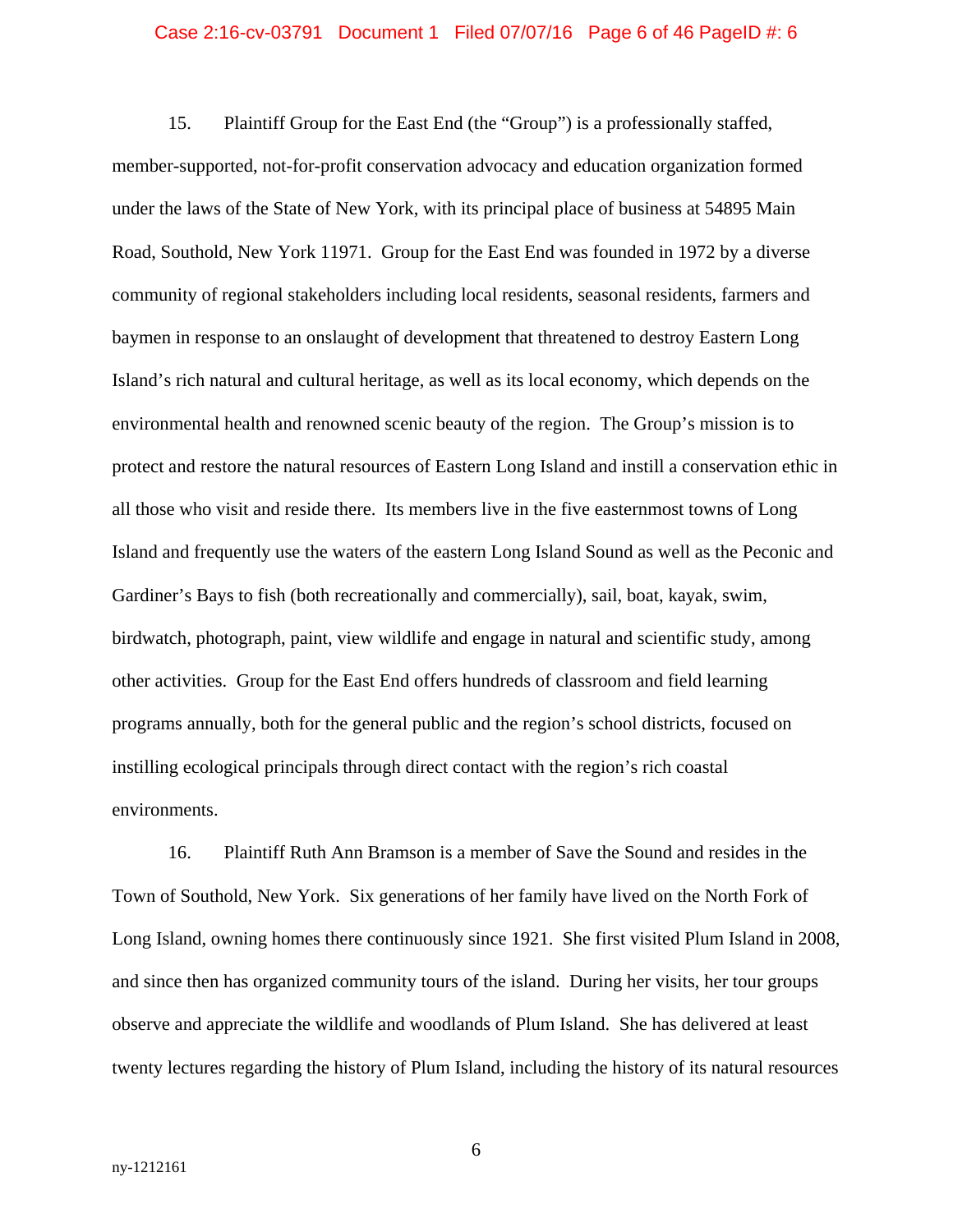#### Case 2:16-cv-03791 Document 1 Filed 07/07/16 Page 7 of 46 PageID #: 7

and wildlife. Plaintiff Bramson was the lead-author of *A World Unto Itself: The Remarkable History of Plum Island, New York*, which tracks the four-hundred years of Plum Island's history.

17. Plaintiff John Potter is a member of Save the Sound and the President of the Connecticut/Rhode Island Coastal Fly Fishers and resides in Groton, Connecticut. As an avid salt-water fly fisherman, he spends a significant amount of time fishing in the waters surrounding Plum Island, including Plum Gut on the western end and Sluice Way on the eastern end. These areas are considered destination fisheries to salt-water fly fisherman like John Potter and other members of the Connecticut/Rhode Island Coastal Fly Fishers.

18. Plaintiff John Turner is a member of Save the Sound and resides in Massapequa Park, New York. He is an environmental professional holding leadership positions at various government and environmental organizations, and has worked to safeguard Long Island's natural resources, water quality, wildlife, and coastal habitats. He is also a natural historian and author of a 270-page guide to Long Island's natural resources entitled "Exploring the Other Island: A Seasonal Nature Guide to Long Island." He has led several programs dedicated to the natural and cultural history of Plum Island. On a number of occasions he has birded on the waters surrounding and on Plum Island. He enjoys observing the hundreds of harbor and gray seals that form the largest seal haul-out site in southern New England.

19. Defendant United States General Services Administration ("GSA") is an administrative agency of the United States Government responsible for the procurement and sale of federal facilities and real estate. DHS acted as a joint lead agency in the decision to sell Plum Island.

20. Defendant U.S. Department of Homeland Security ("DHS") is an administrative agency of the United States Government responsible for protecting the United States from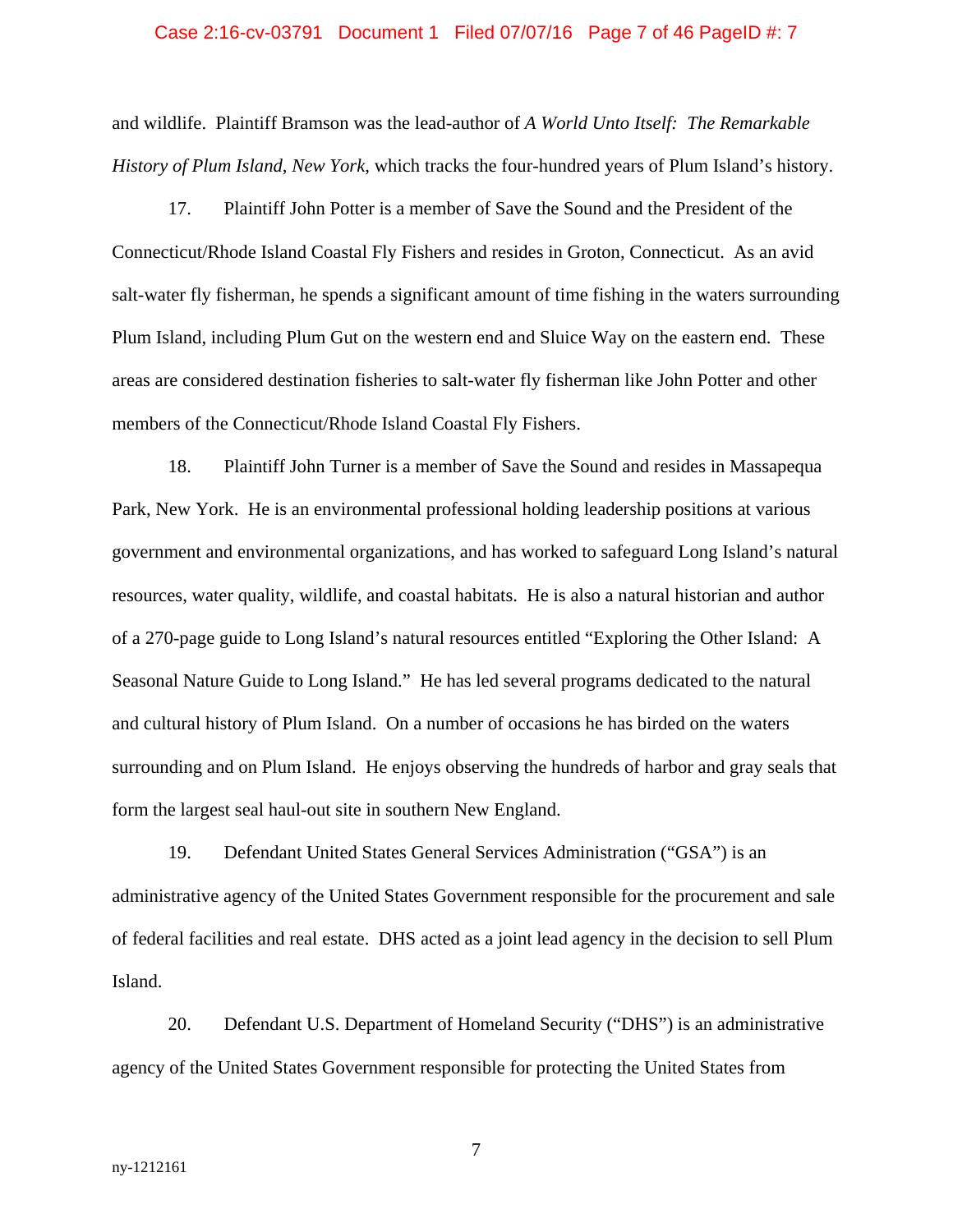### Case 2:16-cv-03791 Document 1 Filed 07/07/16 Page 8 of 46 PageID #: 8

terrorism and other threats, as well as securing and managing the borders of the United States. DHS is currently responsible for the safety and security of Plum Island and acted as a joint lead agency in the decision to sell Plum Island.

21. Defendant Denise Turner Roth is the Administrator of GSA and in that capacity has final responsibility for actions taken by GSA. Ms. Turner Roth is sued in her official capacity.

22. Defendant Jeh Johnson is the Secretary of DHS and in that capacity has final responsibility for actions taken by DHS. Mr. Johnson is sued in his official capacity.

### **STANDING**

23. Plaintiffs' members live, work, and/or recreate in the communities and waters of Long Island Sound, including those surrounding Plum Island.

24. Among the activities that Plaintiffs' members engage in are: (a) sailing and boating around Plum Island; (b) bird-watching, including participation in bird-count activities on Plum Island; (c) fishing in the waters adjacent to Plum Island; (d) marine life watching, particularly seal and whale watching; and (e) studying the environmental and structural history of the grounds and buildings on Plum Island. All of these activities will be adversely impacted by the proposed sale and anticipated development of Plum Island.

25. Given the deep appreciation of its members, Save the Sound and its members have a direct interest in the preservation of Plum Island.

26. Save the Sound members have participated in conservation-based land purchases and have given money to support conservation-based land purchases. Its members have participated in fund-raising campaigns which have raised hundreds-of-thousands of dollars to preserve ecological and historical landmarks. If there was a conservation sale of Plum Island,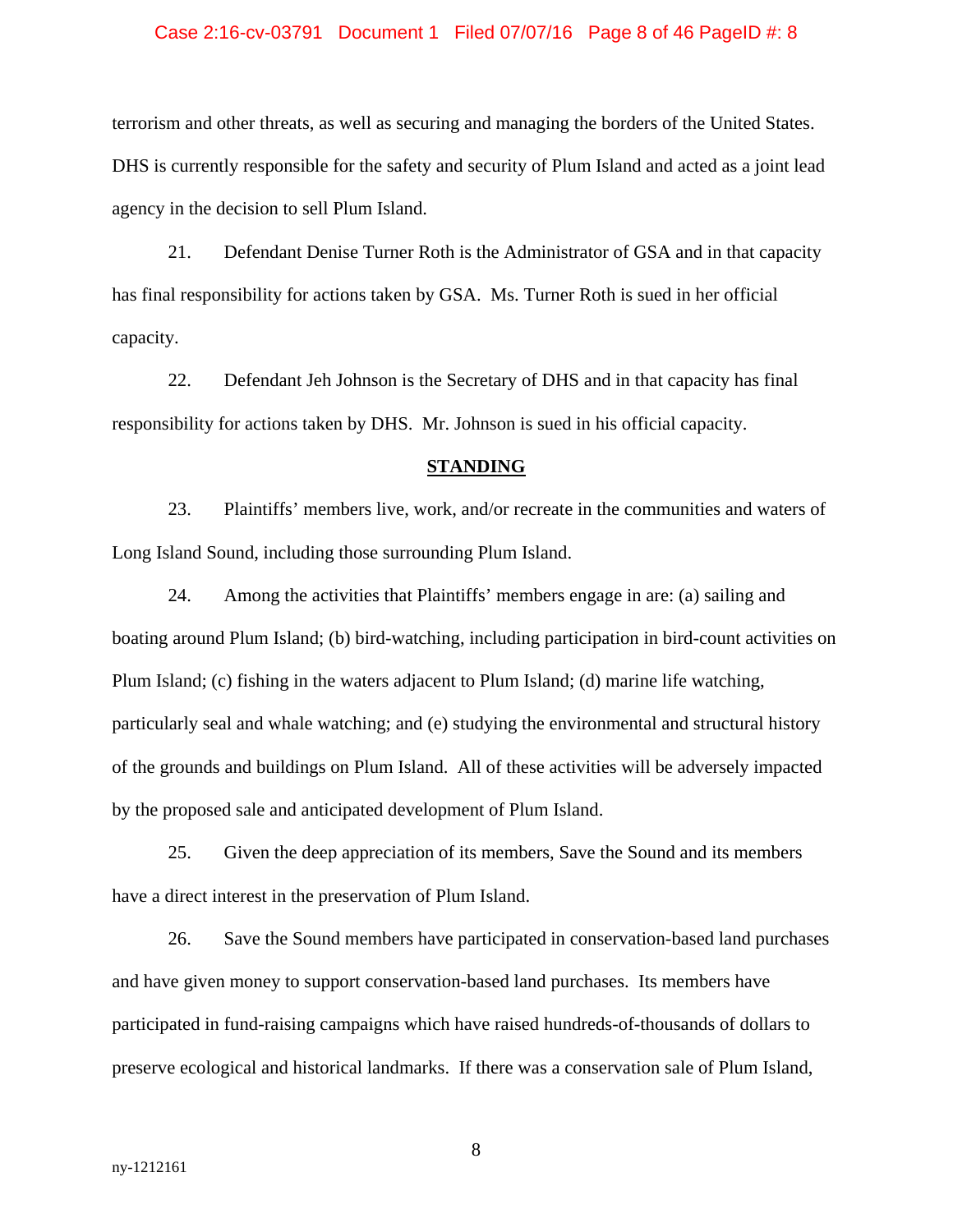#### Case 2:16-cv-03791 Document 1 Filed 07/07/16 Page 9 of 46 PageID #: 9

Save the Sound members would provide both monetary and non-monetary support for such a purchase.

27. Save the Sound members also regularly visit national parks and conserved lands and their vicinity to sail and boat, watch birds, including participating in bird counts, fish, watch marine life such as whales and seals, and study and appreciate architectural and historical structures and areas. If the option to preserve all or part of the island as a state or federal park were studied and adopted in full or in part, Save the Sound members would be able to engage in some or all of these activities in and around Plum Island.

28. Additionally, Save the Sound and its members have been actively involved in providing public input during the Scoping Process and preparation of the Draft Environmental Impact Statement ("DEIS") and the Final Environmental Impact Statement ("FEIS"). They filed extensive comments on the proposed sale and the Environmental Impact Statements issued by GSA and DHS, in addition to testifying at formal hearings, identifying data gaps and alternative scenarios that should have been evaluated pursuant to the requirements of NEPA, the APA, and the Appropriations Act.

29. While Plaintiffs would have considered working on a strategy towards a potential purchase of Plum Island in order to preserve this unique ecosystem, Defendants have foreclosed that option by misconstruing its legislative directive for a public sale to require an online auction to the highest bidder, rather than a full consideration of all available alternatives.

30. The lack of conservation alternatives will directly harm Ruth Ann Bramson's ability to appreciate Plum Island's uninhabited stretches of sandy beaches, hundreds of species or birds, seals, and other wildlife. Beyond the destruction of the island as a habitat for endangered species, the only access road to Plum Island runs directly past her home in Long Island. If the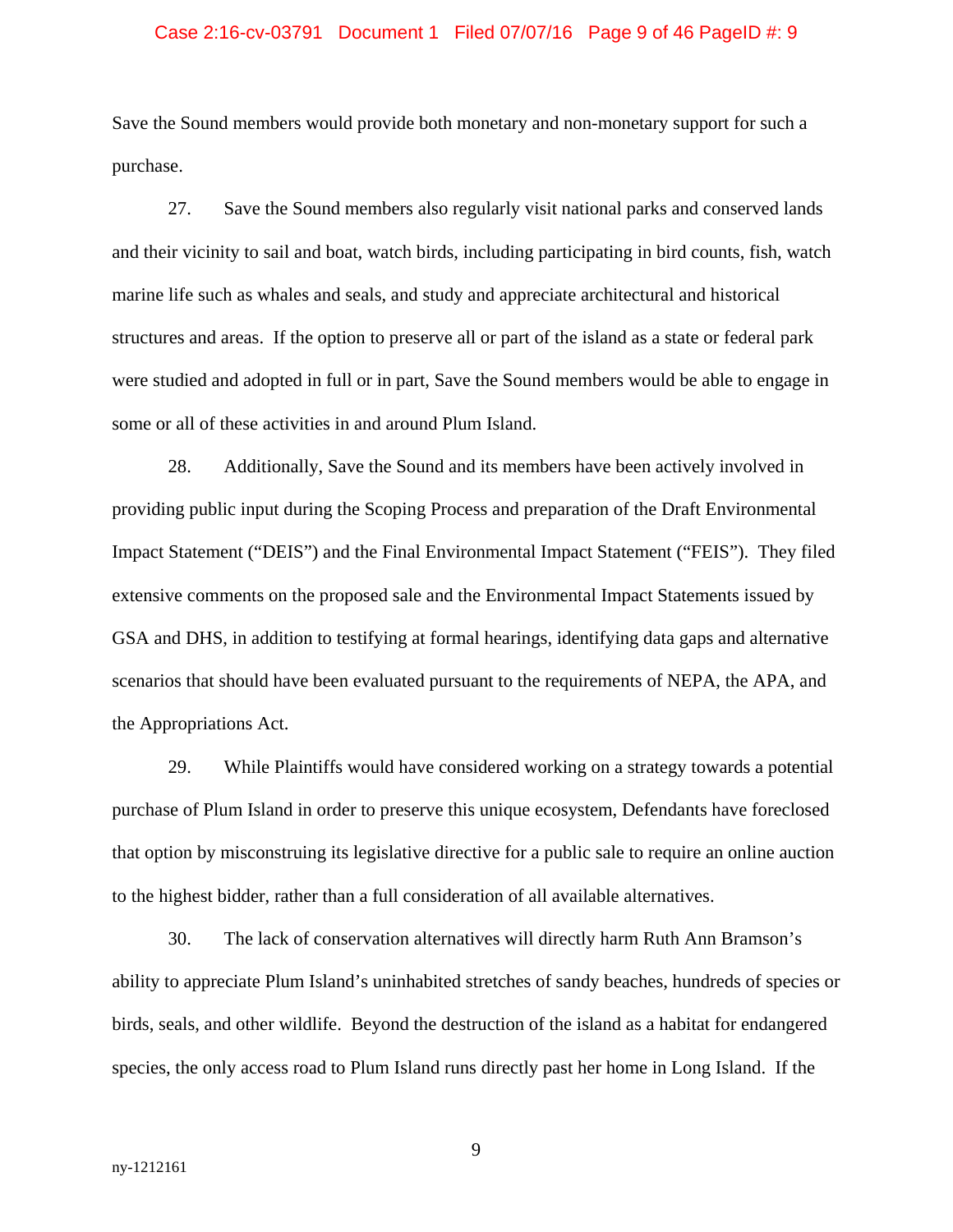#### Case 2:16-cv-03791 Document 1 Filed 07/07/16 Page 10 of 46 PageID #: 10

entirety of Plum Island is sold to developers, the resulting increase in traffic would harm her and her family's quality of life.

31. The lack of conservation alternatives will directly harm Group for the East End's ability to continue offering educational programs that rely heavily on the use of the local environment as a living laboratory for students as well as deprive the Group's members of a significant source of recreational, aesthetic, and commercial enjoyment and satisfaction.

32. The lack of conservation alternatives will directly harm Peconic Baykeeper's ability to protect and enjoy local watersheds like the Peconic Estuary from the pollution and degradation that would flow from the development of Plum Island. Peconic Baykeeper's members would be deprived of a significant source of enjoyment and satisfaction.

33. The lack of conservation alternatives will directly harm John Turner's ability to appreciate the birds, seals, and other wildlife that occupy Plum Island. He would be deprived of a significant source of enjoyment and satisfaction.

34. The lack of conservation alternatives will directly harm John Potter's ability to fish in the waters surrounding Plum Island. The development of Plum Island—and attendant pollution and traffic—would harm the fisheries surrounding Plum Island, depriving John Potter of a significant source of personal enjoyment and satisfaction.

35. The aesthetic, conservation, recreational, economic, scientific, informational, and procedural interests of Plaintiffs and their respective members have been, are being, and, unless the relief prayed for herein is granted, will continue to be adversely affected and irreparably injured by Defendants' failure to comply with federal law as described below.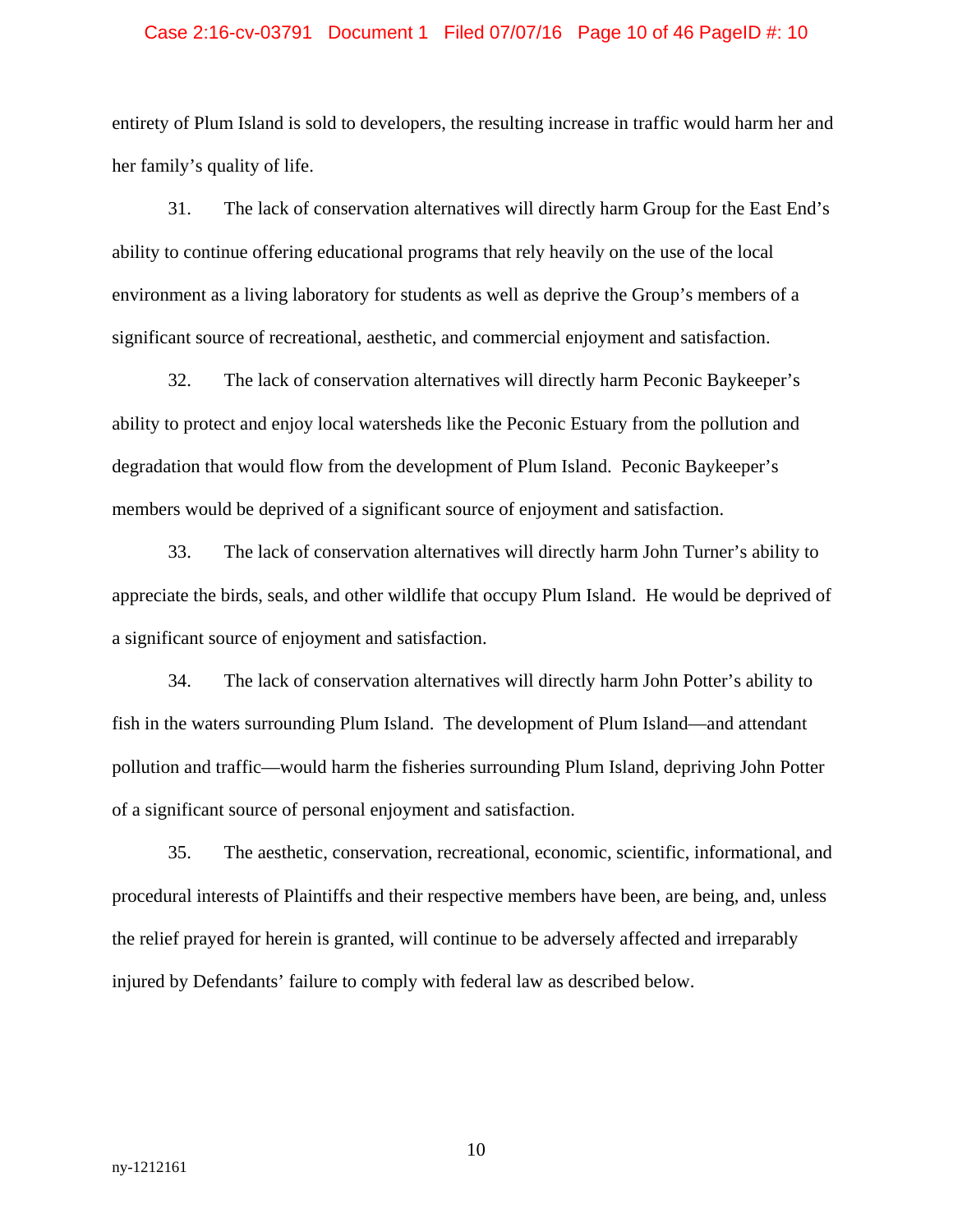#### **JURISDICTION AND VENUE**

36. This Court has original subject matter jurisdiction over this civil action pursuant to 28 U.S.C. § 1331 in that this is a civil action involving claims arising under the laws of the United States.

37. Venue is proper in the Eastern District of New York pursuant to 28 U.S.C. § 1391(b)(2) and 28 U.S.C. § 1391(e) in that the property that is the subject of this action is located in this district and a substantial portion of the events or omissions giving rise to this action occurred in this district.

#### **PLUM ISLAND**

38. Plum Island is an 840-acre island located approximately 1.5 miles off the northeast tip of Orient Point, Long Island, New York. The island is cradled by Long Island Sound and Peconic Bay, both of which are federally-designated National Estuaries.

39. Plum Island is the former home of the U.S. Army's Fort Terry, which was established as a coastal artillery post in 1897 and utilized through World War II. In 1954, Plum Island was transferred to the U.S. Department of Agriculture ("USDA") to establish a research facility for foot-and-mouth disease. In 2003, it was transferred to the DHS, which now oversees the safety and security of Plum Island facility operations, while the USDA continues to use the Plum Island Animal Disease Center ("PIADC"). The PIADC is comprised of buildings, industrial facilities and equipment, roadways, utilities, a water treatment plant, and specialized facilities. The DHS also owns and operates transportation assets and a 9.5-acre facility to support PIADC at Orient Point, New York, which includes buildings, utilities, and ferry docking facilities.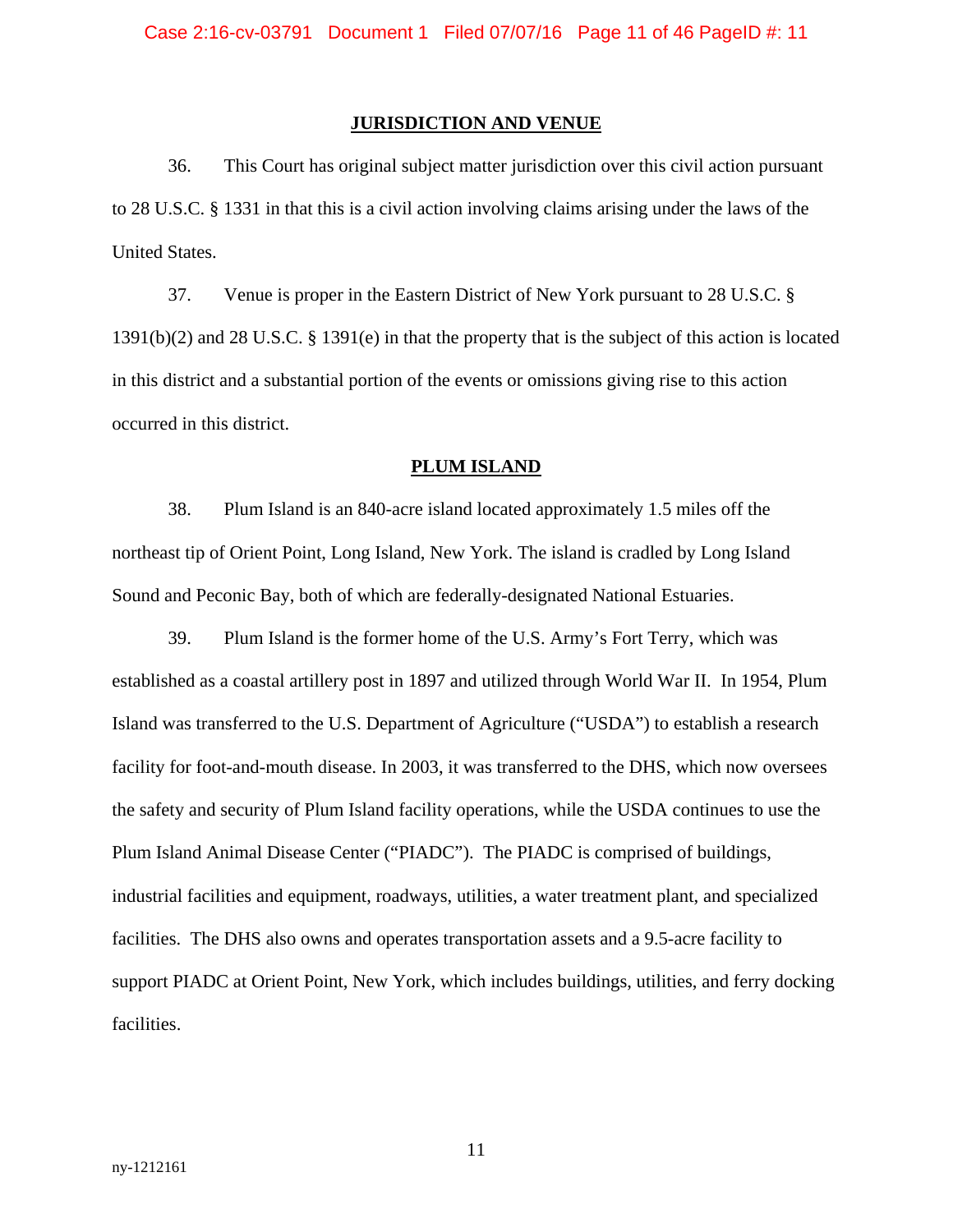#### Case 2:16-cv-03791 Document 1 Filed 07/07/16 Page 12 of 46 PageID #: 12

40. The total developed and maintained area of Plum Island comprises approximately 170 acres. Human activity on Plum Island has largely been restricted to these 170 acres. This includes 35 acres associated with the PIADC and its transportation and support facilities and approximately 30 acres associated with the former Fort Terry.

41. Due to the nature of the PIADC's mission, access to Plum Island has been limited and highly regulated. This relative isolation and lack of human disturbance has allowed the resident flora and fauna to develop unmolested. As such, the vast undeveloped portion of the island has been left largely in its natural state.

42. Plum Island's undisturbed habitat includes 196 acres of upland forest, 96 acres of freshwater wetlands, and 101 acres of a beach/dune system.

## **FEDERAL RECOGNITION OF PLUM ISLAND'S ECOLOGICAL VALUE**

43. In 2006, Plum Island was designated a Long Island Sound Stewardship site by the Long Island Sound Study, under the authority of the federal Clean Water Act, indicating a strong governmental and public interest in the conservation of the undeveloped natural resources of the island.

44. The Stewardship Initiative Atlas identifies Plum Island as "exemplary colonial waterbird habitat, including sites that are of national – if not international – significance." (Long Island Sound Stewardship Initative, *2006 Stewardship Atlas*, http://library.rpa.org/pdf/Long-Island-Sound-Stewardship-Initiative-Atlas.pdf, at 38 (last accessed February 22, 2016).)

45. Plum Island has also been recognized as an important coastal resource pursuant to the Coastal Barrier Resources Act, 16 U.S.C. 3501, *et seq*, and is included within the Coastal Barrier Resources System.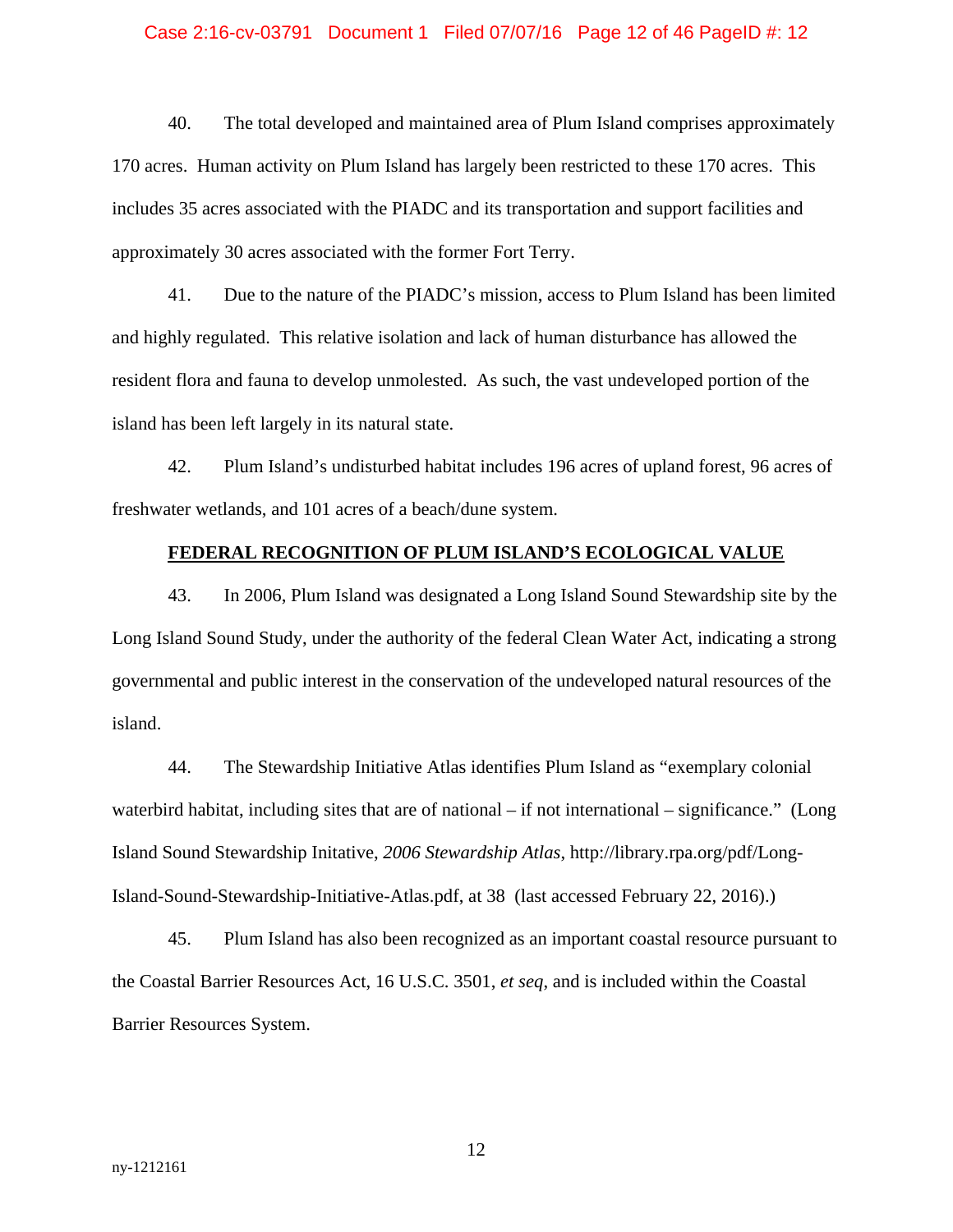#### Case 2:16-cv-03791 Document 1 Filed 07/07/16 Page 13 of 46 PageID #: 13

46. Based on its designation as a Coastal Barrier Resource Area, certain restrictions apply to Federal expenditures in relation to Plum Island. In particular, no new expenditures or financial assistance may be made available under Federal law for any purpose, including the construction of any structures or facilities, with limited exceptions. *See* 16 U.S.C. § 3504.

47. The ecological value of Plum Island's habitats and natural diversity was further acknowledged when the United States Fish and Wildlife Service ("USFWS") designated Plum Island as one of the Northeast Coastal Areas Study Significant Coastal Habitat sites. This designation identifies Plum Island as a habitat and area of natural diversity in need of protection in southern New England.

48. The National Oceanic and Atmospheric Administration ("NOAA"), through its National Marine Fisheries Service ("NMFS") program, has designated the Long Island Sound which surrounds the northern, eastern and southern shores of Plum Island—as an "Essential Fish Habitat" for at least 45 species.

#### **PLUM ISLAND'S PLANTS, WILDLIFE, BIRD AND MARINE SPECIES**

49. Plum Island is home to a diverse array of plants and wildlife, many of which are classified as endangered and threatened species.

50. Plum Island contains one of the highest concentrations of rare plants—fourteen to twenty varieties—in New York, including several federally endangered and threatened species, such as sandplain gerardia, seabeach knotweed, seabeach amaranth, and small whorled pogonia.

51. Over 217 species of birds have been identified on Plum Island. This includes Roseate Terns, a federally endangered species that use the island for courting, raising their fledglings, foraging, and stopovers, and Piping Plovers, a federally threatened species that also use the shoreline habitat for breeding and foraging. Both species are susceptible to human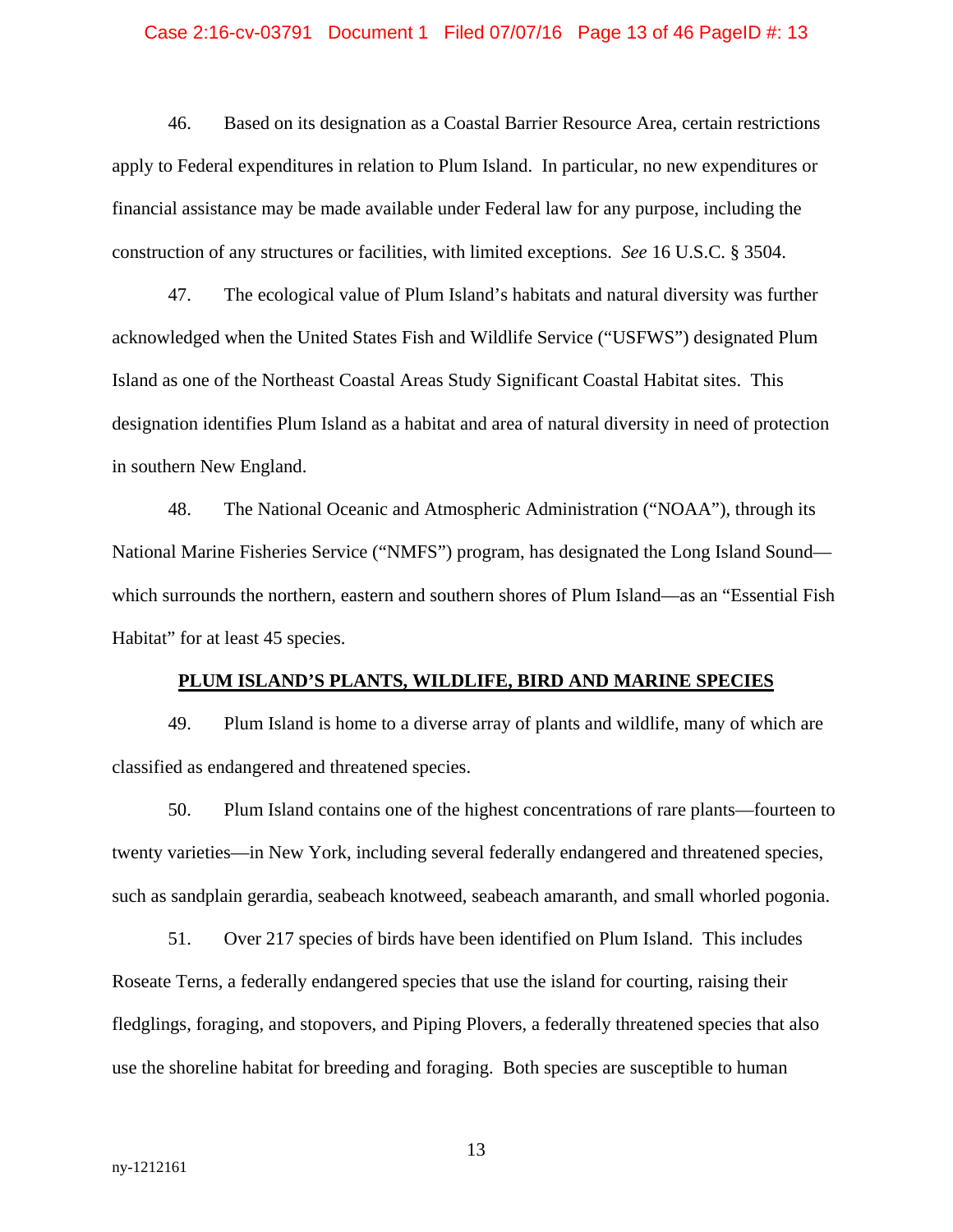#### Case 2:16-cv-03791 Document 1 Filed 07/07/16 Page 14 of 46 PageID #: 14

disturbance of their habitat, which adversely impacts both breeding and feeding success, as well as the survival rate of chicks.

52. Plum Island has been designated as critical bird habitat by Audubon New York's Important Bird Area Designation Program. It also hosts fifty-seven of New York State's species of greatest conservation need, as designated by the New York Department of Environmental Conservation ("NYDEC"), including osprey, American oystercatcher, Northern harrier, and common eider. Seven active osprey nests and an active colony of bank swallow, a declining bird species in New York, were identified in 2009. Several hundred common terns, a New York State threatened species, also make use of the island.

53. There are a number of federally listed or endangered marine species present in the waters surrounding Plum Island. These include Atlantic hawksbill sea turtle, Atlantic (Kemp's) Ridley sea turtle, green sea turtle, leatherback sea turtle, loggerhead sea turtle, and the Atlantic sturgeon.

54. NYDEC has designated the waters of Long Island Sound as critical habitat for the federally endangered Kemp's Ridley sea turtle.

55. Several other species, many of which are endangered, are also known to frequent the waters surrounding Plum Island, including but not limited to humpback whale, beluga whale, the federally endangered North Atlantic right whale and bottlenose dolphins.

56. Plum Island and its surrounding waters are used extensively by harbor and grey seals, and the island is one of the most important seal haul-out areas in southern New England.

## **THE PROPOSED SALE OF PLUM ISLAND**

57. On September 30, 2008, the U.S. Congress passed Public Law 110-329, the "Consolidated Security, Disaster Assistance and Continuing Appropriations Act, 2009," which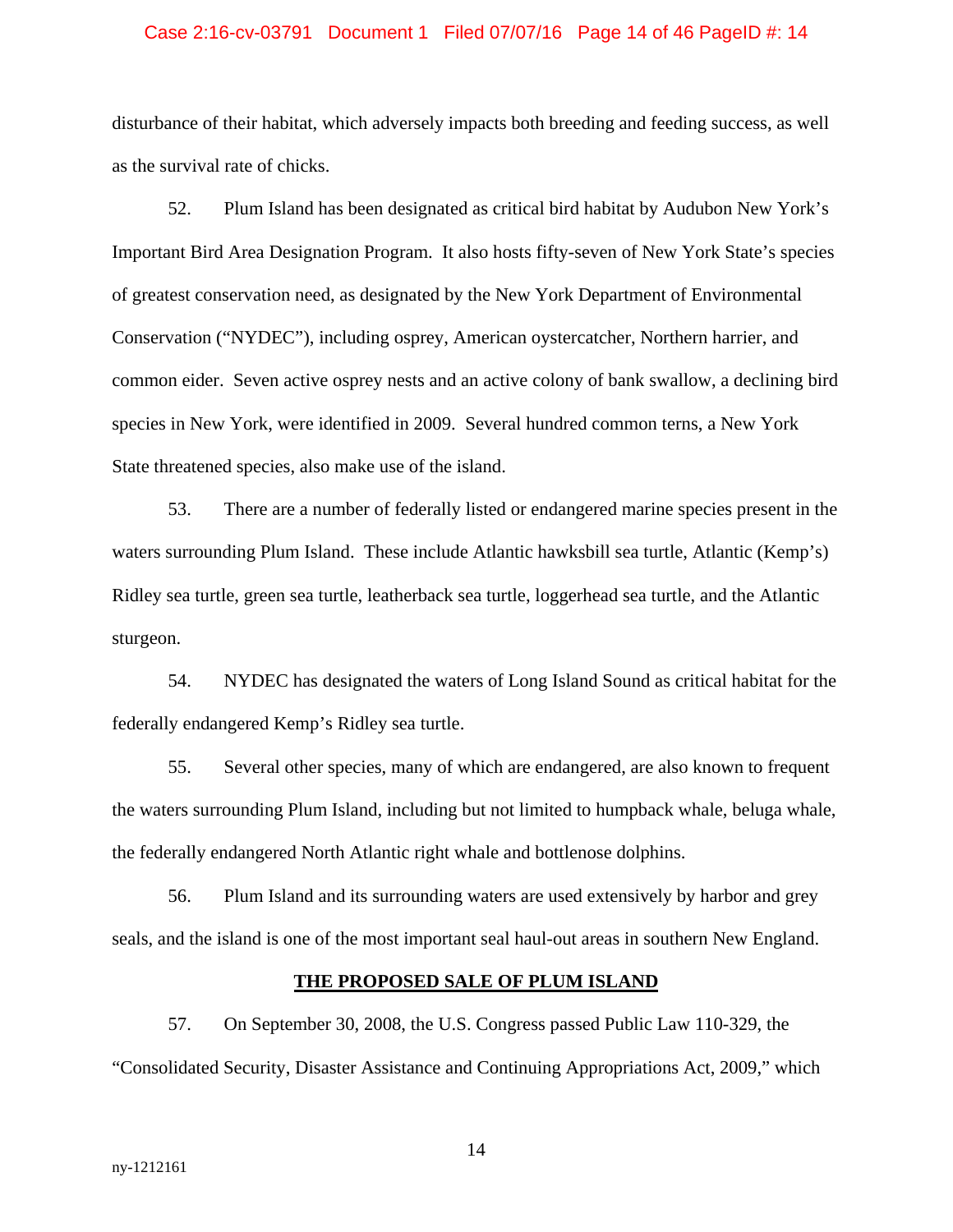#### Case 2:16-cv-03791 Document 1 Filed 07/07/16 Page 15 of 46 PageID #: 15

among other provisions, directed the sale of the "real and related personal property and transportation assets which support Plum Island operations, subject to such terms and conditions as necessary to protect government interests and meet program requirements," if it should be determined that the PIADC should be moved to a new location. Pub. L. No. 110-329.

58. By its plain terms, the Appropriations Act limited any public sale to the property "which support Plum Island operations." Pub. L. No. 110-329

59. Similarly, the Appropriations Act expressly required that any sale be "subject to such terms and conditions as necessary to protect government interests and meet program requirements." Pub. L. No. 110-329

60. In January 2009, the DHS made a determination to construct and operate a new National Bio and Agro-Defense Facility ("NBAF") in Manhattan, Kansas, and to move the current operations from the PIADC at Plum Island to the NBAF in Kansas.

#### **THE NEPA PROCESS**

61. Pursuant to NEPA, all federal agencies are required to prepare a detailed statement in advance of major Federal actions significantly affecting the quality of the human environment. This statement must include: (i) the environmental impact of the proposed action, (ii) any adverse environmental effects which cannot be avoided should the proposal be implemented, (iii) alternatives to the proposed action, (iv) the relationship between local shortterm uses of the environment and the maintenance and enhancement of long-term productivity, and (v) any irreversible and irretrievable commitments of resources which would be involved in the proposed action should it be implemented. *See* 40 C.F.R. 1502.16.

62. This detailed statement is known as an environmental impact statement or EIS.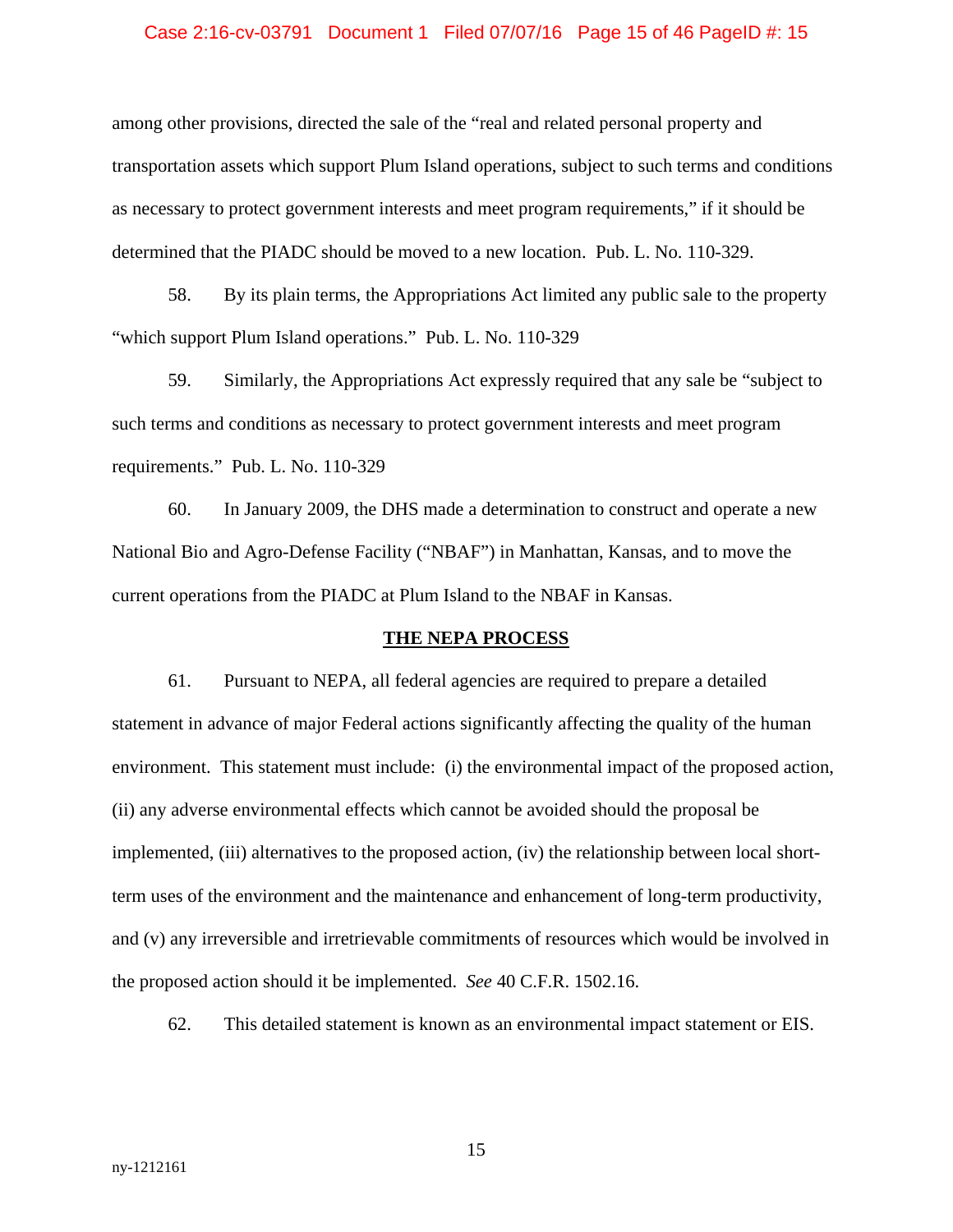#### Case 2:16-cv-03791 Document 1 Filed 07/07/16 Page 16 of 46 PageID #: 16

63. Pursuant to 40 C.F.R. § 1502.14, the EIS must consider alternatives to the proposed action. NEPA requires that lead agencies: (a) rigorously explore and objectively evaluate all reasonable alternatives and, for alternatives which were eliminated from detailed study, briefly discuss the reasons for their having been eliminated; (b) devote substantial treatment to each alternative considered in detail including the proposed action so that reviewers may evaluate their comparative merits; (c) include reasonable alternatives not within the jurisdiction of the lead agency; (d) include the alternative of no action; (e) identify the agency's preferred alternative or alternatives, if one or more exists, in the draft statement and identify such alternative in the final statement unless another law prohibits the expression of such a preference; and (f) include appropriate mitigation measures not already included in the proposed action or alternatives.

64. As 40 C.F.R. § 1502.14 states: "This section is the heart of the environmental impact statement."

65. An EIS must also include an analysis on "the environmental impacts of the alternatives including the proposed action" and "any adverse environmental effects which cannot be avoided should the proposal be implemented." 40 C.F.R. § 1502.16.

66. NEPA's implementing regulations provide that a lead agency (or lead agencies) supervise the preparation of an EIS. *See* 40 C.F.R. § 1501.5.

67. GSA and DHS acted as joint lead agencies in preparing the EIS with regards to the sale of Plum Island.

68. NEPA's implementing regulations also provide lead agencies the ability to request that other federal agencies with either jurisdiction by law or "special expertise" regarding specific environmental issues act as cooperating agencies in preparation of the EIS. 40 C.F.R. §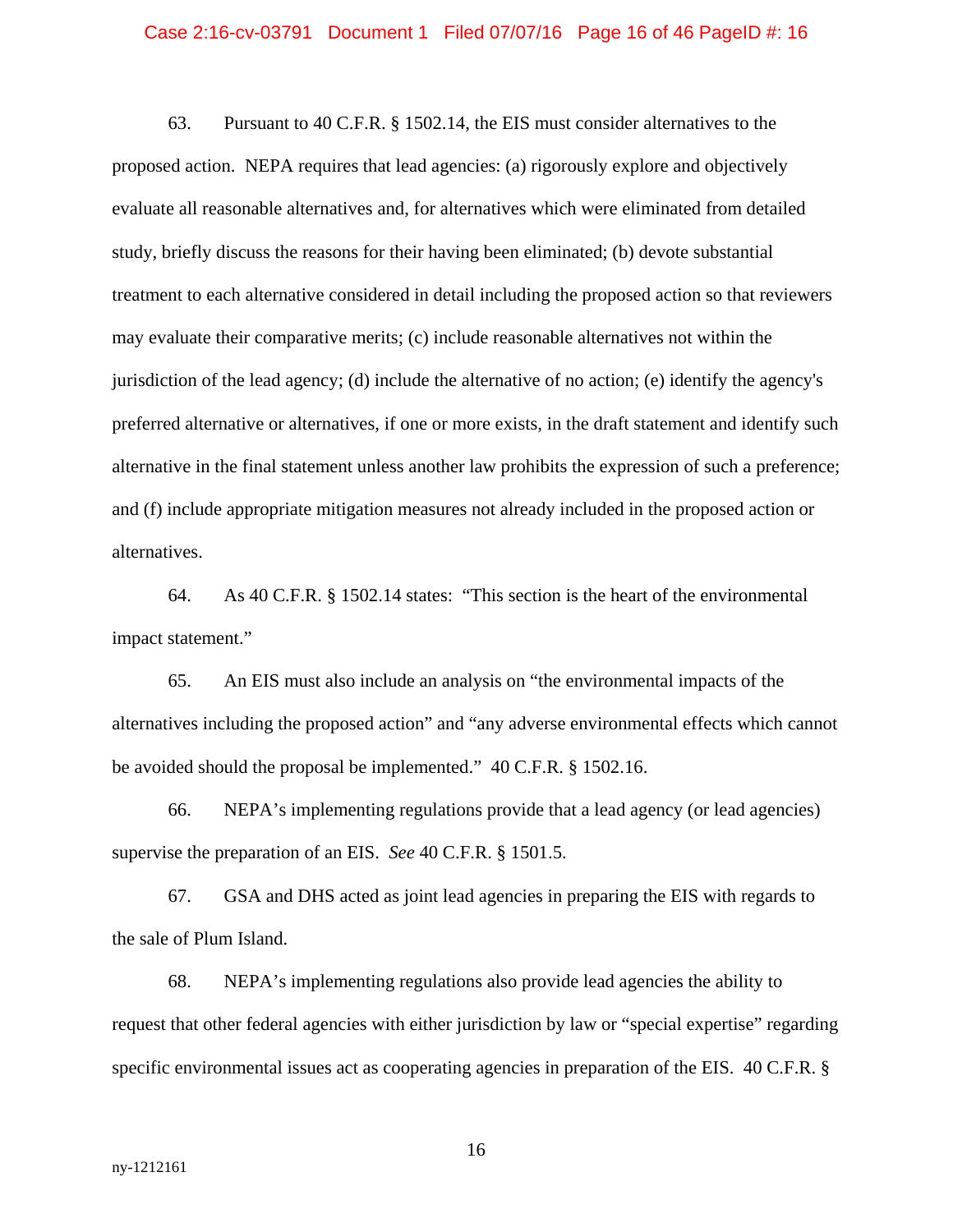1501.6. The U.S. Environmental Protection Agency ("EPA") and the U.S. Fish and Wildlife Service ("USFWS"), acted as cooperating agencies in the preparation of the EIS for the sale of Plum Island.

69. Pursuant to 40 C.F.R.  $\S$  1501.6(a)(2), the lead agencies shall "[u]se the environmental analysis and proposals of cooperating agencies with jurisdiction by law or special expertise, to the maximum extent possible consistent with its responsibility as lead agency."

#### **COMMENTS DURING THE SCOPING PERIOD**

70. As part of the preparation of the EIS, NEPA requires that Lead Agencies conduct "an early and open process for determining the scope of issues to be addressed and for identifying the significant issues related to a proposed action." 40 C.F.R. § 1501.7. This process is known as "scoping."

71. Defendants initiated the public scoping process by publishing a notice of intent in the Federal Register on March 18, 2010.

72. Public Scoping Meetings were held to determine the scope of the proposed EIS on May 19, 2010 in Old Saybrook, Connecticut, and on May 20, 2010 in Greenport, New York.

73. Throughout the scoping period, a number of federal, state, and local government agencies and departments, including the EPA and USFWS as cooperating agencies, Governor Rell of Connecticut, the NYDEC, the Connecticut Department of Energy and Environmental Protection ("CTDEEP"), the Long Island Sound Study Citizens Advisory Council, and Plaintiff Save the Sound offered specific comments on important government interests to be taken into account when considering the final disposition of Plum Island.

74. The important government interests specifically highlighted for Defendants included: (i) the protection of federally-listed and state-listed endangered and threatened species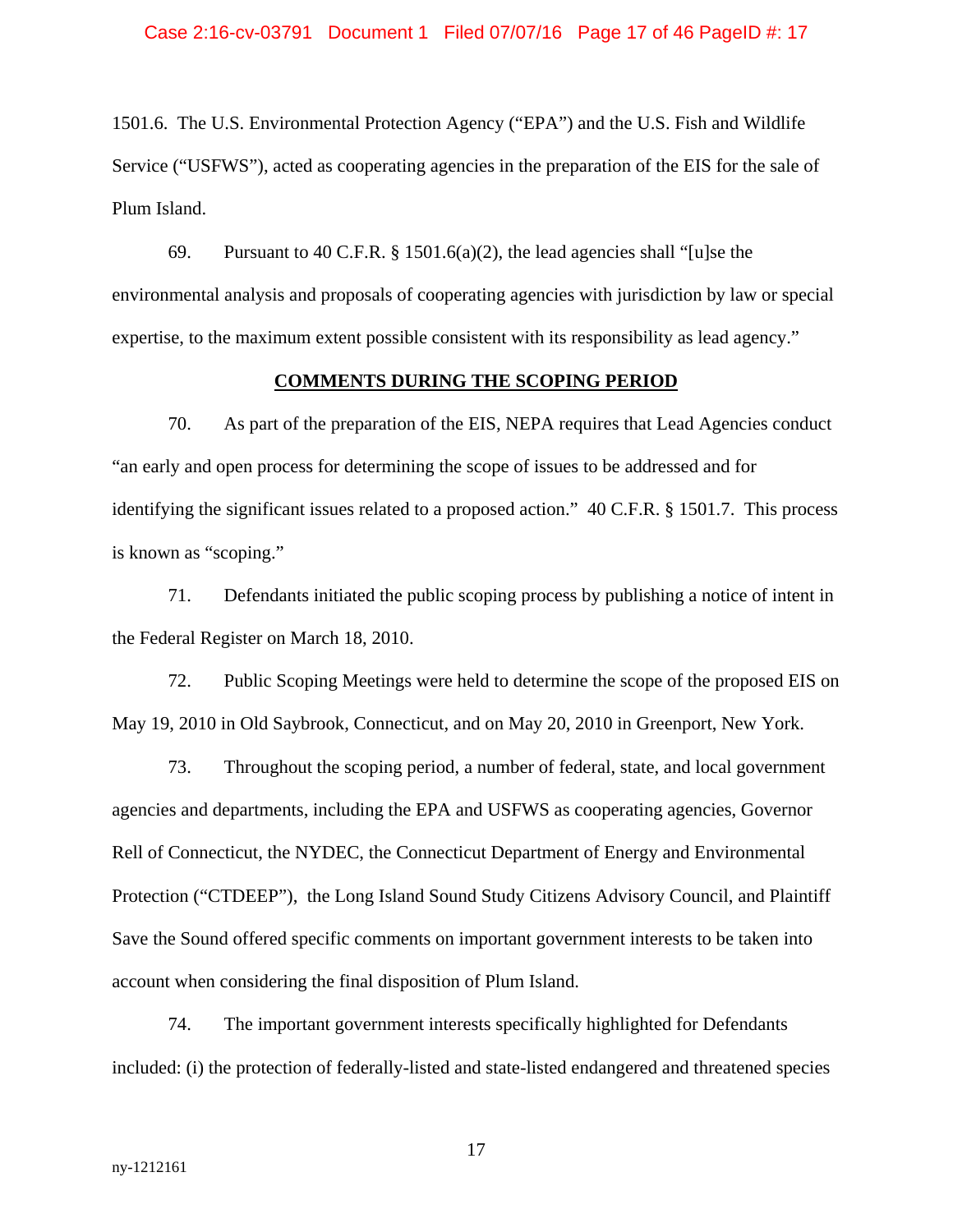#### Case 2:16-cv-03791 Document 1 Filed 07/07/16 Page 18 of 46 PageID #: 18

of flora and fauna (including the roseate tern, piping plover, common loon, common tern, osprey, northern harrier, red-shouldered hawk, Cooper's hawk, sharp-shinned hawk, northern goshawk, peregrine falcon, shortnose sturgeon, northern right whale, Atlantic hawksbill sea turtle, green sea turtle, Atlantic (Kemp's) Ridley sea turtle, leatherback sea turtle, loggerhead sea turtle, sandplain gerardia, seabeach amaranth, small whorled pogonia, hop sedge, coastal sedge and spring ladies' tresses); (ii) the importance of Plum Island as a Long Island Sound Stewardship site under the Long Island Sound Stewardship Act; (iii) the value of Plum Island to many species of migratory birds, as recognized under the Migratory Bird Treaty Act; (iv) the importance of Plum Island under the Coastal Barriers Resources Act; (v) the importance of Plum Island to the protection of marine mammals (including whales, dolphins and seals) on and in the waters surrounding Plum Island pursuant to the Marine Mammals Protection Act; (vi) compliance with New York and Connecticut coastal consistency determinations (pursuant to the Connecticut Coastal Management Act and the New York State Coastal Management Program); (vii) the value of Fort Terry and the Plum Island Lighthouse as important historic sites pursuant to the National Historic Preservation Act and the National Historic Lighthouse Preservation Act; and (viii) the adverse economic impacts of a potential sale of Plum Island.

75. Governor Rell of Connecticut, in a June 1, 2010 letter to GSA, noted "there appear to be far too many unknowns that both limit [Connecticut's] ability to provide comments through this scoping process and forestall an accurate and complete assessment of the impacts and consequences the sale of Plum Island will have on the residents of Connecticut and our region's natural resources." (Governor M. Jodi Rell, *Comments on the Proposed Sale of Plum Island*, at 2 (June 1, 2010).) She further stressed the importance of additional studies with regard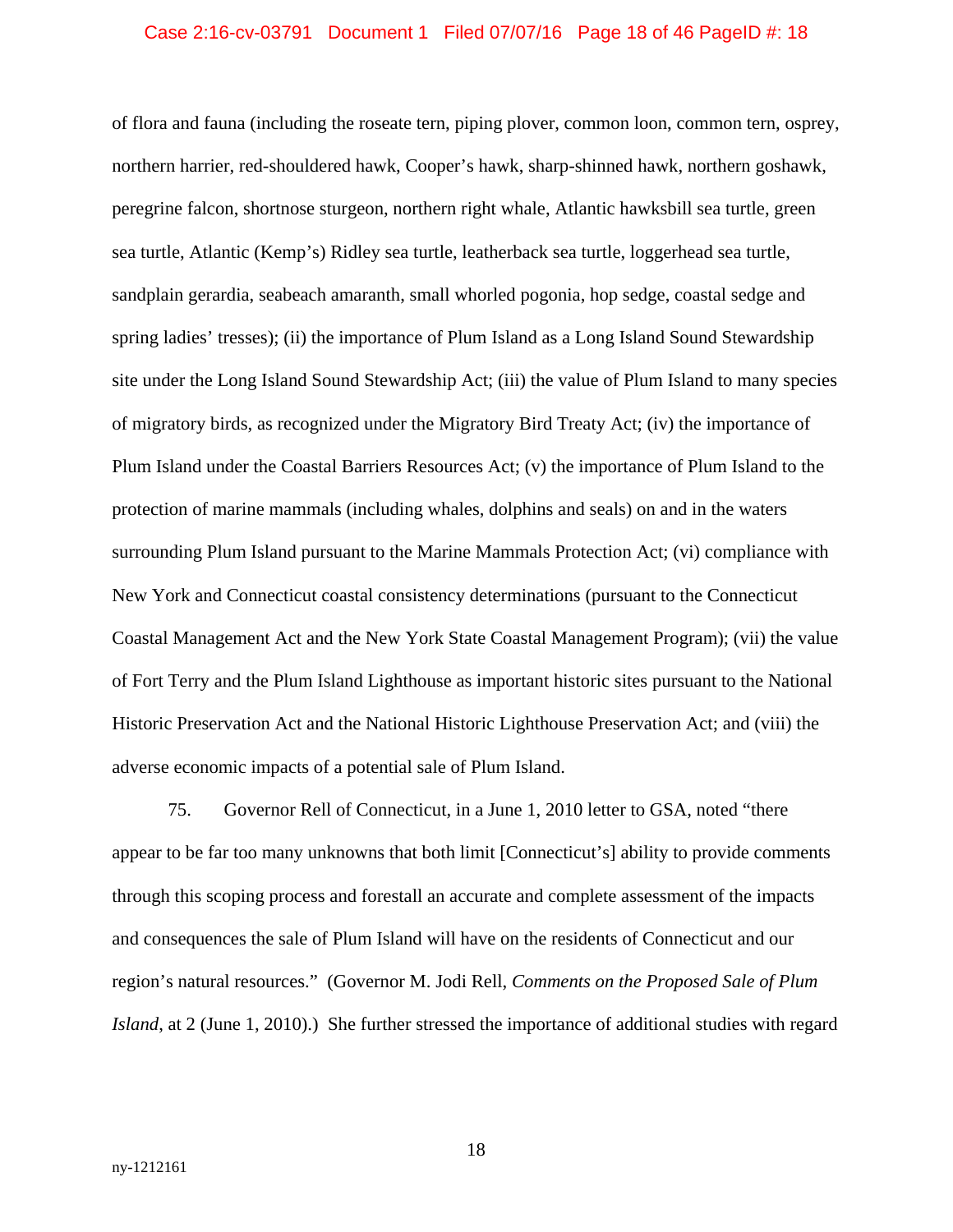#### Case 2:16-cv-03791 Document 1 Filed 07/07/16 Page 19 of 46 PageID #: 19

to the wildlife of Plum Island, particularly the endangered species on and around the island. *See id.* at 5-6.

76. Governor Rell additionally warned that "to sell the island in its entirety to a single purchaser . . . would limit the pool of potential purchasers and would likely price Plum Island out of the reach of entities who would want to acquire it for conservation purposes." *Id.*at 8. Governor Rell suggested alternatives to a wholesale auction of the entirety of Plum Island, such as "offering for private sale only the portion(s) of the island presently developed and occupied (approximately 10%), while preserving the remaining, undeveloped acreage as natural habitat." *Id.*

77. The EPA stressed the need for further evaluation of "the ecological importance of this property through an inventory and assessment of its natural resource values and ecological functions" and recommended separate sales in order to permanently protect the undeveloped portion of Plum Island. (Judith A. Enck, *Comments to the EIS*, U.S. Envt'l Prot. Agency, at 2 (June 2, 2010).)

78. In a June 16, 2010 letter, USFWS, a cooperating agency, urged GSA "[to] undertake a detailed analysis of the impacts of its proposed action on the significant fish and wildlife resources and habitats that are found on and adjacent to Plum Island," particularly threatened and endangered species. (David A. Stilwell, *Comment on the GSA's Notice to Prepare an EIS*, U.S. Dep't of the Interior, at 1 (June 16, 2010).) USFWS also recommended that GSA include a conservation oriented, public ownership option in its EIS. *Id.*

79. Additionally, on March 31, 2010, CTDEEP informed Defendants that Plum Island's proximity to Connecticut and its maritime connection to Connecticut's shoreline communities, subjected the proposed sale to federal consistency review under the CZMA to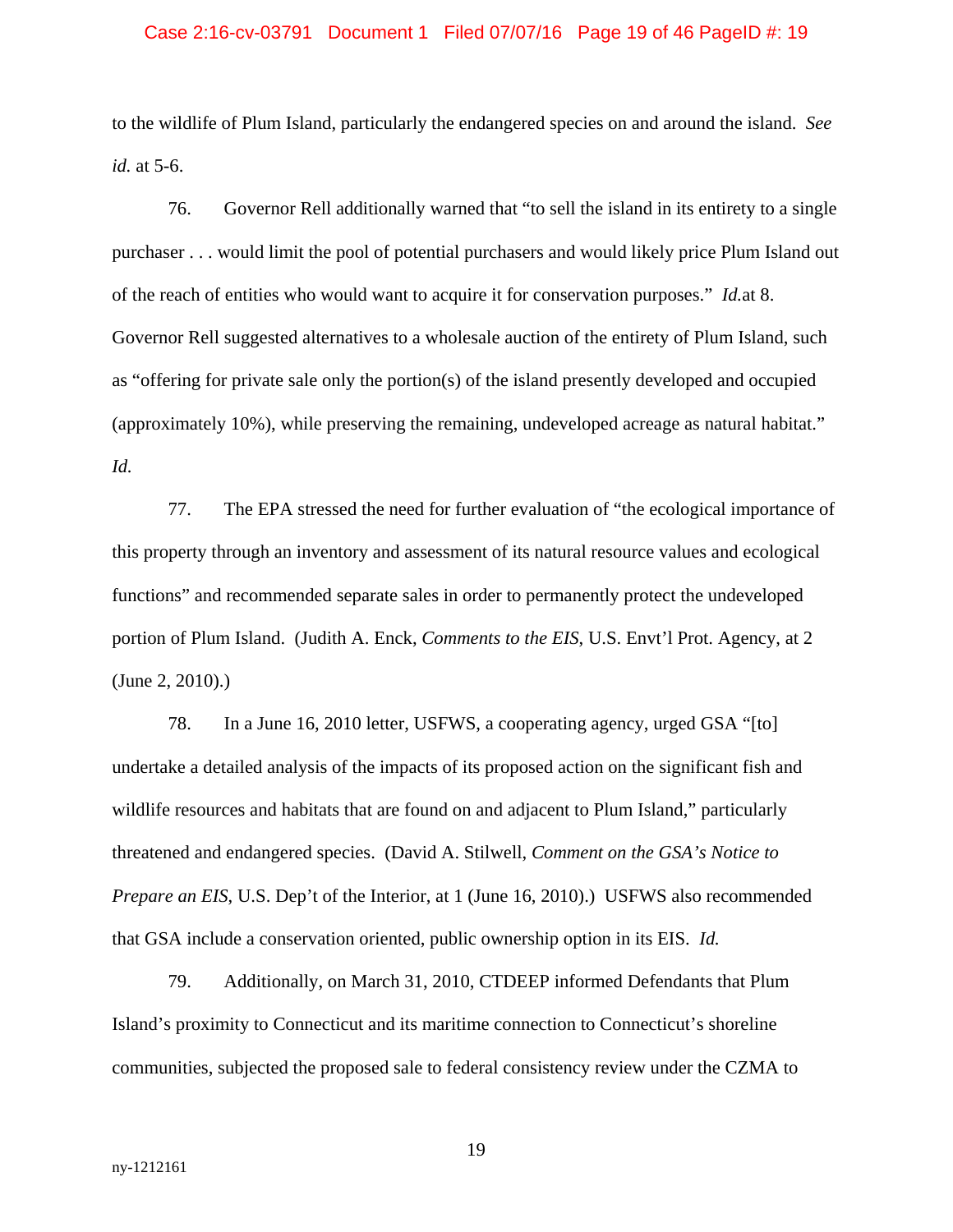#### Case 2:16-cv-03791 Document 1 Filed 07/07/16 Page 20 of 46 PageID #: 20

ensure compliance with Connecticut's Coastal Management Program. (David J. Fox, *CTDEEP Comment on the Proposed Sale of Plum Island,* CTDEEP (August 1, 2013).)

80. Non-profit organizations such as Audubon Connecticut specifically urged Defendants to conduct comprehensive ecological studies of Plum Island, including: "a complete ecological survey of the flora and fauna of the property," "[a] thorough inventory and assessment of the wildlife, biological and ecological functions, and potential restoration opportunities on the island and associated marine environment," "[a] comprehensive analysis of the level of appropriate public uses and development that could feasibly be supported by the island, while protecting critical environmental resources," and "[a]n economic analysis of the benefits of wildlife-related tourism and recreation." (Alexandra Breslin, *Comments to the EIS Public Scoping Process for the Proposed Sale of Plum Island*, Audubon Connecticut, at 1-3 (June 2, 2010).

81. In a June 2, 2010 letter, Plaintiff Save the Sound proposed additional ecological surveys, separate sales of the developed portion and undeveloped portions of Plum Island, and highlighted the government interests that Defendants should have considered under the Appropriations Act. (Curtis P. Johnson, *Scoping Comments regarding the EIS of a proposed Sale of Plum Island*, Connecticut Fund for the Environment (June 2, 2010).)

82. Following public scoping, but prior to publication of the DEIS, the USFWS, a cooperating agency, expressed concern with the process by which Defendants were preparing the EIS. In an October 19, 2010 letter, the USFWS stated: "we feel that the anticipated time-frames and the scope of analysis that have been provided to us thus far are inappropriately rushed and narrow. We believe that a fully considered alternative, which must be included in the EIS, is to have the island utilized as a wildlife refuge or sanctuary, without an increase in development or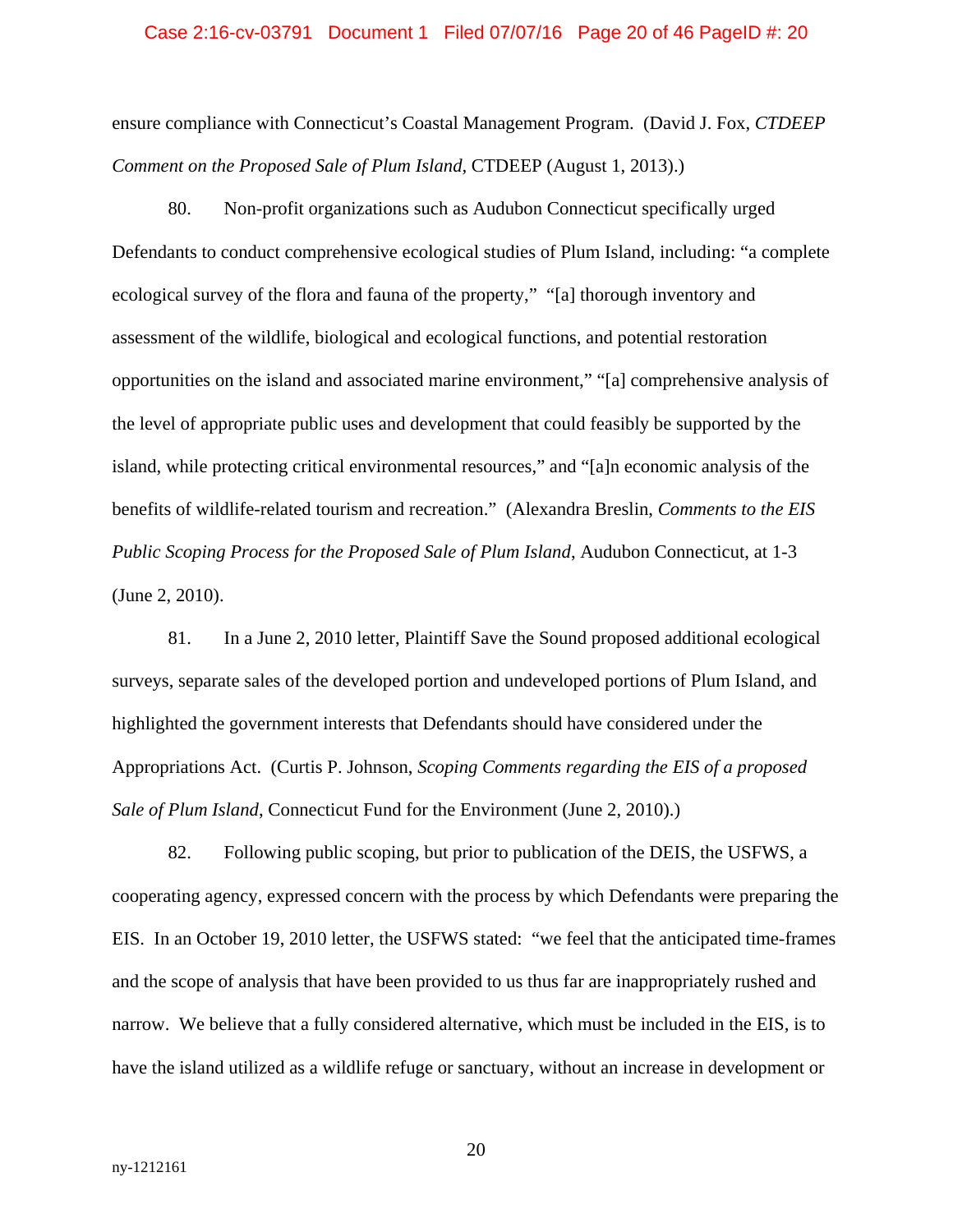#### Case 2:16-cv-03791 Document 1 Filed 07/07/16 Page 21 of 46 PageID #: 21

intensification of human use above the current levels." (David A. Stilwell, *Comment on the GSA's Notice to Prepare an EIS*, U.S. Dep't of the Interior, at 1 (October 19, 2010).)

## **CONSULTATION UNDER THE ESA**

83. Pursuant to Section 7 of the ESA, a federal agency must initiate formal consultation with the NMFS (which has jurisdiction over marine species) or USFWS (which has jurisdiction over terrestrial and freshwater species) whenever it undertakes an "action" that "may affect" a listed species or critical habitat.

84. On March 30, 2010, Defendant GSA notified USFWS and NMFS of their intention to conduct an EIS in connection with its intended sale of Plum Island by competitive auction. The GSA invited both the USFWS and NMFS to comment on the proposed auction.

85. In a letter dated June 16, 2010, the USFWS responded to the GSA and noted the presence of several federally endangered species on and around Plum Island, including Piping Plovers, Kemp's Ridley sea turtles, as well as "other Federally-protected sea turtle species." (David A. Stilwell, *Comment on the GSA's Notice to Prepare an EIS*, U.S. Dep't of the Interior (June 16, 2010).)

86. The NMFS also informed Defendants of the existence of other endangered and threatened species on and around Plum Island, including green and leatherback sea turtles, loggerhead turtles, Northern right whales, and humpback whales. (Mary A. Colligan, *Comment Re: Sale of Plum Island, Orient Point, NY*, NMFS (April 12, 2010.)) The NMFS specifically noted that a formal consultation pursuant to Section 7 of the ESA would be necessary "if GSA determines that the proposed sale may affect listed species." *Id.* at 3.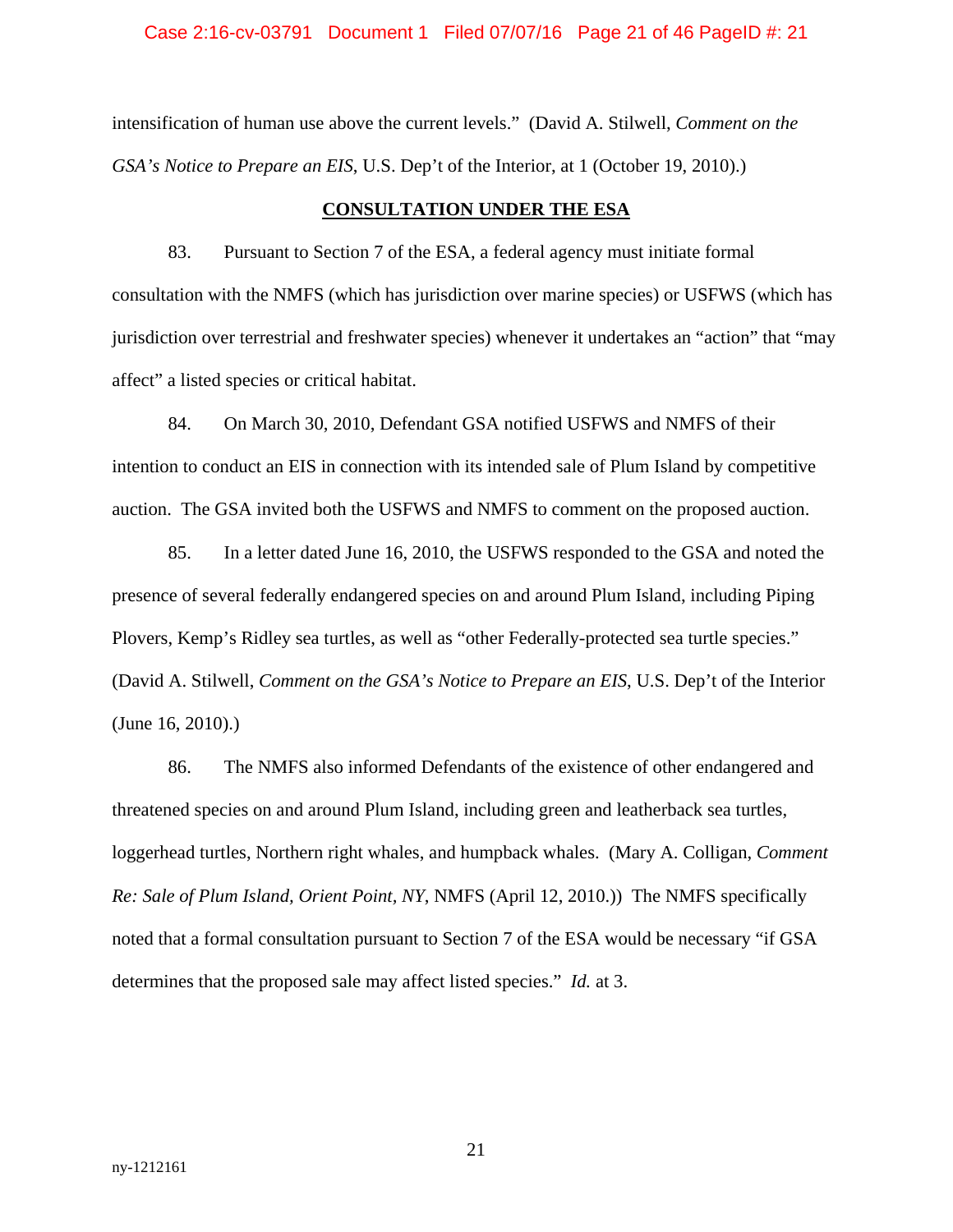#### **COMMENTS TO THE DEIS**

87. Following the public scoping sessions, on July 20, 2012, Defendants, as Joint Lead Agencies, issued the DEIS. Written and oral comments on the DEIS were accepted until October 26, 2012.

88. While the Appropriations Act limited a public sale to that "real and related personal property and transportation assets which support Plum Island operations," Pub. L. No. 110-329, the DEIS proposed a sale of all 840 acres of Plum Island and the entire 9.5 acre parcel in Orient Point, New York. (*See* July 13, 2012 DEIS, ES-1.)

89. The DEIS did not consider transferring parts of the island that did not support the PIADC to the federal government and did not consider disposing of parts of the island through a public conservation sale.

90. While the Appropriations Act expressly required that any public sale be "subject to such terms and conditions as necessary to protect government interests and meet program requirements," Pub. L. No. 110-329, the DEIS failed to meaningfully consider numerous government interests and program requirements, including, but not limited to, conservation, endangered species protection, coastal zone management, environmental cleanup and historic preservation. (*See* July 13, 2012 DEIS.)

91. While the DEIS referenced a single conservation/preservation option, it did not consider it as an option to be pursued by Defendants, instead it was referenced as a potential course of action that might ultimately be taken by a private party after an auction of the entire site to the highest bidder. (*Id.* At ES-5-6.)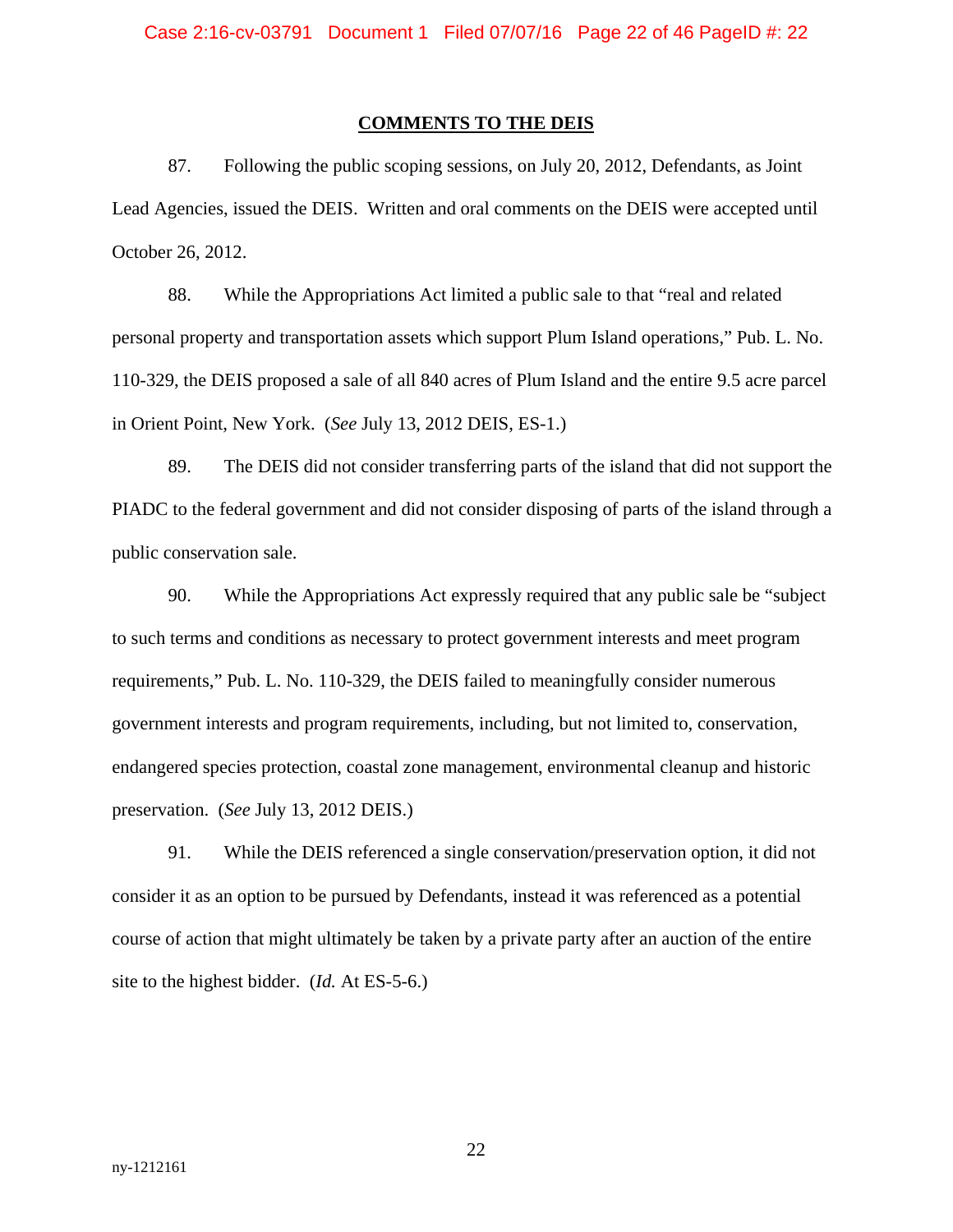#### Case 2:16-cv-03791 Document 1 Filed 07/07/16 Page 23 of 46 PageID #: 23

92. The DEIS ignored the reality that any conservation organization could not compete in an auction to the highest bidder for the entirety of Plum Island and Orient Point Facility.

93. The DEIS did not consider any conservation easements or other restrictions on development at the time of sale that would protect the natural resources of Plum Island and the government interest in protecting those natural resources. (*See* July 13, 2012 DEIS.)

94. Following the issuance of the DEIS, Defendants received more than one-hundred additional comments, including comments from federal, state, and local governmental agencies, as well as private citizens and non-profit organizations, urging Defendants to collect more natural resources data and to consider alternatives that would promote conservation of Plum Island's valuable natural resources.

95. For example, the Department of the Interior, noted its "incomplete understanding of all the resources that utilize the island due to a lack of surveys or environmental studies" and that "[m]any fish and wildlife populations on Plum Island have not been thoroughly inventoried." (Andrew Raddant, *Comments on DEIS for the Public Sale of PIADC*, U.S. Dep't of the Interior, at 3-4 (October 26, 2012).)

96. The Department of the Interior also informed Defendants that "indirect effects of residential development [at the anticipated densities] would likely create a measurable adverse impact to listed species resulting from human recreational disturbance and shoreline management activities." *Id.* It stated that because "the FEIS indicates that residential development would be likely to adversely affect listed species . . . formal Section 7 consultation would be necessary." *Id.*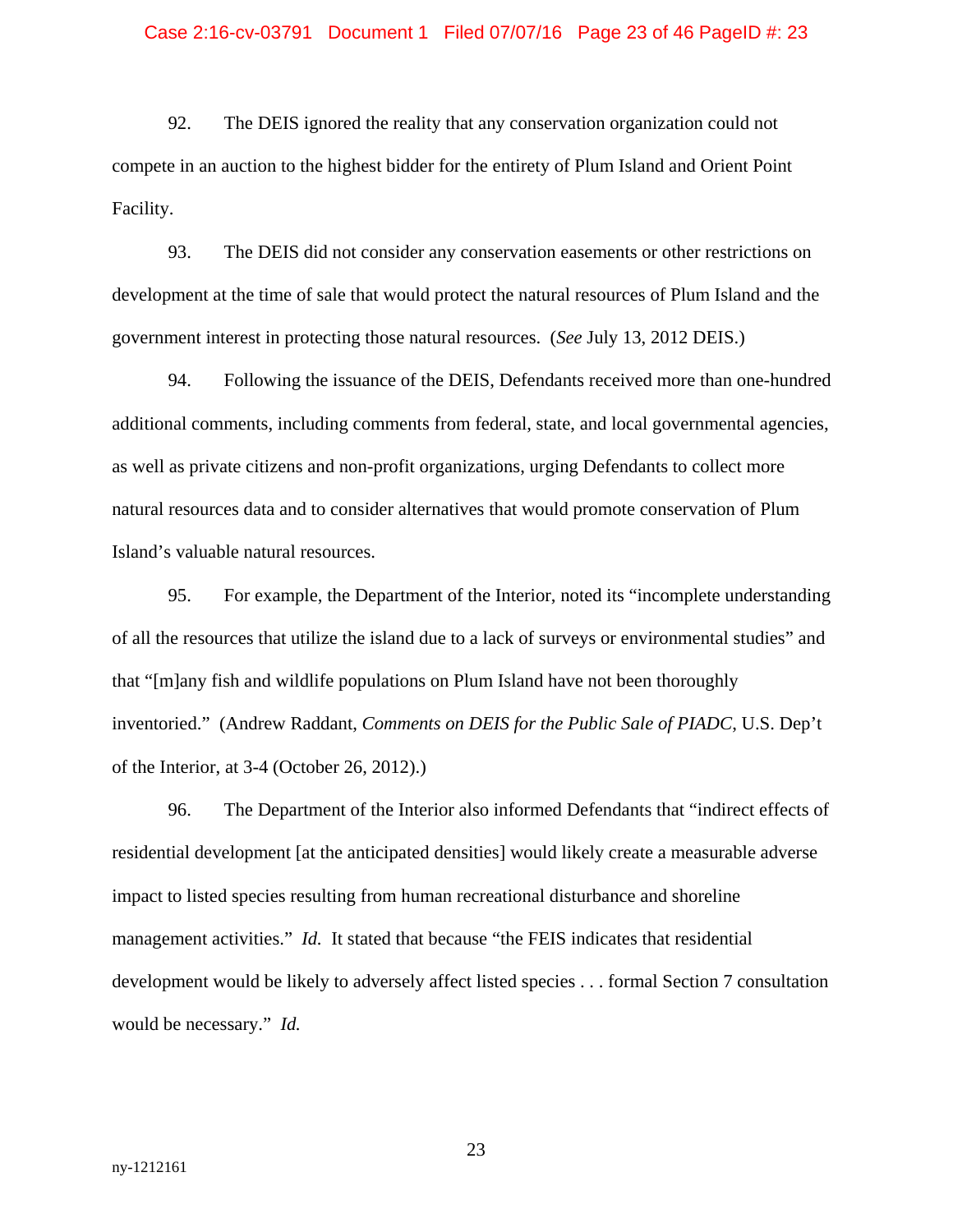#### Case 2:16-cv-03791 Document 1 Filed 07/07/16 Page 24 of 46 PageID #: 24

97. In a September 18, 2012 letter, NYDEC criticized the DEIS' failure to adequately take into account Plum Island's wildlife. For example, the letter noted that the DEIS "makes a very tenuous assumption that the use of the property under private ownership would be sufficiently similar to the existing use as to result in no adverse impacts or even an improvement to the biological resources in the vicinity." (Sherri Aicher, *Comments on the DEIS for the Public Sale of Plum Island*, NYDEC (September 18, 2012).) The letter notes that surveys were not conducted to inventory Plum Island's herpitiles and bats, the latter of which "have become one of the greatest conservation concerns in the northeast U.S." *Id.*

98. George Jepsen, Attorney General of the State of Connecticut, commented: "The DEIS is deficient and should be revised." (George Jepsen, *Comments of the Attorney General of the State of Connecticut*, at 1 (October 26, 2012). Attorney General Jepsen criticized the DEIS for failing to conduct "a thorough review and careful evaluation of the impacts of a sale and subsequent development on the environment," and further noted that "the hypothetical development scenarios which may result from an unrestricted sale of Plum Island present troubling unknowns and the potential for incalculable and unacceptable detrimental impact to Plum Island as well as Long Island Sound." *Id.* at 1, 7-8.

99. In a September 25, 2012 letter, the Long Island Sound Study commented: "the Plum Island DEIS has not considered all available information describing the ecological significance of Plum Island in its description of the 'affected environment.' Therefore, the DEIS does not fully evaluate the potential impacts of the proposed sale of the property under any of the alternative property reuse scenarios." (Georgia Basso and David Kozak, *DEIS for Public Sale of Plum Island*, Long Island Sound Study (September 25, 2012).)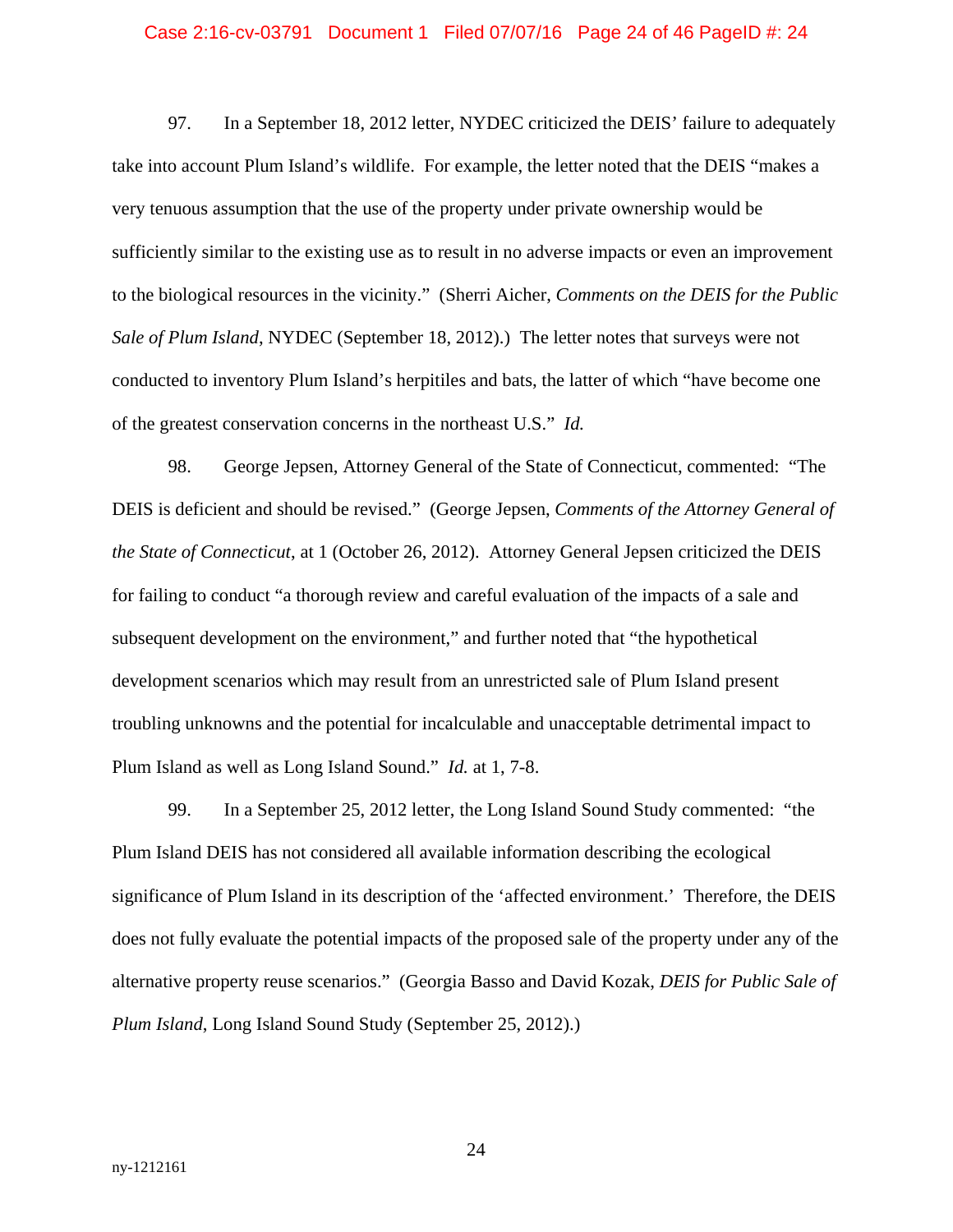#### Case 2:16-cv-03791 Document 1 Filed 07/07/16 Page 25 of 46 PageID #: 25

100. On October 9, 2012, CTDEEP reiterated its position that the proposed sale was subject to review for consistency with the state's Coastal Management Plan and directed that Defendants "must prepare and submit to [the Office of Long Island Sound Programs] a Federal Consistency Determination identifying reasonably foreseeable direct and/or indirect effects on Connecticut's coastal resources and uses." (David J. Fox, *CTDEEP Comment on the Sale of Plum Island*, CTDEEP, at 2 (October 9, 2012).)

101. The New York Department of State ("NYDOS") also advised Defendants of the need for any proposed action to comply with the coastal consistency determination of the CZMA and the availability of alternatives to the unfettered sale of the entirety of Plum Island. (FEIS C-182.)

102. On October 26, 2012, the NYDOS informed Defendants that early coordination would be necessary to ensure compliance with the requirements of the CZMA. *Id.* Additionally, the NYDOS directed that any consistency determination conducted as part of the EIS should be included as a separate section in the Final EIS and comply with the timing requirements of the CZMA. *Id.*

103. The NYDOS noted the limited references in the DEIS to potential impacts on New York's coastal resources, and stated that a "thorough analysis" of the impacts of the proposed sale on all of New York's coastal policies was necessary. *Id.*

104. Additionally, the EPA, as cooperating agency, raised several concerns with the DEIS' failure to address "the clean-up process as it relates to the research facility and potential biological contamination." (Judith A. Enck and H. Curtis Spalding, *Comment on DEIS*, Environmental Protection Agency, at 5 (October 9, 2012).) The EPA stated: "there is a lack of detailed information pertaining to contamination associated with the historic uses of the island,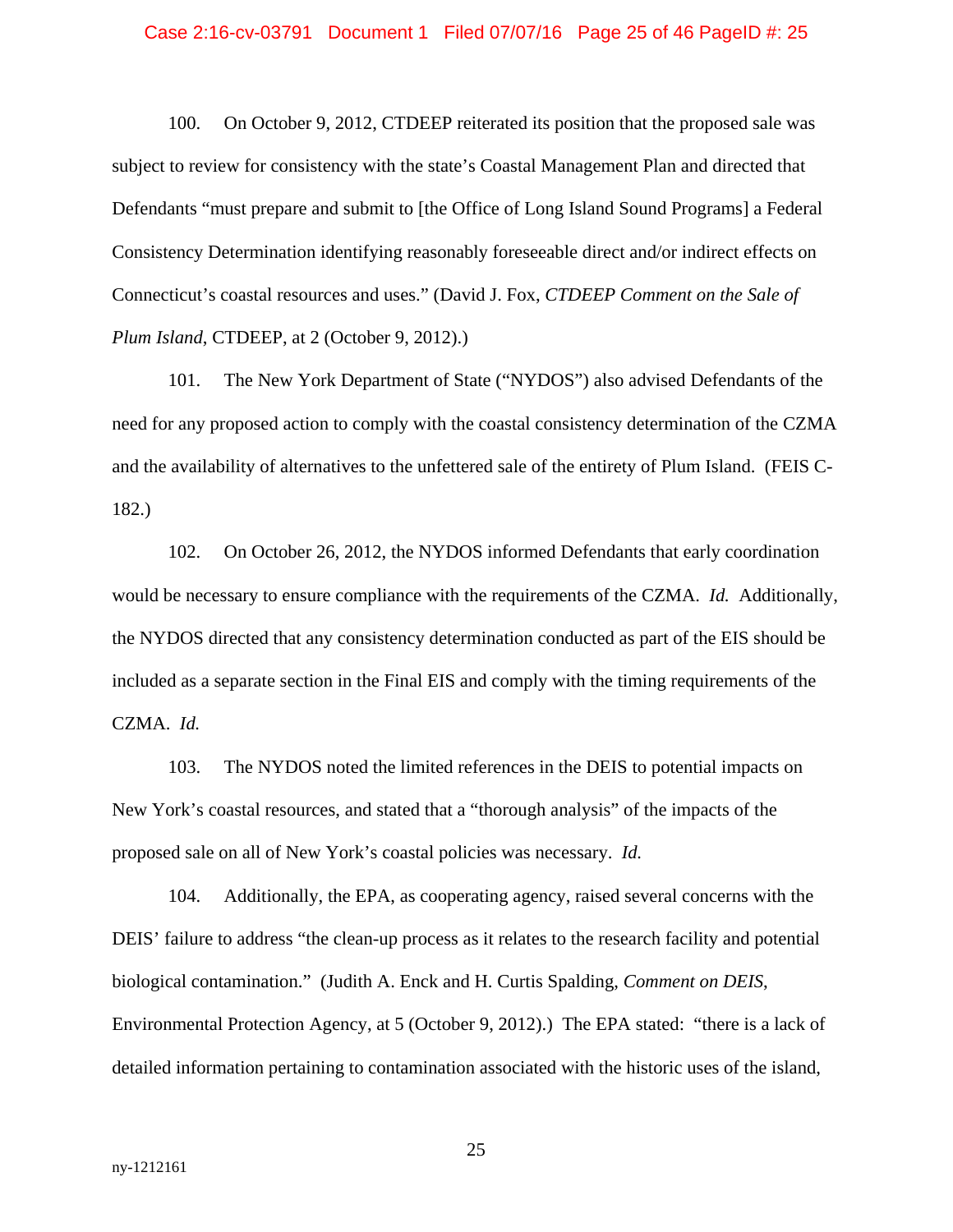#### Case 2:16-cv-03791 Document 1 Filed 07/07/16 Page 26 of 46 PageID #: 26

including military activities and biological research." *Id.* The EPA "rated the DEIS 'EC-2- Environmental Concerns-Insufficient Information' in accordance with the EPA's national rating system." *Id.* EPA offered specific guidance for how Defendants could remedy the deficient DEIS: "The FEIS should detail the specific components of the clean-up, what each component will achieve, and how the process will ensure the safety of future potential inhabitants of the island." *Id.* The EPA even offered to assist Defendants in addressing these concerns: "As a cooperating agency for this project, EPA staff remain available to the extent our resources allow to help GSA as it works to respond to issues raised in our comments." *Id.*

105. In addition to comments from state and federal agencies, several non-profit groups with extensive conservation expertise, including Save the Sound, The Nature Conservancy, Audubon New York and Audubon Connecticut, recommended that detailed biological surveys should be taken to better inform the environmental impacts analysis required by NEPA.

106. In an October 18, 2012 letter to the GSA, The Nature Conservancy stated: "[t]he DEIS lacks and the Nature Conservancy and other members of the Preserve Plum Island Coalition have called for a four-season biological survey of the island's flora and fauna by onsite field biologists in order to make informed decisions about the natural resources and potential impacts to them from various future uses. To date such an inventory has not been undertaken by the federal owners or their consultants, nor have the owners of the island permitted field work to be performed by outside entities." (Randall Parsons, *Draft EIS for the Sale of Plum Island*, The Nature Conservancy, at 5 (October 18, 2012).)

### **THE FEIS**

107. Defendants, as Joint Lead Agencies, issued the FEIS on June 25, 2013.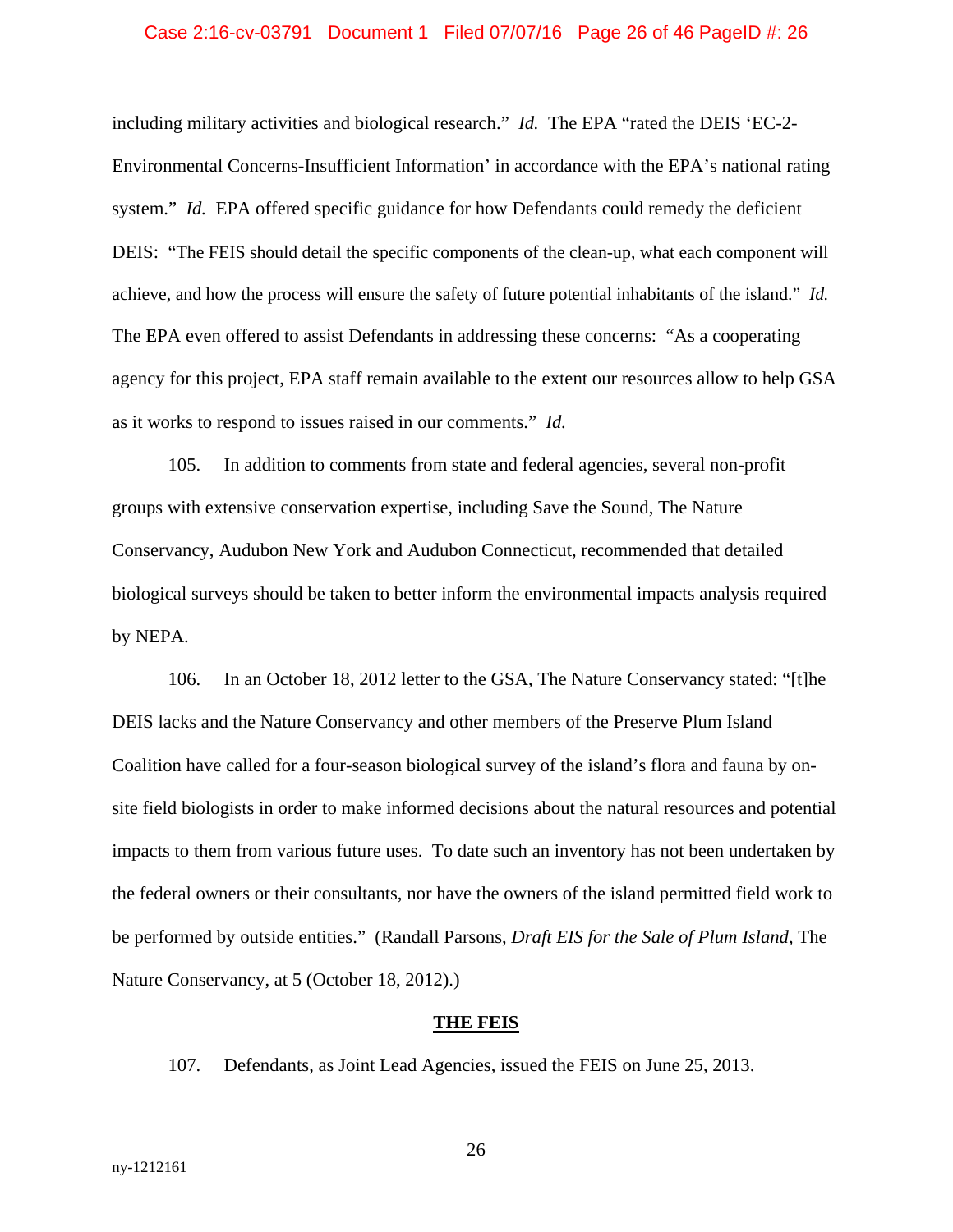#### Case 2:16-cv-03791 Document 1 Filed 07/07/16 Page 27 of 46 PageID #: 27

108. While the Appropriations Act limited a public sale to that "real and related personal property and transportation assets which support Plum Island operations," Pub. L. No. 110-329, the FEIS, like the DEIS, proposed a sale of all 840 acres of Plum Island and the entire 9.5 acre parcel in Orient Point, New York. (*See* June 25, 2013 FEIS, ES-1.)

109. The FEIS did not consider transferring parts of the island that did not support the PIADC to the federal government and did not consider disposing of parts of the island through a public conservation sale.

110. While the Appropriations Act expressly required that any public sale be "subject to such terms and conditions as necessary to protect government interests and meet program requirements," Pub. L. No. 110-329, the FEIS, like the DEIS, failed to meaningfully consider numerous government interests and program requirements, including, but not limited to, conservation, endangered species protection, coastal zone management, environmental cleanup and historic preservation. (*See* June 25, 2013 FEIS.)

111. The FEIS failed to address comments that it was based on insufficient ecological data, including studies regarding contamination. For example, in a September 30, 2013 letter, Governor Cuomo of New York wrote that: "The final EIS acknowledges that questions concerning possible contamination identified by DEC have never been fully investigated but fails to provide any details about when or even whether these issues will be resolved." (Governor Andrew Cuomo, *Sale of Plum Island*, Executive Chamber, State of New York, at 1 (September 30, 2013).) Governor Cuomo noted that "during inspections in 2011, DEC staff determined that PIADC is not properly managing solid waste and determined that PIADC's quality control procedures and testing procedures for laboratory waste . . . are deficient . . . , creat[ing] an unacceptable risk for the exposure during transportation off the island . . . ." *Id.* at 2.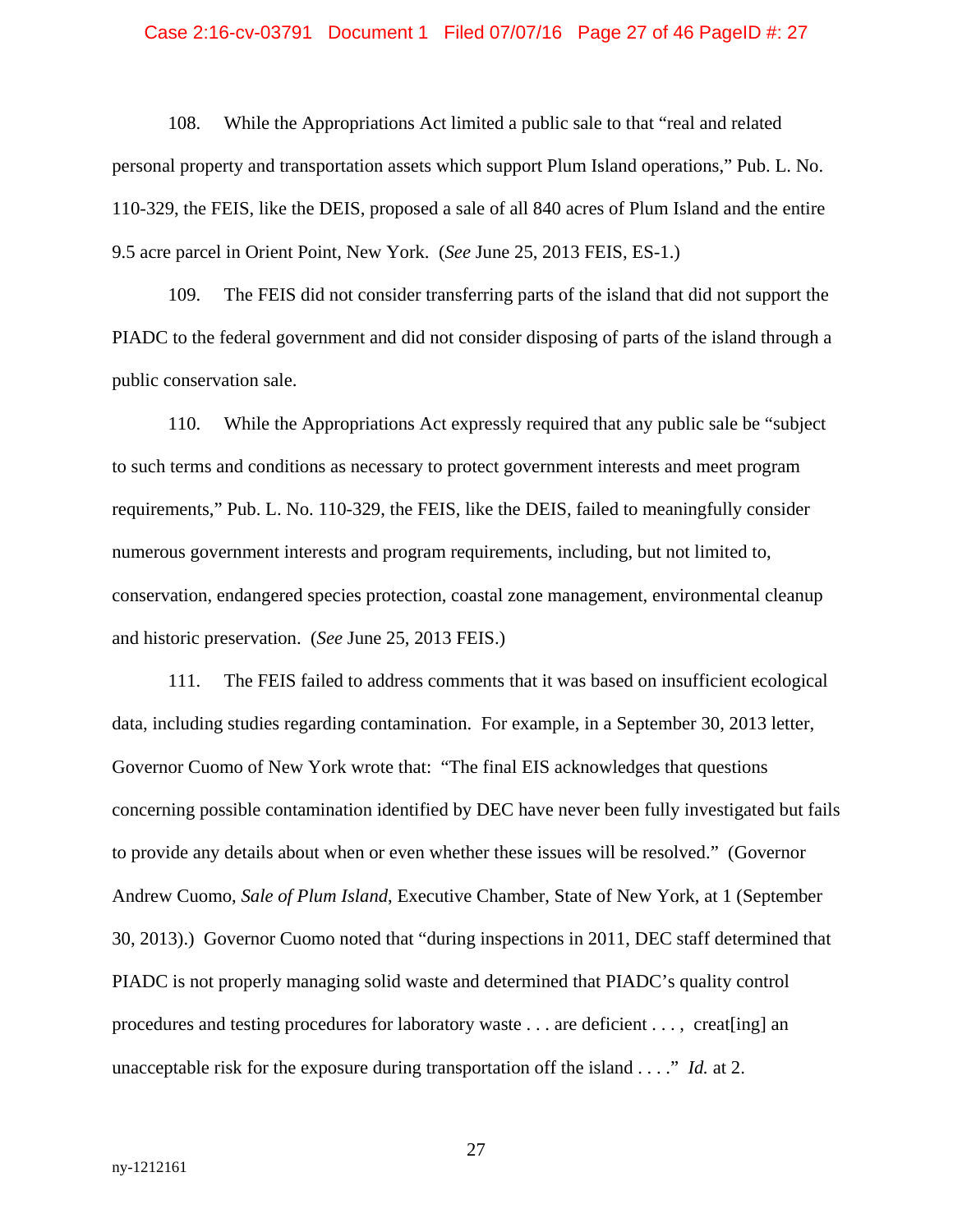#### Case 2:16-cv-03791 Document 1 Filed 07/07/16 Page 28 of 46 PageID #: 28

112. While the FEIS, like the DEIS, referenced a single conservation/preservation option, it did not consider it as an option to be pursued by Defendants, instead it was referenced as a potential course of action that might ultimately be taken by a private party after an auction of the entire site to the highest bidder. (*See* June 25, 2013 FEIS at ES-3-4.)

113. The FEIS, like the DEIS, did not consider any conservation easements or other restrictions on development that would protect the natural resources of Plum Island and the government interest in protecting those natural resources. (*See* June 25, 2013 FEIS.)

114. The FEIS ignored the EPA's request that "[t]he FEIS should detail the specific components of the clean-up, what each component will achieve, and how the process will ensure the safety of future potential inhabitants of the island." (Judith A. Enck and H. Curtis Spalding, *Comment on DEIS*, Environmental Protection Agency, at 5 (October 9, 2012).)

115. In response to the FEIS, Defendants received additional comments from state and federal agencies, as well as interested stakeholders such as Plaintiffs and other non-profits which underscored the continued deficiencies in the EIS process.

116. For example, in an August 5, 2013 letter, the EPA commented that the FEIS failed to consider "an ordinance that would create a conservation area that would limit development and preserve much of the island," and failed to "offer mitigation options as EPA recommended in our comment letter on the DEIS." (Judith A. Enck, *Comments to the FEIS*, U.S. Envt'l Prot. Agency, at 1-3 (August 5, 2013).) The EPA noted that Defendants had ignored its previous request to "include a detailed explanation of the clean-up process as it relates to the research facility and potential biological contamination including a discussion of the components of the clean-up, what each component will achieve, and how the process will ensure the safety of future potential inhabitants of the island." *Id.* at \*2. Ultimately, the EPA concluded that "the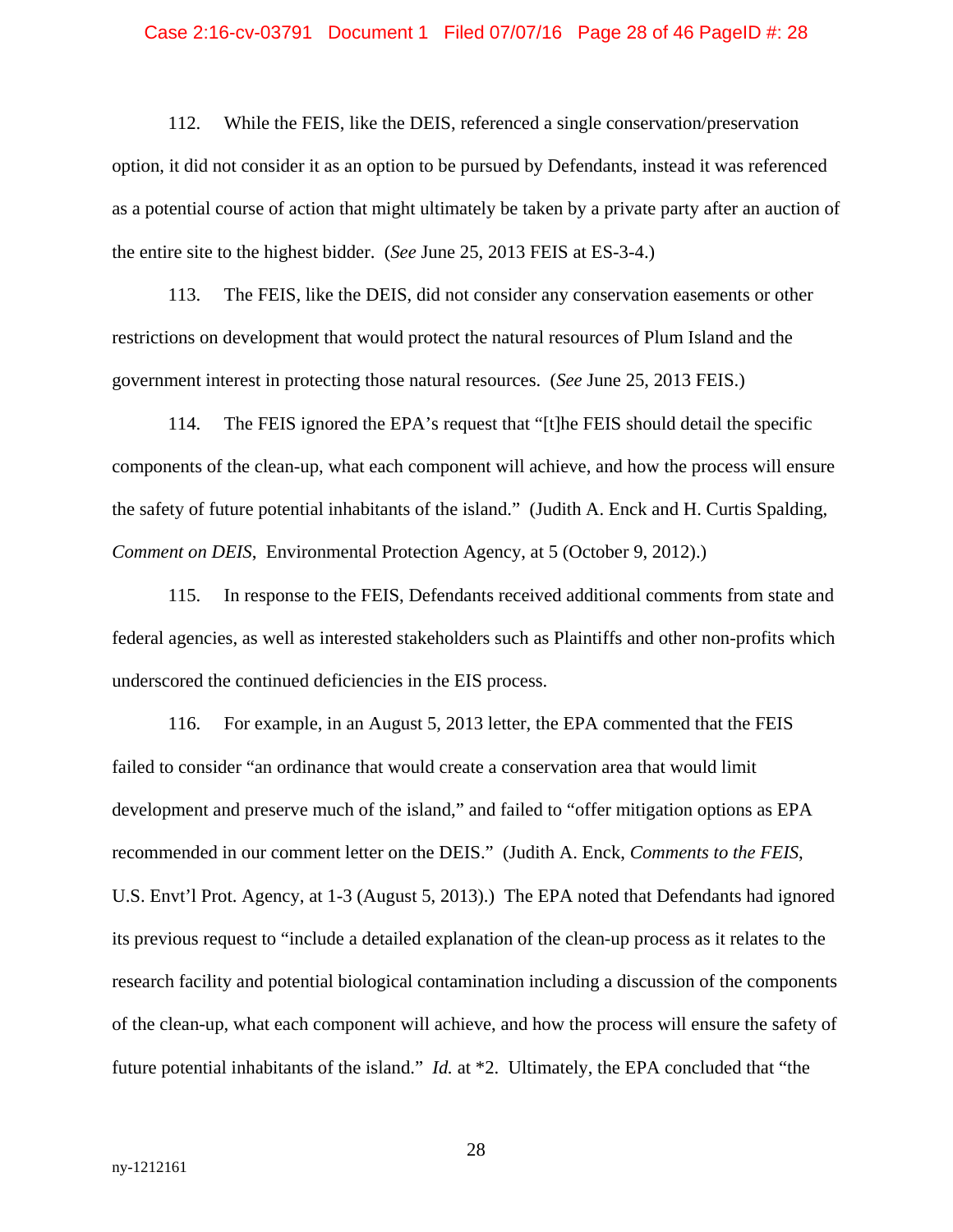#### Case 2:16-cv-03791 Document 1 Filed 07/07/16 Page 29 of 46 PageID #: 29

FEIS is not significantly enhanced from the DEIS and does not provide a sufficiently detailed evaluation of the potential impacts of the sale of Plum Island." *Id*. at 3.

117. The Preserve Plum Island Coalition highlighted the comments to the DEIS that the FEIS failed to address, including: the failure to consider a sale of only portions of the entire island, the failure to conduct a four-season ecological inventory, failure to provide current information on the number of bird species on the island, and the failure to evaluate potential adverse impacts to wetlands areas. (John L. Turner, *Comments on the FEIS for the Public Sale of Plum Island*, Preserve Plum Island Coalition (August 3, 2013).)

118. Many groups and government agencies highlighted the fact that the manner of the proposed sale would limit opportunities for conservation groups to participate.

119. For example, in an August 5, 2013 Letter, the Trust for Public Land noted: "As a non-profit conservation organization that identifies opportunities for land conservation, we are concerned that the process of selling Plum Island by public auction, particularly if GSA moves forward with an outright, full sale of the entire island, may exclude interested conservation groups and organizations that may wish to protect and preserve the island or parts for the general public." (Mark Matsil, *Plum Island, New York*, Trust for Public Land, at 1 (August 5, 2013).)

120. Similarly, CTDEEP noted: "The Department continues to believe that sale of the island as a single parcel would limit the pool of potential purchasers and price the island out of the reach of entities who would want to acquire portions of it for conservation purposes. In contrast, acquisition of sensitive portions of the island for conservation would guarantee protection of its natural resources in perpetuity and not rely on subsequent regulatory mechanisms." (David J. Fox, *CTDEEP Comment on the FEIS*, CTDEEP, at 1 (August 1, 2013).)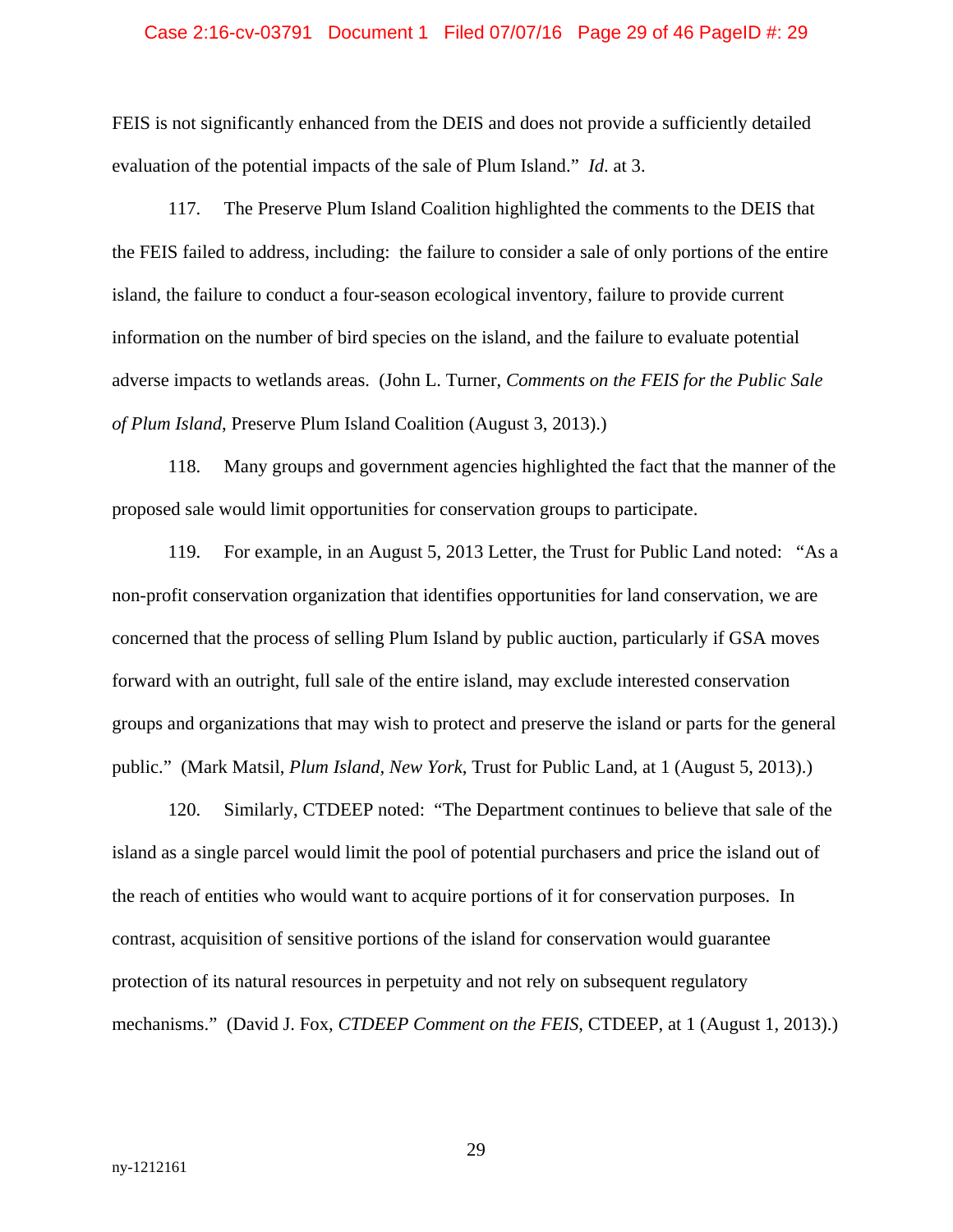121. The CT DEEP further noted that "[i]t is appropriate that a federal action of separate sales of development parcels and significant natural areas be employed to ensure continued protection of these critical biological and natural resources. Multiple sales would also comply with the mandate for sale specified in the Consolidated Security, Disaster Assistance and Continuing Appropriations Act." (*Id.* at 1-2)

## **THE RECORD OF DECISION**

122. Two months after issuing the FEIS, Defendants, as Joint Lead Agencies, issued their ROD on August 29, 2013.

123. The ROD memorialized Defendants' decision to proceed with a public sale of the entirety of Plum Island, as well as the Orient Point assets, notwithstanding the extensive comments they received regarding the deficiencies of the FEIS, and their failure to respond to comments to the DEIS. (*See* August 29, 2013 ROD, at \*1.)

124. While the Appropriations Act limited a public sale to that "real and related personal property and transportation assets which support Plum Island operations," Pub. L. No. 110-329, the ROD proposed a sale of all 840 acres of Plum Island and the entire 9.5 acre parcel in Orient Point, New York. (*See* August 29, 2013 ROD, at \*1.)

125. The ROD did not consider transferring parts of the island that did not support the PIADC to the federal government and did not consider disposing of parts of the island through a public conservation sale.

126. While the Appropriations Act expressly required that any public sale be "subject to such terms and conditions as necessary to protect government interests and meet program requirements," Pub. L. No. 110-329, the ROD failed to meaningfully consider numerous government interests and program requirements, including, but not limited to, conservation,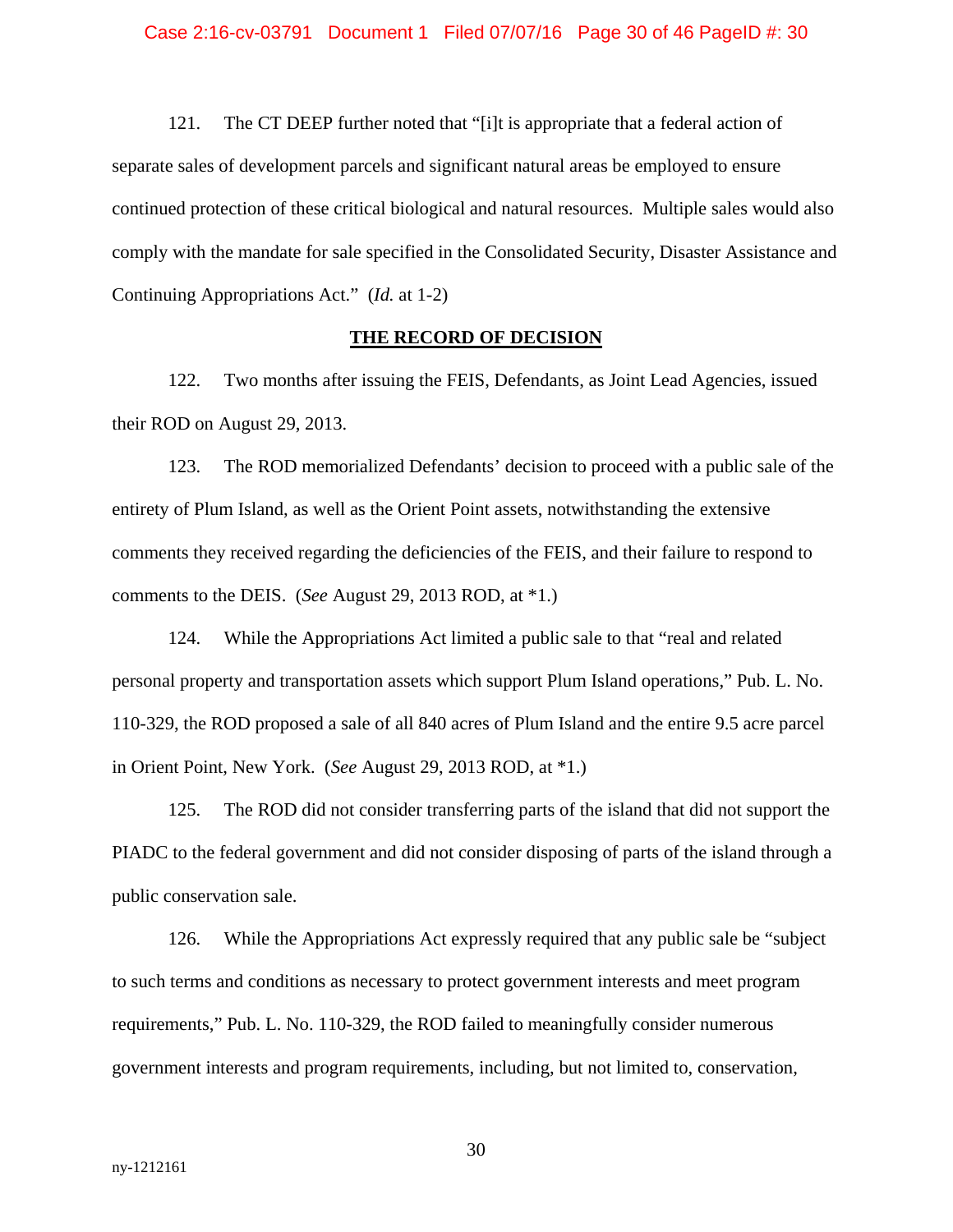#### Case 2:16-cv-03791 Document 1 Filed 07/07/16 Page 31 of 46 PageID #: 31

endangered species protection, coastal zone management, environmental cleanup and historic preservation. (*See* August 29, 2013 ROD.)

127. While the ROD referenced a single conservation/preservation option, it did not consider it as an option to be pursued by Defendants, instead it was referenced as a potential course of action that might ultimately be taken by a private party after an auction of the entire site to the highest bidder. (*See Id.* at \*1.)

128. The ROD did not consider any conservation easements or other restrictions on development that would protect the natural resources of Plum Island and the government interest in protecting those natural resources. (*See* August 29, 2013 ROD.)

129. The ROD did not address the EPA's repeated requests that Defendants specifically detail their plans for cleaning up potential contamination associated with the PIADC, even though the EPA was a cooperating agency.

130. The ROD did not address the USFWS' request that Defendants include a conservation-oriented, public ownership option, even though the EPA was a cooperating agency.

131. While the ROD recognized "the flora, fauna, and marine resources" as well as the "historic properties" on Plum Island, the ROD determined that the impact of development on these ecological and historical resources would be "minor to moderate." (August 29, 2013 ROD at  $*3-4.$ )

132. This determination was based on incomplete and inadequate ecological surveys, and no studies regarding the potential for contamination.

133. Further, underscoring the lack of critical analysis regarding potential environmental impacts, the ROD failed to discuss or identify any environmentally preferable alternatives to the proposed action.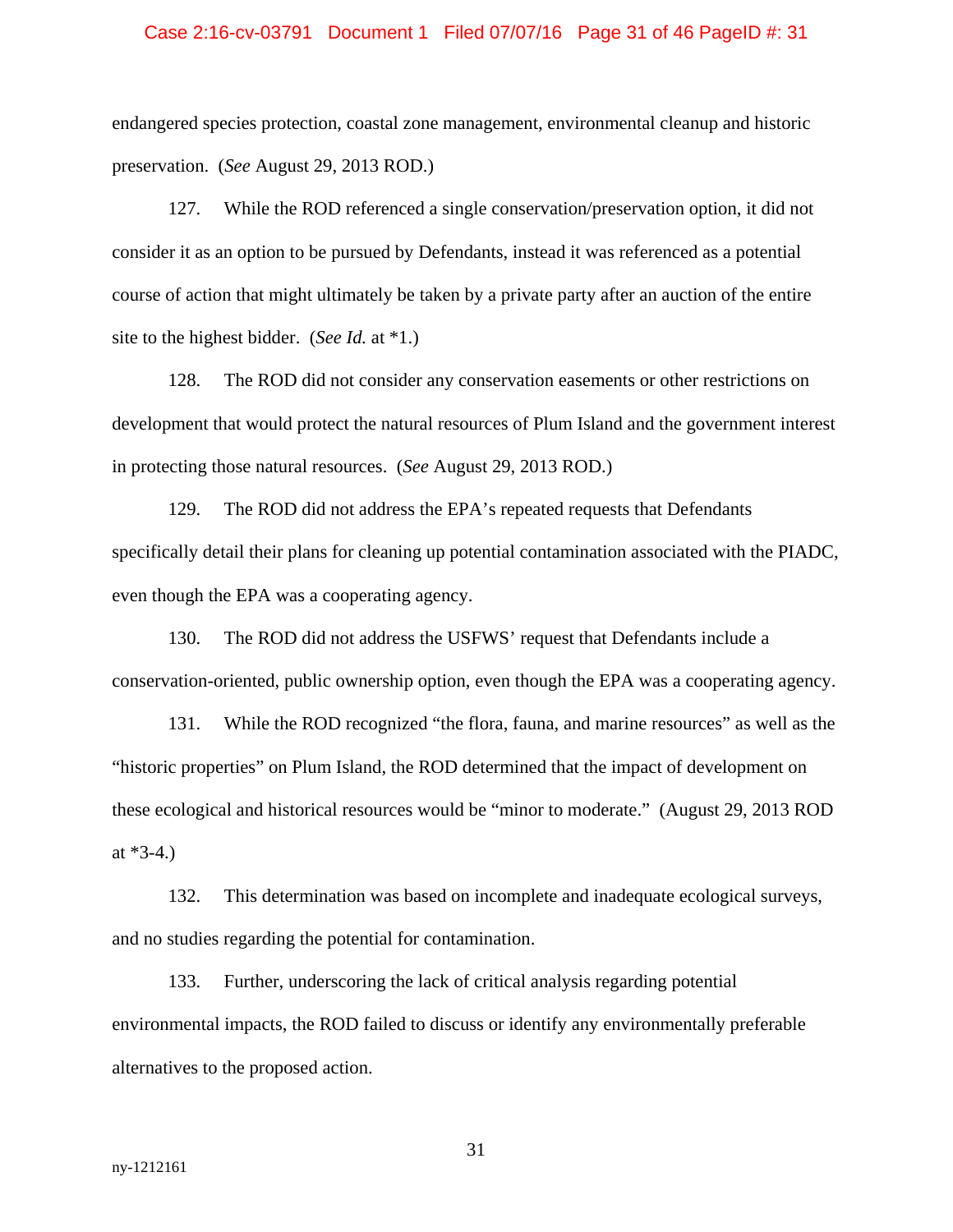## **FIRST CAUSE OF ACTION**

# **Violation of NEPA, Appropriations Act, and APA for failure to adequately consider conservation or a bifurcated sale**

134. Plaintiffs repeat and reallege each and every allegation set forth in paragraphs 1 through 131 as if fully set forth herein.

135. The Appropriations Act authorizes the "public sale [of] all real and related personal property and transportation assets which support Plum Island operations, subject to such terms and conditions as necessary to protect government interests and meet program requirements." Pub. L. No. 110-329

136. Notwithstanding the Appropriations Act's explicit restriction of any sale to "[that] real and related personal property and transportation assets which support [the] Plum Island operations," *id.*, Defendants interpreted the Act to require a public sale of all 840 acres of Plum Island and 9.5 acres of the Orient Point New York facility.

137. Properly read, this restriction would limit the sale to only those assets that directly support the PIADC, such as the PIADC facility, as well as the adjoining structures and transportation infrastructure necessary to carry out the mission of the PIADC.

138. Instead, while only 170 acres of Plum Island have been utilized to support the Plum Island operations, Defendants interpreted the Act to require the sale of an additional 680 acres of land that currently is either (1) undeveloped and unimproved, (2) associated with the Fort Terry historic site, or (3) associated with the Plum Island lighthouse.

139. By misconstruing the Appropriations Act, Defendants violated NEPA by failing to conduct an adequate analysis of reasonable alternatives.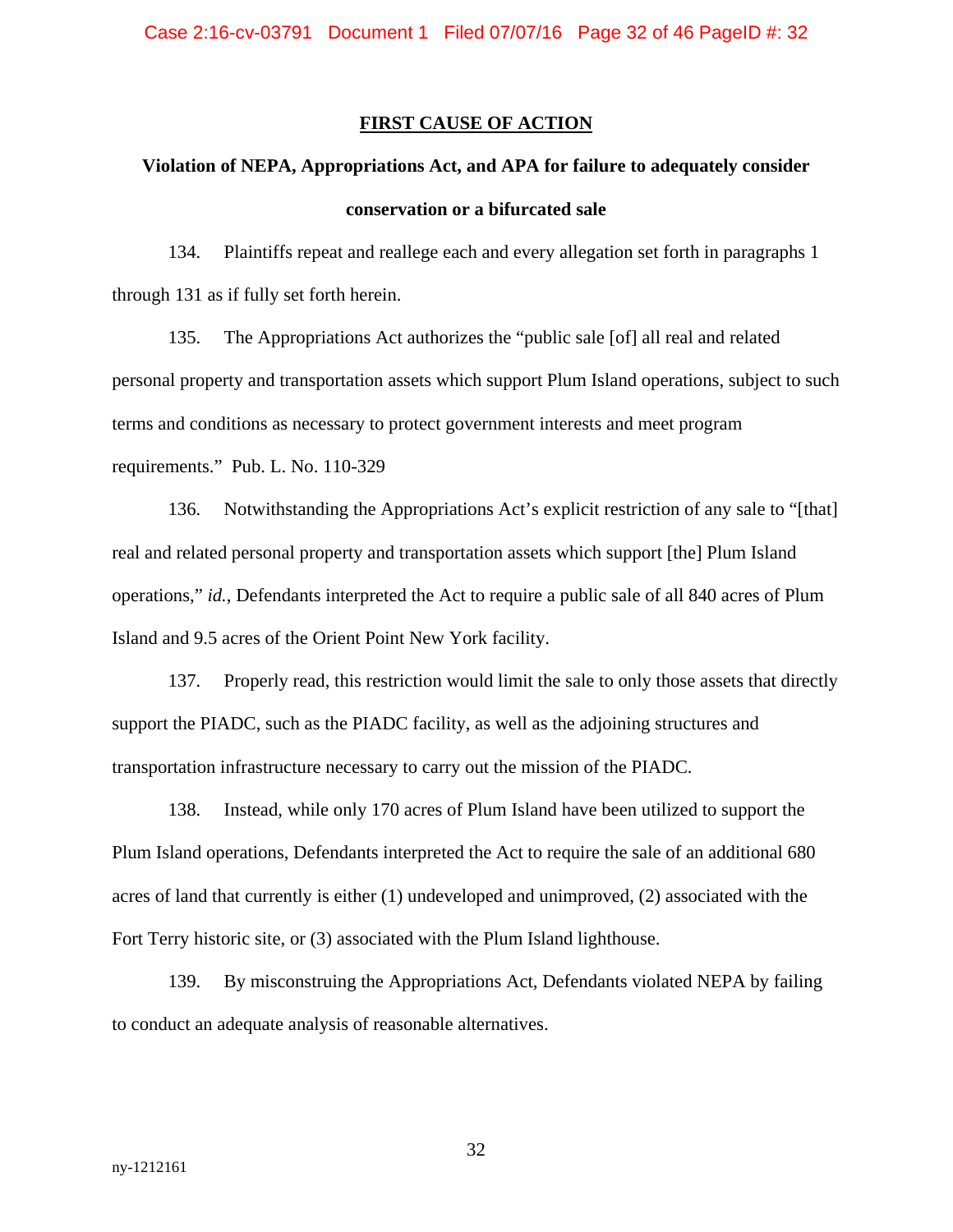#### Case 2:16-cv-03791 Document 1 Filed 07/07/16 Page 33 of 46 PageID #: 33

140. An adequate analysis of reasonable alternatives would include a bifurcated sale or conservation of that portion of the property not directly related to PIADC operations.

141. Defendants were made aware of such an alternative through public comments before they issued the FEIS.

142. Defendants failure to adequately consider reasonable alternatives was arbitrary, capricious, an abuse of discretion, or otherwise not in accordance with law under the Administrative Procedure Act, 5 U.S.C. § 706 and contrary to the statutory authority conveyed by the Appropriations Act, in violation of 5 U.S.C § 706(2)(C).

143. As a direct result of Defendants failure to consider reasonable alternatives, Plaintiffs will suffer immediate and actual harm.

144. In particular, the sale of Plum Island as proposed by Defendants will foreclose the ability of Plaintiffs and others to participate in the purchase of all or part of Plum Island for conservation purposes or to otherwise conserve the land and natural resources and adversely affect and irreparably harm the Plaintiffs and their respective members' aesthetic, conservation, recreational, economic, scientific, informational, and procedural interests.

#### **SECOND CAUSE OF ACTION**

# **Violation of NEPA, Appropriations Act, and APA for failure to adequately consider government interests and programs**

145. Plaintiffs repeat and reallege each and every allegation set forth in paragraphs 1 through 131 as if fully set forth herein.

146. The Appropriations Act authorizes the "public sale [of] all real and related personal property and transportation assets which support Plum Island operations, subject to such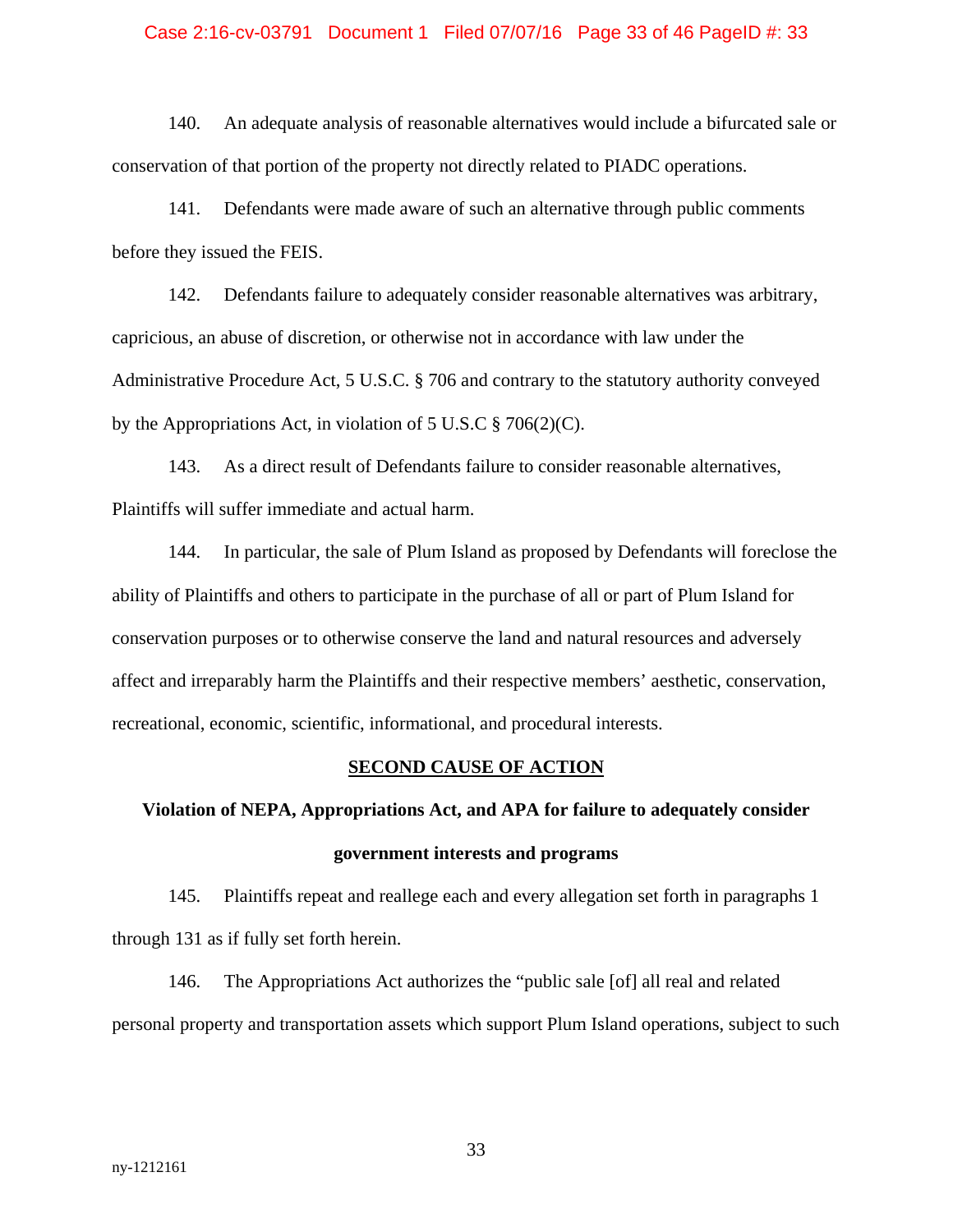#### Case 2:16-cv-03791 Document 1 Filed 07/07/16 Page 34 of 46 PageID #: 34

terms and conditions as necessary to protect government interests and meet program requirements." Pub. L. No. 110-329.

147. Notwithstanding the Appropriations Act's explicit requirement that any sale be "subject to such terms and conditions as necessary to protect government interests," *id.*, Defendants failed to consider numerous government interests and program requirements in their proposed sale.

148. Throughout the EIS process, public and private agencies and entities at the local, state, and federal level identified a number of government interests that would be implicated by the sale of Plum Island and recommended specific measures to protect those interests.

149. Those government interests included the protection of threatened and endangered species pursuant to the ESA, minimizing the damage to fish, wildlife, and other natural resources associated with coastal barriers pursuant to the Coastal Barriers Resource Act, preserving the nation's historic resources pursuant to the National Historic Preservation Act and National Historic Lighthouse Preservation Act, and minimizing the degradation of wetlands pursuant to the Long Island Sound Stewardship Initiative and the CZMA.

150. Defendants, through their DEIS, FEIS, and ROD, provided absolutely no analysis of how their proposed sale would impact the important government interests expressed in these Federal statutes and highlighted by public comment.

151. Defendants' failure to consider these government interests, as required by the Appropriations Act, resulted in their failure to consider reasonable alternatives as required by NEPA.

152. Defendants' refusal to consider relevant government interests was arbitrary, capricious, an abuse of discretion, or otherwise not in accordance with law under the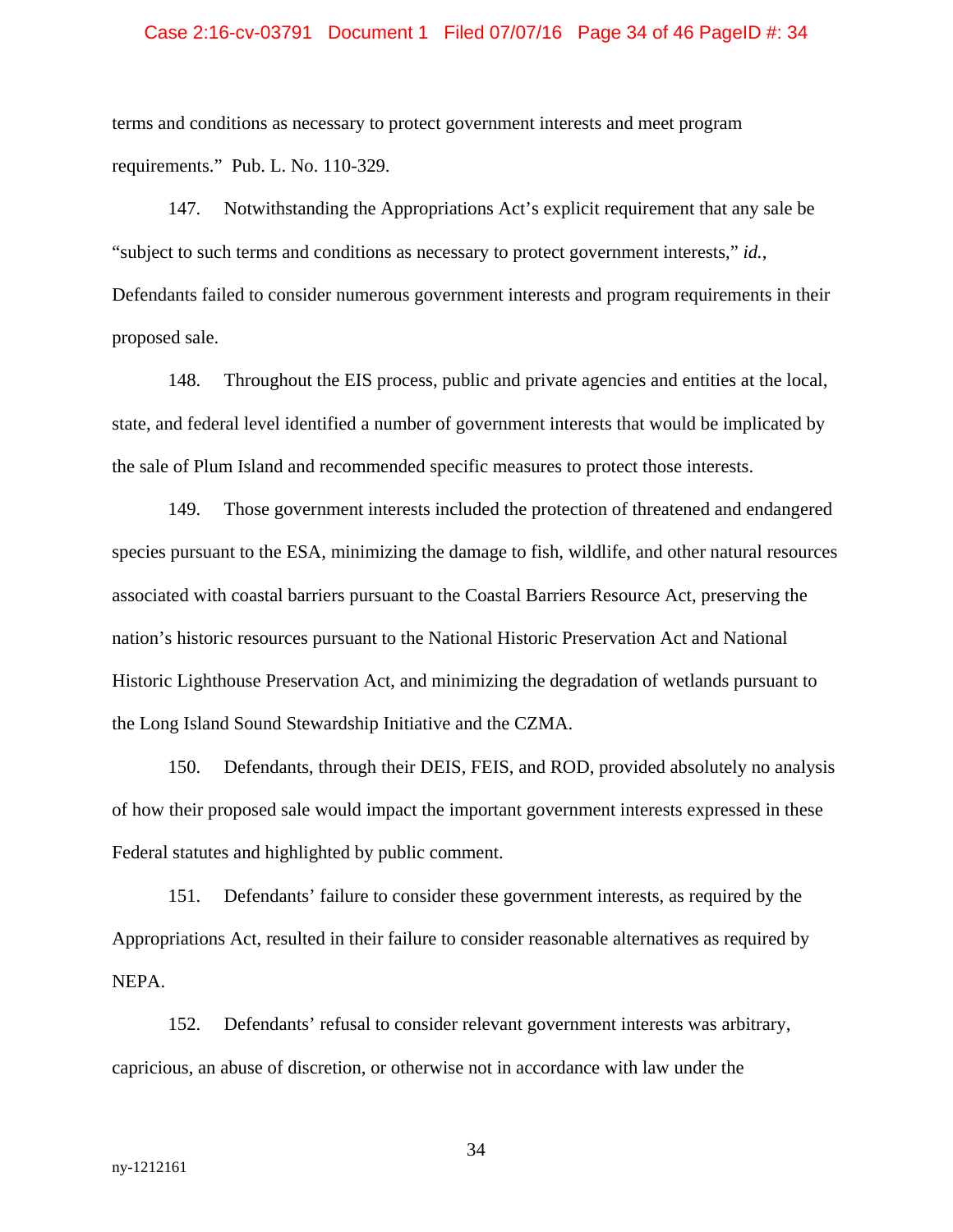#### Case 2:16-cv-03791 Document 1 Filed 07/07/16 Page 35 of 46 PageID #: 35

Administrative Procedure Act, 5 U.S.C. § 706 and contrary to the statutory authority conveyed by the Appropriations Act, in violation of 5 U.S.C § 706(2)(C).

153. As a direct result of Defendants failure to consider government interests, Plaintiffs will suffer immediate and actual harm.

154. In particular, the sale of Plum Island as proposed by Defendants will foreclose the ability of Plaintiffs and others to participate in the purchase of all or part of Plum Island for conservation purposes or to otherwise conserve the land and natural resources and adversely affect and irreparably harm the Plaintiffs and their respective members' aesthetic, conservation, recreational, economic, scientific, informational, and procedural interests.

#### **THIRD CAUSE OF ACTION**

# **Violation of NEPA, Appropriations Act, and APA for failure to adequately consider alternatives to an auction sale**

155. Plaintiffs repeat and reallege each and every allegation set forth in paragraphs 1 through 131 as if fully set forth herein.

156. The Appropriations Act authorizes the "public sale [of] all real and related personal property and transportation assets which support Plum Island operations, subject to such terms and conditions as necessary to protect government interests and meet program requirements." Pub. L. No. 110-329.

157. While "public sale" is not defined in the Appropriations Act, Defendants misconstrued "public sale" to mean public auction to the highest bidder.

158. Despite numerous and repeated comments urging Defendants to consider alternatives to an auction, they failed to acknowledge any reasonable alternative to a public auction to the highest bidder.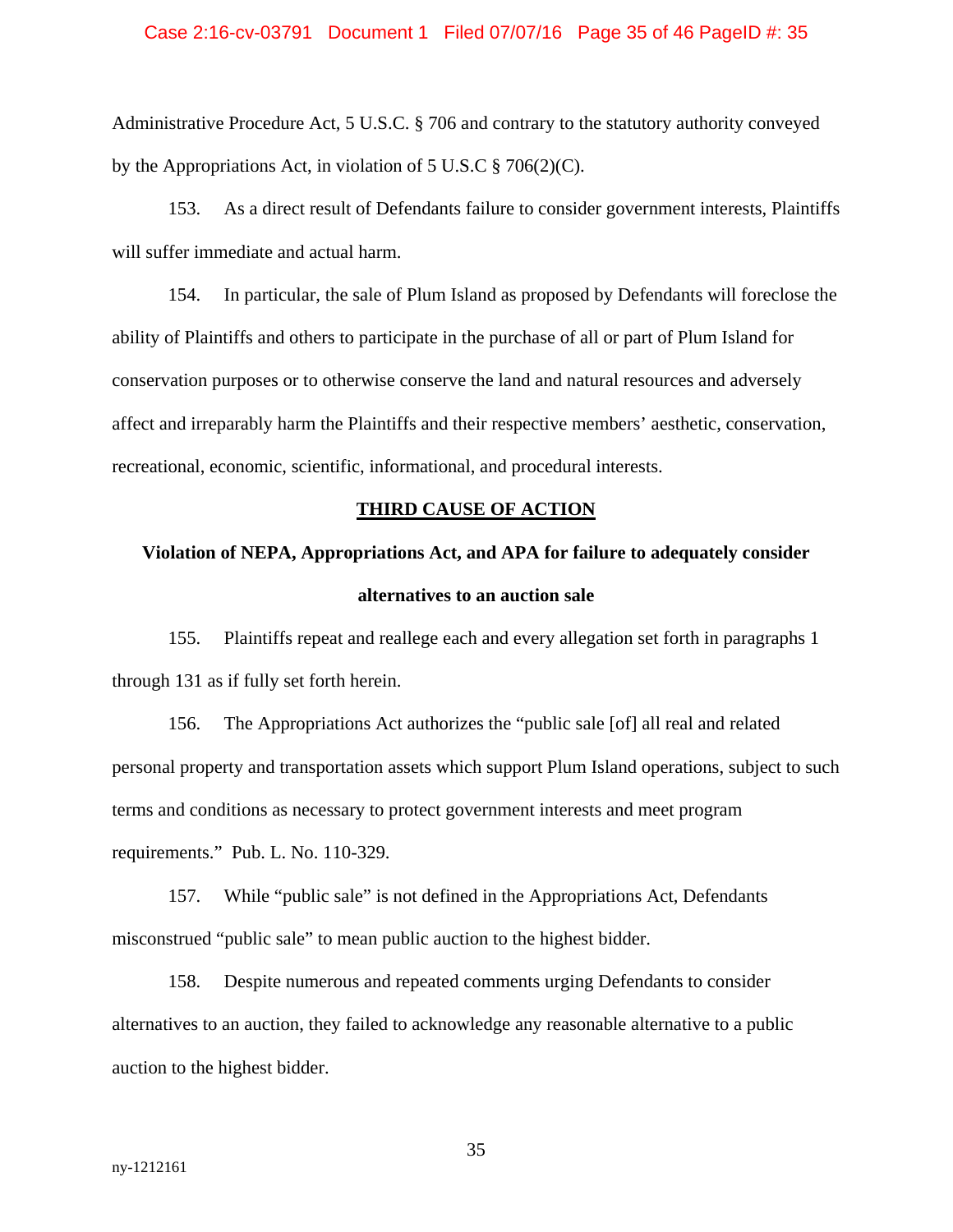#### Case 2:16-cv-03791 Document 1 Filed 07/07/16 Page 36 of 46 PageID #: 36

159. Defendants refused to consider any of the feasible and practical alternatives suggested to them, such as a sale or transfer of all or part of Plum Island to another agency such as USFWS pursuant to the Federal Land Policy and Management Act of 1976 or Transfer of Certain Real Property for Wildlife Conservation Purposes Act of 1948, a bifurcated process involving multiple sales of discrete parcels that would accommodate both commercial and conservation purchasers, or a single unitary sale with conservation easements attached to the property.

160. Defendants' interpretation of public sale to preclude any sale other than a public auction to the highest bidder necessarily excluded any potential conservation purchasers.

161. By narrowly and erroneously construing the term public sale, Defendants predetermined the outcome of the EIS process to exclude reasonable conservation alternatives.

162. Defendants' refusal to consider reasonable alternatives was arbitrary, capricious, an abuse of discretion, or otherwise not in accordance with law under the Administrative Procedure Act, 5 U.S.C. § 706 and contrary to the statutory authority conveyed by the Appropriations Act, in violation of 5 U.S.C § 706(2)(C).

163. As a direct result of Defendants failure to consider reasonable alternatives, Plaintiffs will suffer immediate and actual harm.

164. In particular, the sale of Plum Island as proposed by Defendants will foreclose the ability of Plaintiffs and others to participate in the purchase of all or part of Plum Island for conservation purposes or to otherwise conserve the land and natural resources and adversely affect and irreparably harm the Plaintiffs and their respective members' aesthetic, conservation, recreational, economic, scientific, informational, and procedural interests.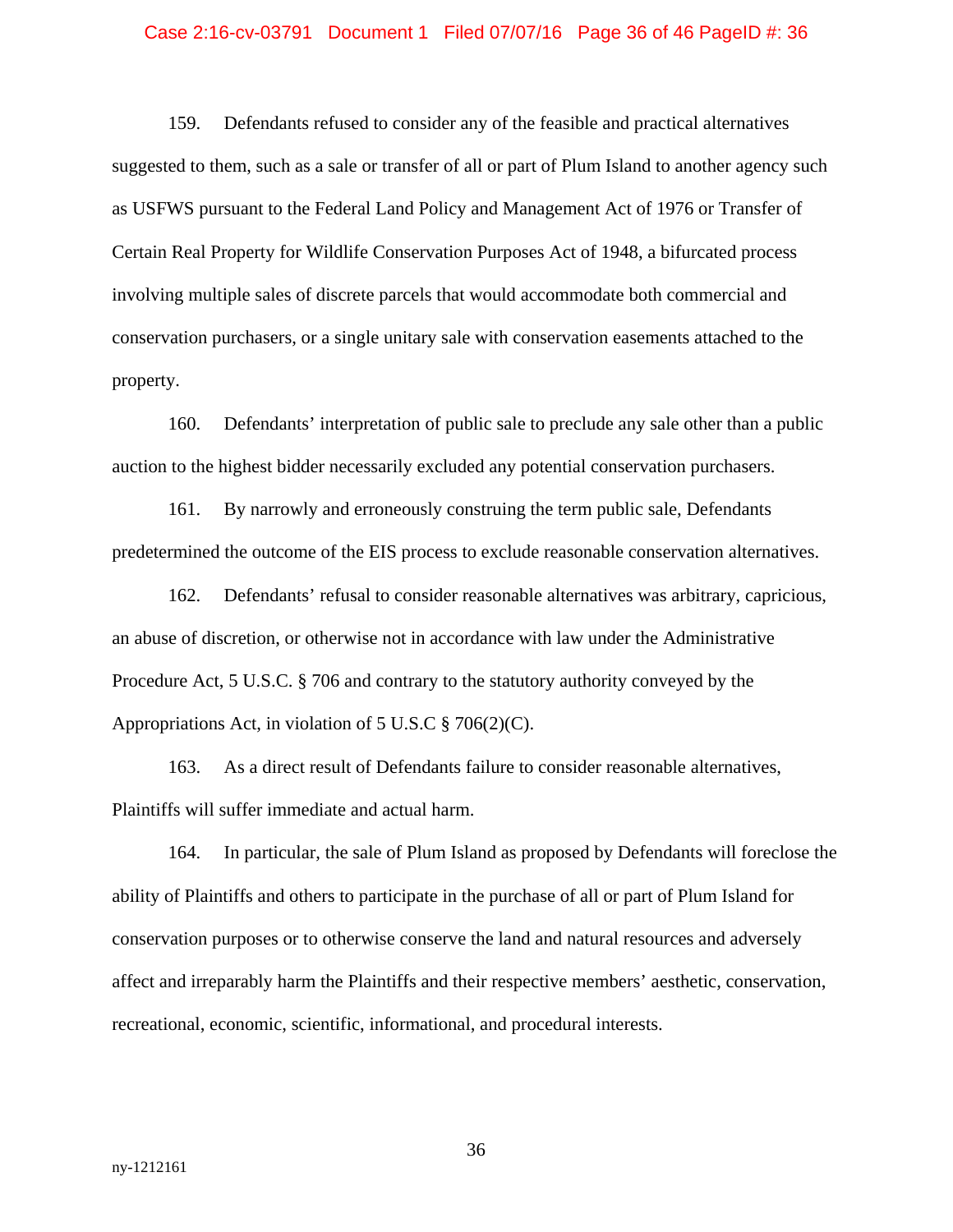## **FOURTH CAUSE OF ACTION**

# **Violation of NEPA and APA for failure to adequately specify any alternatives considered to be environmentally preferable**

165. Plaintiffs repeat and reallege each and every allegation set forth in paragraphs 1 through 131 as if fully set forth herein.

166. Under NEPA, 40 CFR § 1505.2(b), an agency must specify in its Record of Decision any alternatives considered to be environmentally preferable.

167. Notwithstanding the many comments Defendants received proposing reasonable alternatives that were environmentally preferable to a public auction of the entirety of Plum Island to the highest bidder, Defendants failed to specify a single alternative that was considered to be environmentally preferable to their proposed sale.

168. Defendants' failure to specify a single reasonable alternative was arbitrary, capricious, an abuse of discretion, or otherwise not in accordance with law under the Administrative Procedure Act, 5 U.S.C. § 706 and contrary to the statutory authority conveyed by the Appropriations Act, in violation of 5 U.S.C § 706(2)(C).

169. As a direct result of Defendants failure to specify reasonable alternatives, Plaintiffs will suffer immediate and actual harm.

170. In particular, the sale of Plum Island as proposed by Defendants will foreclose the ability of Plaintiffs and others to participate in the purchase of all or part of Plum Island for conservation purposes or to otherwise conserve the land and natural resources and adversely affect and irreparably harm the Plaintiffs and their respective members' aesthetic, conservation, recreational, economic, scientific, informational, and procedural interests.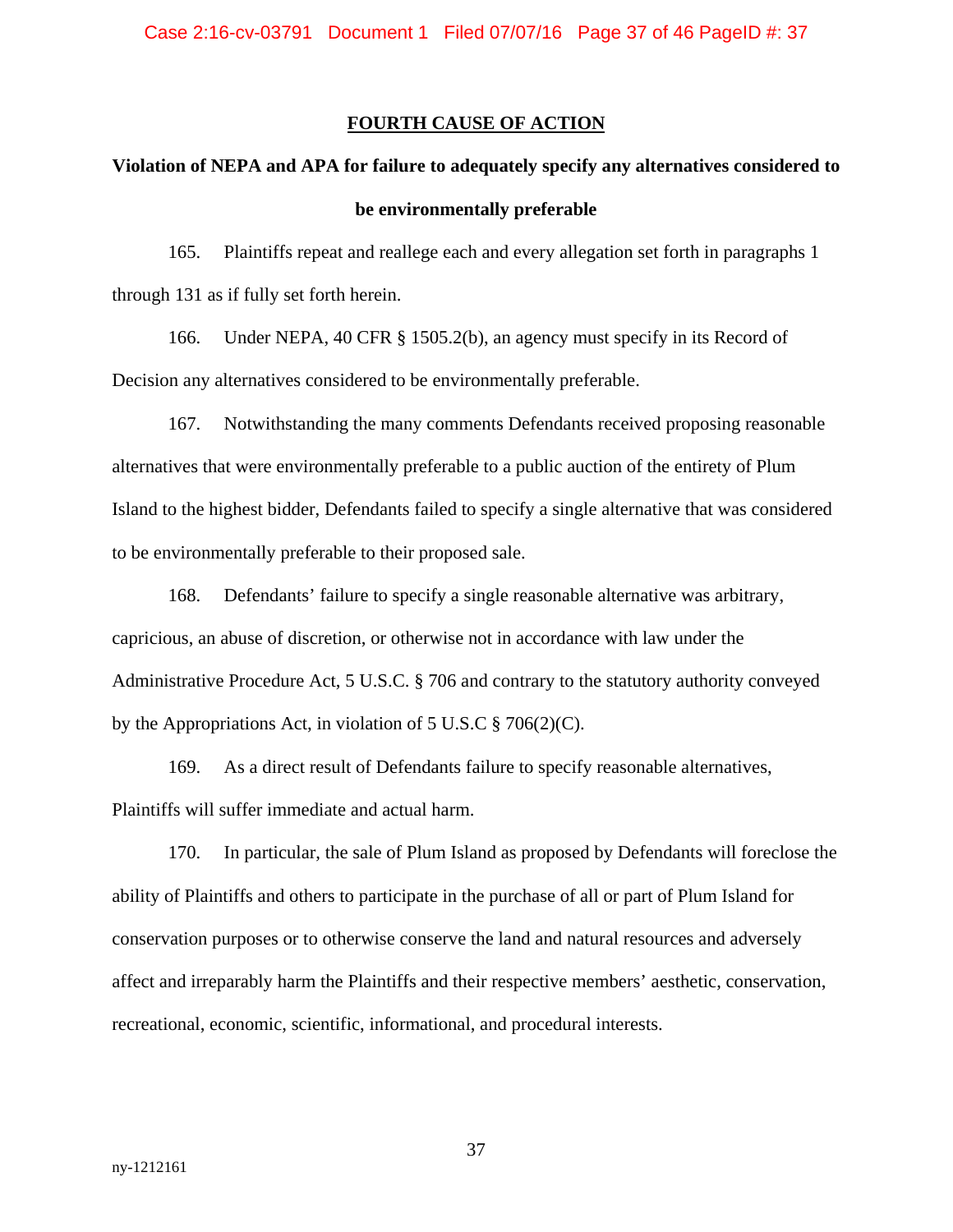## **FIFTH CAUSE OF ACTION**

## **Violation of NEPA, APA, and ESA for failure to formally consult under the ESA**

171. Plaintiffs repeat and reallege each and every allegation set forth in paragraphs 1 through 131 as if fully set forth herein.

172. Pursuant to the ESA, 50 CFR § 402.14(a), a federal agency must initiate a formal consultation with the NMFS or USFWS whenever it undertakes an "action" that "may affect" a listed species or critical habitat.

173. Further, in the event that the NMFS and USFWS do not concur with an agency's determination that the proposed action is "not likely to adversely affect" a listed species or critical habitat, the agencies must engage in "formal consultation."

174. The USFWS, among many other commenters, expressly informed Defendants, on multiple occasions, that their proposed action would have an adverse effect on federally endangered and threatened species.

175. In response, instead of engaging in formal consultation as required by Section 7 of the ESA, Defendants completed the FEIS and ROD and ignored the USFWS' recommendations entirely.

176. Defendants failure to engage in formal consultation as required by Section 7 of the ESA and to incorporate the guidance of the USFWS into the FEIS was arbitrary, capricious, an abuse of discretion, or otherwise not in accordance with law under the Administrative Procedure Act, 5 U.S.C. § 706.

177. As a direct result of Defendants failure to engage in formal consultation and incorporate the results of that consultation into the FEIS and ROD, Plaintiffs will suffer immediate and actual harm.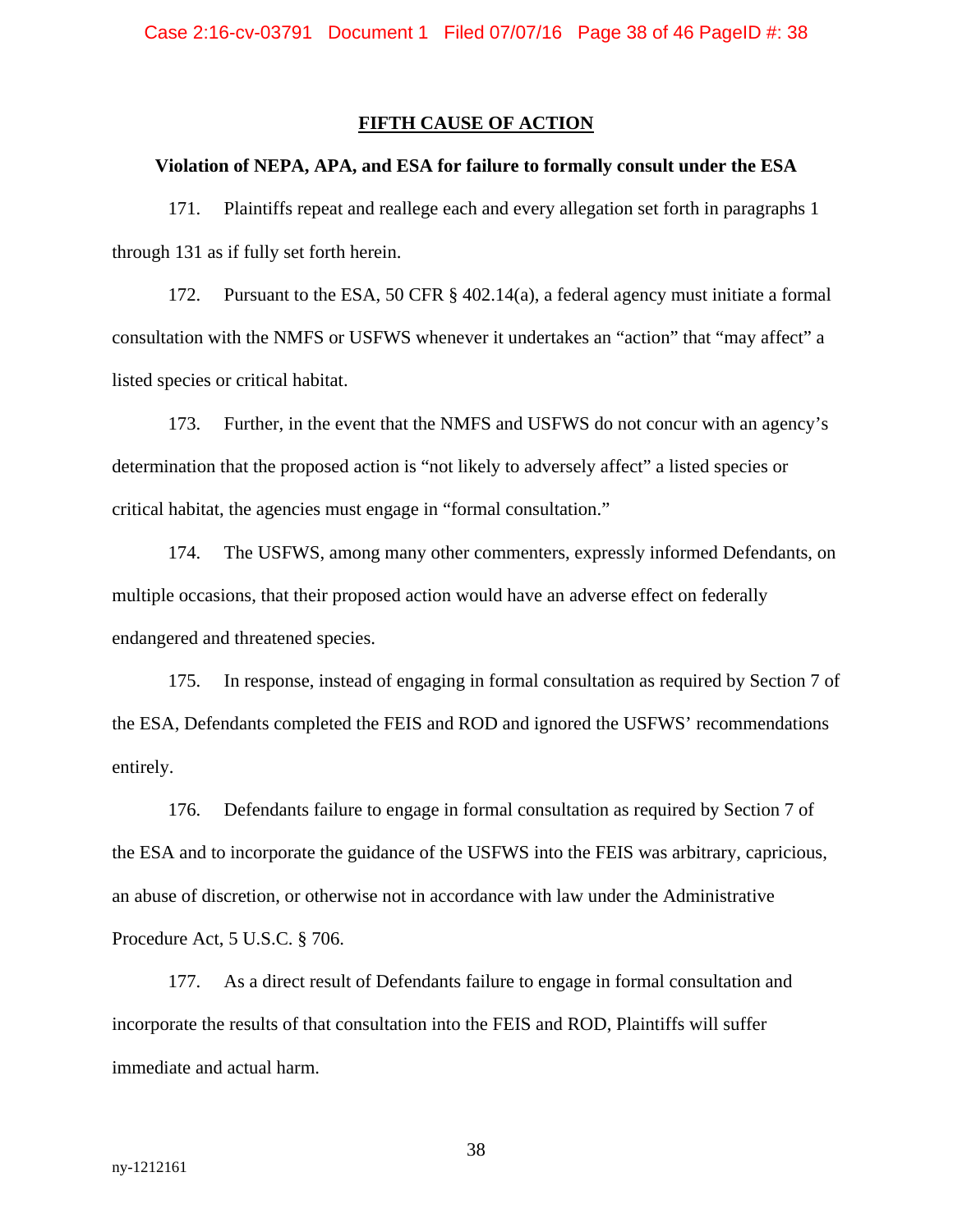178. In particular, the sale of Plum Island as proposed by Defendants will foreclose the ability of Plaintiffs and others to purchase all or part of Plum Island for conservation purposes or to otherwise conserve the land and natural resources and adversely affect and irreparably harm the Plaintiffs and their respective members' aesthetic, conservation, recreational, economic, scientific, informational, and procedural interests.

## **SIXTH CAUSE OF ACTION**

## **Violation of NEPA, APA, and Failure to Use Analysis of Cooperating Agencies**

179. Plaintiffs repeat and reallege each and every allegation set forth in paragraphs 1 through 131 as if fully set forth herein.

180. NEPA requires that lead agencies "use the environmental analysis and proposals of cooperating agencies with jurisdiction by law of special expertise, to the maximum extent possible consistent with its responsibility as lead agency."  $40 \text{ C.F.R.}$  § 1501.6(a)(2).

181. Both the EPA and the USFWS acted as a cooperating agencies in the preparation of the EIS.

182. Notwithstanding the EPA's and USFWS' role as cooperating agencies, Defendants ignored their repeated comments that the DEIS and FEIS were deficient.

183. Defendants ignored the EPA's environmental analysis and proposal that Defendants consider a conservation ordinance, mitigating conservation options, and specifically detail their plans to clean up contamination associated with the PIADC.

184. Defendants ignored the USFWS' environmental analysis and proposal that Defendants include a conservation-oriented, public ownership option.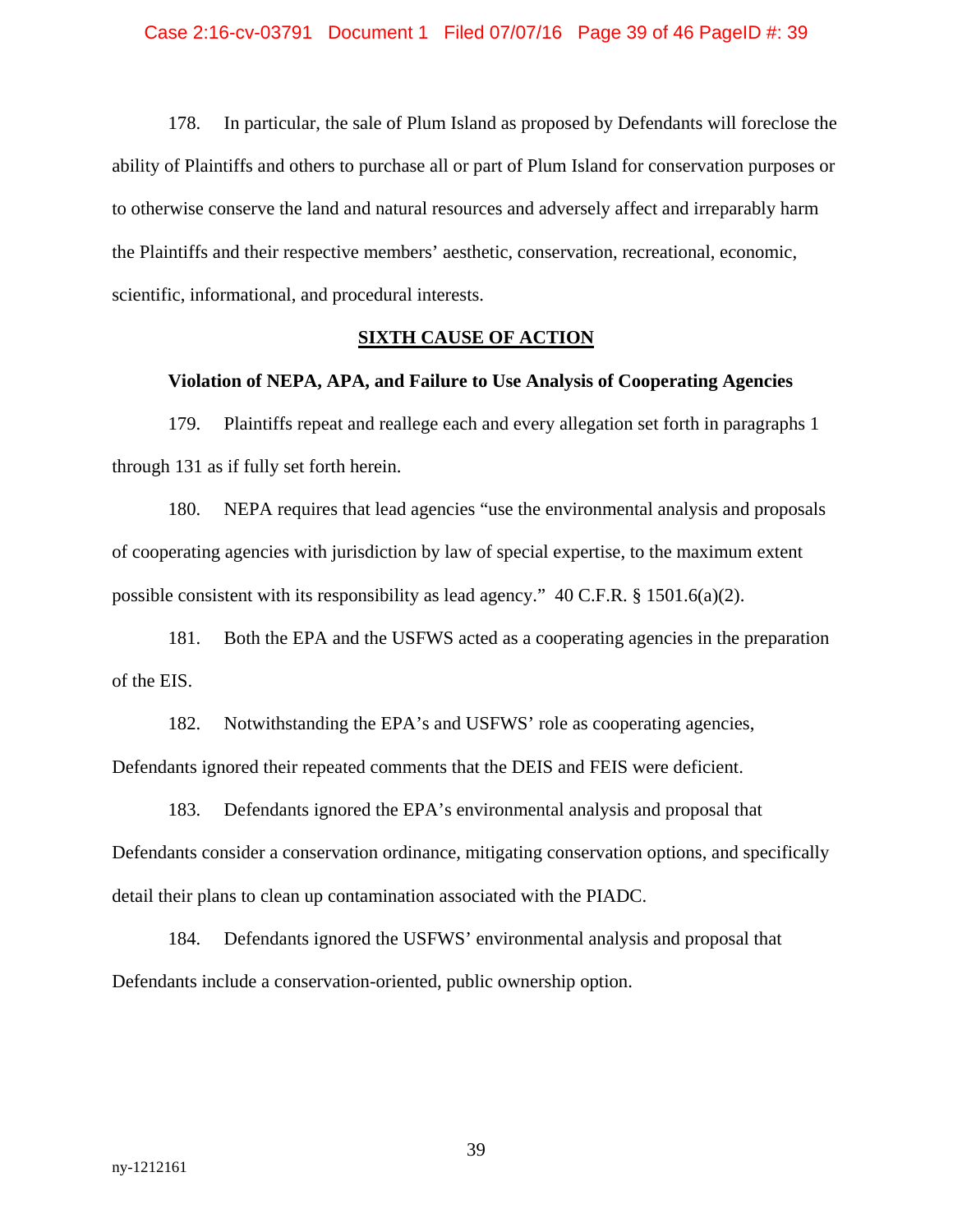#### Case 2:16-cv-03791 Document 1 Filed 07/07/16 Page 40 of 46 PageID #: 40

185. In ignoring its consultation requirements under the ESA, Defendants violated NEPA's requirement that it use the EPA's and USFWS,' as cooperating agencies, environmental analysis and proposals "to the maximum extent possible." *Id*.

186. Defendants failure to rely on the expertise of their cooperating agencies as required by Section 7 of the ESA, and failure to incorporate the guidance of the EPA and USFWS into the FEIS was arbitrary, capricious, an abuse of discretion, or otherwise not in accordance with law under the Administrative Procedure Act, 5 U.S.C. § 706.

187. As a direct result of Defendants failure to cooperate with the EPA and USFWS, Plaintiffs will suffer immediate and actual harm.

188. In particular, the sale of Plum Island as proposed by Defendants will foreclose the ability of Plaintiffs and others to purchase all or part of Plum Island for conservation purposes or to otherwise conserve the land and natural resources and adversely affect and irreparably harm the Plaintiffs and their respective members' aesthetic, conservation, recreational, economic, scientific, informational, and procedural interests.

#### **SEVENTH CAUSE OF ACTION**

## **Violation of NEPA, APA, and CZMA for Failure to Perform Consistency Determination**

189. Plaintiffs repeat and reallege each and every allegation set forth in paragraphs 1 through 131 as if fully set forth herein.

190. Under the CZMA, Federal agencies are required to review any of their activities to ensure that they are undertaken, to the extent possible, in a manner consistent with the enforceable policies of approved state coastal management programs. *See* 15 CFR § 930.36.

191. This "consistency determination" must be provided to the relevant state agency "at the earliest practicable time" in the planning or reassessment of an activity. *Id.*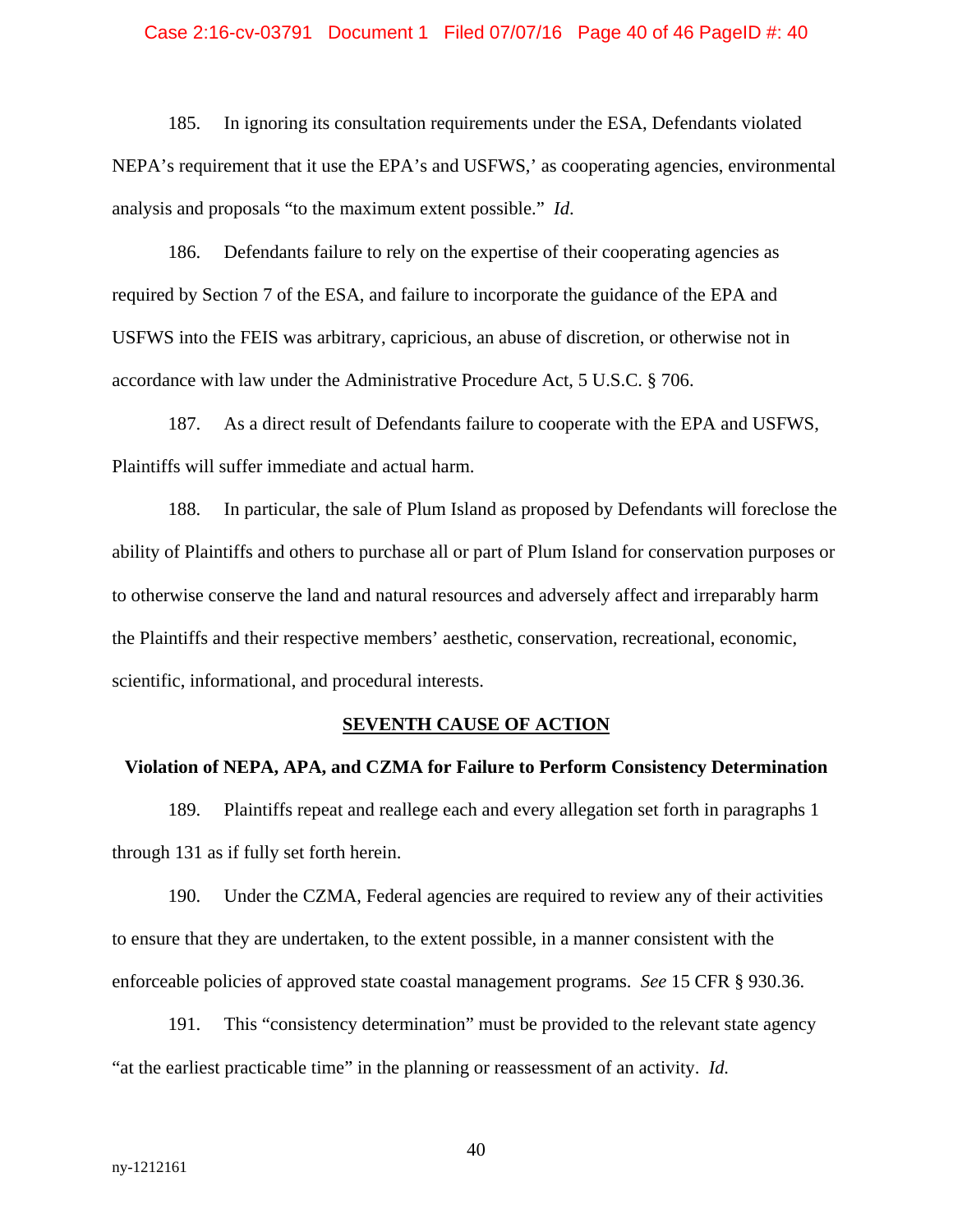#### Case 2:16-cv-03791 Document 1 Filed 07/07/16 Page 41 of 46 PageID #: 41

192. A consistency determination should be prepared following the development of sufficient information to reasonably determine the consistency of the activity with the management program, but before the Federal agency reaches a significant point of decision making in its review process, i.e., while the Federal agency has the ability to modify the activity. *Id.*

193. Additionally, "[t]he consistency determination shall be provided to State agencies at least 90 days before final approval of the Federal agency activity unless both the Federal agency and the State agency agree to an alternative notification schedule." 15 C.F.R. § 930.36.

194. NEPA expressly incorporates this requirement: "To better integrate environmental impact statements into State or local planning processes, statements shall discuss any inconsistency of a proposed action with any approved State or local plan and laws (whether or not federally sanctioned). Where an inconsistency exists, the statement should describe the extent to which the agency would reconcile its proposed action with the plan or law." 40 C.F.R.  $§ 1506.2$  (d).

195. Throughout the EIS process, state agencies in both New York and Connecticut raised concerns about consistency with their respective coastal management plans and attempted to provide Defendants with guidance regarding compliance with the CZMA.

196. Despite repeated comments from CTDEEP and the NYDOS, Defendants approved of the sale of Plum Island without any determination that the sale would be consistent with the coastal zone management programs of either New York or Connecticut.

197. While the FEIS contemplates that impacts to coastal zones will be evaluated as part of some later federal consistency determination, Defendants fail to provide any timeline for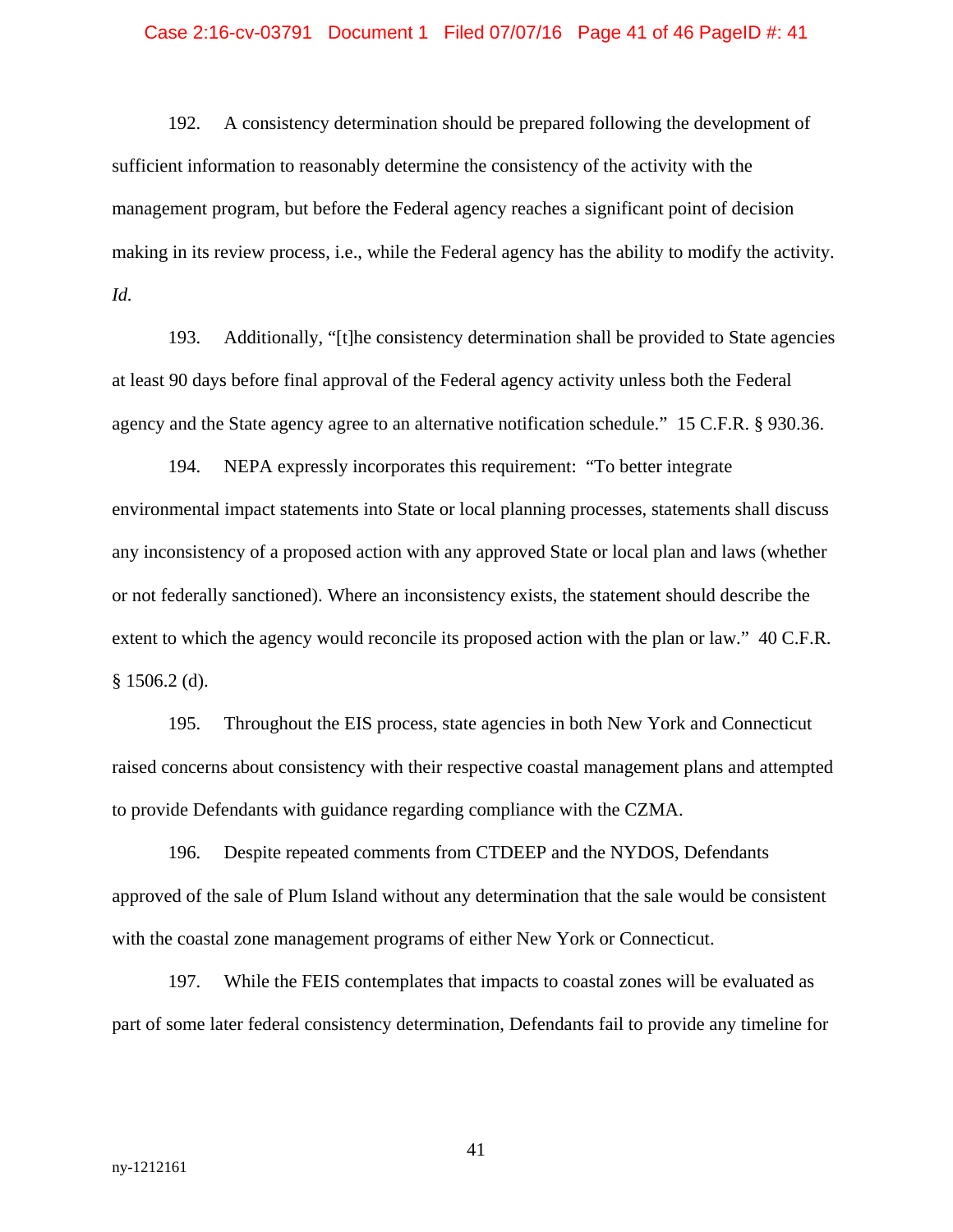#### Case 2:16-cv-03791 Document 1 Filed 07/07/16 Page 42 of 46 PageID #: 42

when that determination will take place, except to state that it anticipates providing that determination "as the conveyance of the Property nears." (June 25, 2013 FEIS, ES-10.)

198. This prospective hypothetical is contrary not only to the stated direction of the Connecticut and New York implementing agencies, but also to the clear directive of the CZMA that such a determination be made "before the Federal agency reaches a significant point of decisionmaking in its review process, i.e., while the Federal agency has the ability to modify the activity." *See* 15 CFR § 930.36 (b)(1).

199. Further, the failure to incorporate any consistency determination violates NEPA's requirement that "[environmental impact] statements shall discuss any inconsistency of a proposed action with any approved State or local plan and laws (whether or not federally sanctioned)." 40 C.F.R. § 1506.2 (d).

200. Defendants' failure to engage in any consistency determination whatsoever violates the CZMA, NEPA, and Defendants' FEIS is therefore arbitrary, capricious, an abuse of discretion, or otherwise not in accordance with law under the Administrative Procedure Act, 5 U.S.C. § 706.

201. As a direct result of Defendants failure to engage in a consistency determination, Plaintiffs will suffer immediate and actual harm.

202. In particular, the sale of Plum Island as proposed by Defendants will foreclose the ability of Plaintiffs and others to participate in the purchase of all or part of Plum Island for conservation purposes or to otherwise conserve the land and natural resources and adversely affect and irreparably harm the Plaintiffs and their respective members' aesthetic, conservation, recreational, economic, scientific, informational, and procedural interests.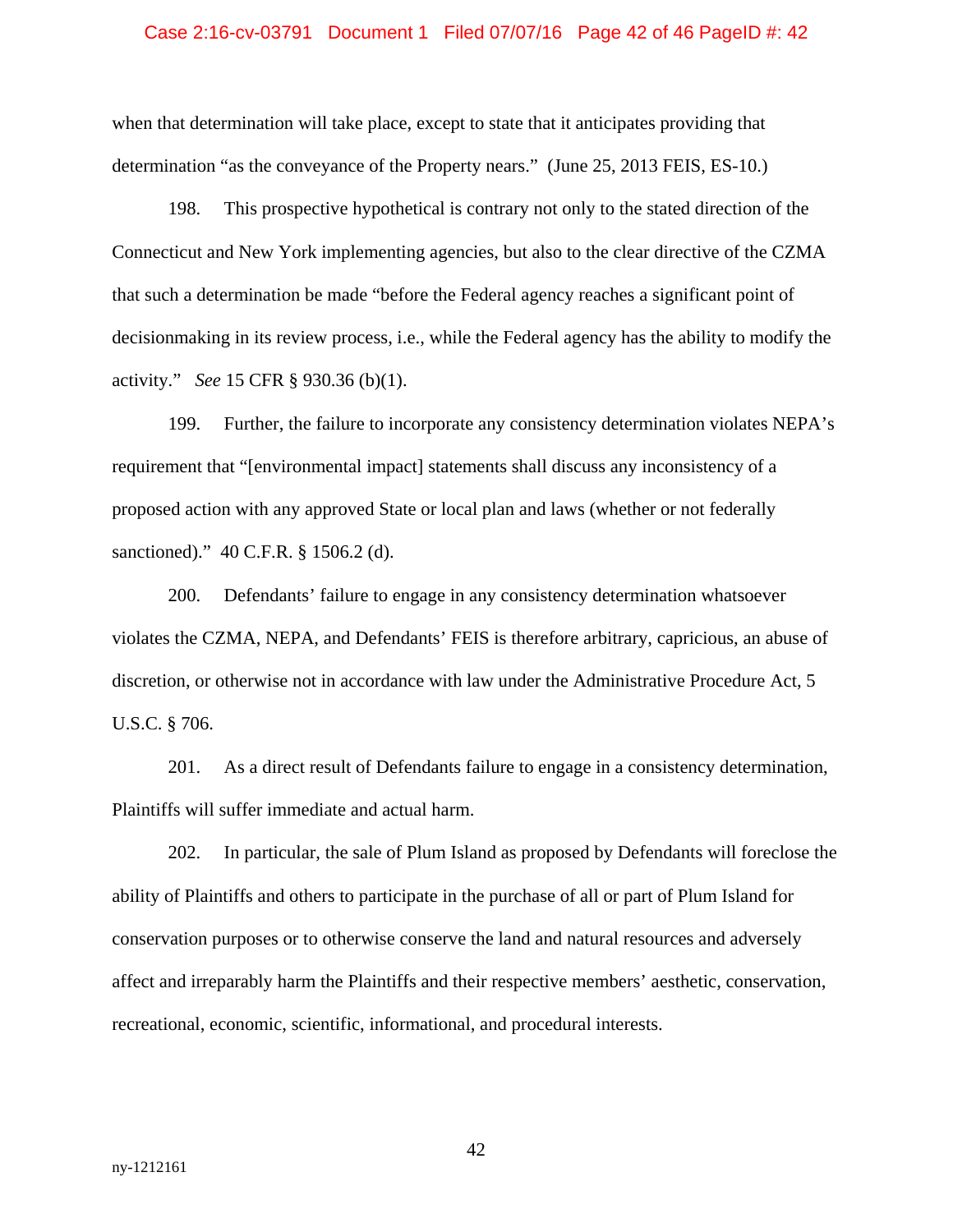## **EIGHTH CAUSE OF ACTION**

# **Violation of NEPA and APA for a final action based on inadequate ecological and environmental cleanup data**

203. Plaintiffs repeat and reallege each and every allegation set forth in paragraphs 1 through 131 as if fully set forth herein.

204. Under NEPA, an EIS must also include an analysis on "the environmental impact of the proposed action" and "any adverse environmental effects which cannot be avoided should the proposal be implemented." See 42 U.S.C.A. § 4332 (C).

205. Assessing the potential impact of any proposed action on the environment is not possible without comprehensive and current data on the ecology of a proposed action site.

206. Assessing the potential impact of any proposed action is not possible without the results of consultation under the ESA to determine whether the proposed action may affect a listed species or critical habitat.

207. Assessing the potential impact of any proposed action is not possible without the results of a consultation under the CZMA to determine whether the proposed action is consistent with state coastal management programs.

208. Throughout the EIS process, numerous federal and state agencies as well as nonprofit organizations requested that Defendants engage in comprehensive surveys of the biology of Plum Island and its surrounding waters.

209. Further, federal and state agencies repeatedly request that Defendants engage in the consultation required by the ESA and CZMA.

210. Defendants never engaged in a comprehensive survey of the biology of Plum Island and its surrounding waters.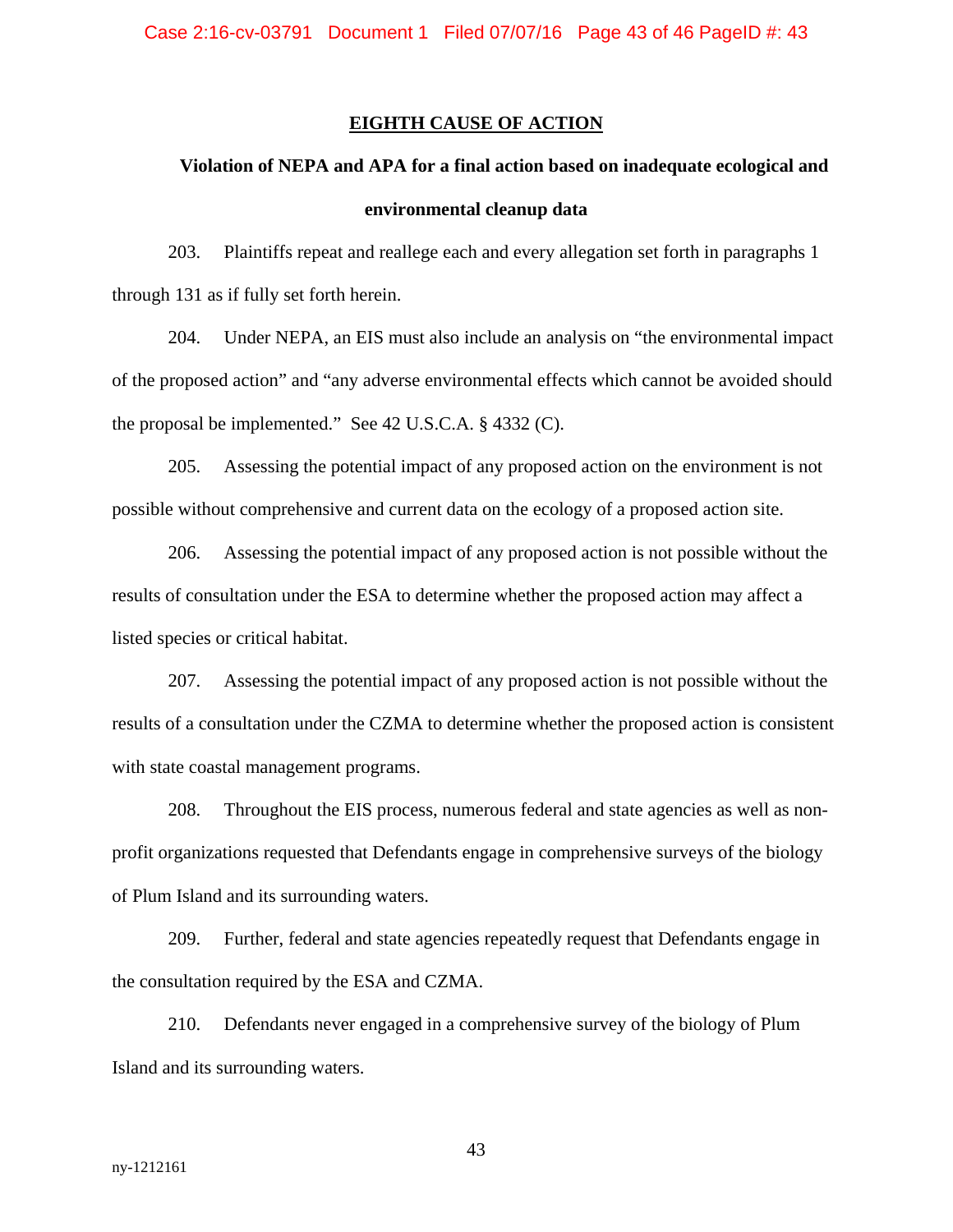#### Case 2:16-cv-03791 Document 1 Filed 07/07/16 Page 44 of 46 PageID #: 44

211. Defendants never engaged in the consultation required by the ESA and CZMA.

212. Because of Defendants' failure to engage in a comprehensive survey of the biology of Plum Island, they could not and did not adequately assess the potential impact of their proposed sale on Plum Island.

213. Despite the fact that EPA recommended they do so, Defendants failed to specifically and adequately detail their plans to clean up contamination associated with the PIADC.

214. Defendants' failure to assess the potential environmental impact of the sale violated NEPA and was arbitrary, capricious, an abuse of discretion, or otherwise not in accordance with law in violation of 5 U.S.C § 706.

215. As a direct result of Defendants failure to assess the potential environmental impact of the sale, Plaintiffs will suffer immediate and actual harm.

216. In particular, the sale of Plum Island as proposed by Defendants will foreclose the ability of Plaintiffs and others to participate in the purchase of all or part of Plum Island for conservation purposes or to otherwise conserve the land and natural resources and adversely affect and irreparably harm the Plaintiffs and their respective members' aesthetic, conservation, recreational, economic, scientific, informational, and procedural interests.

#### **PRAYER FOR RELIEF**

WHEREFORE, Plaintiffs respectfully request that this Court:

217. Declare that Defendants have violated NEPA by failing to adequately consider alternatives, failing to consider the full environmental effects of the proposed action and related actions, prejudging the final decision, failing to conduct a coastal consistency determination, and failing to base the final decision on adequate environmental analysis;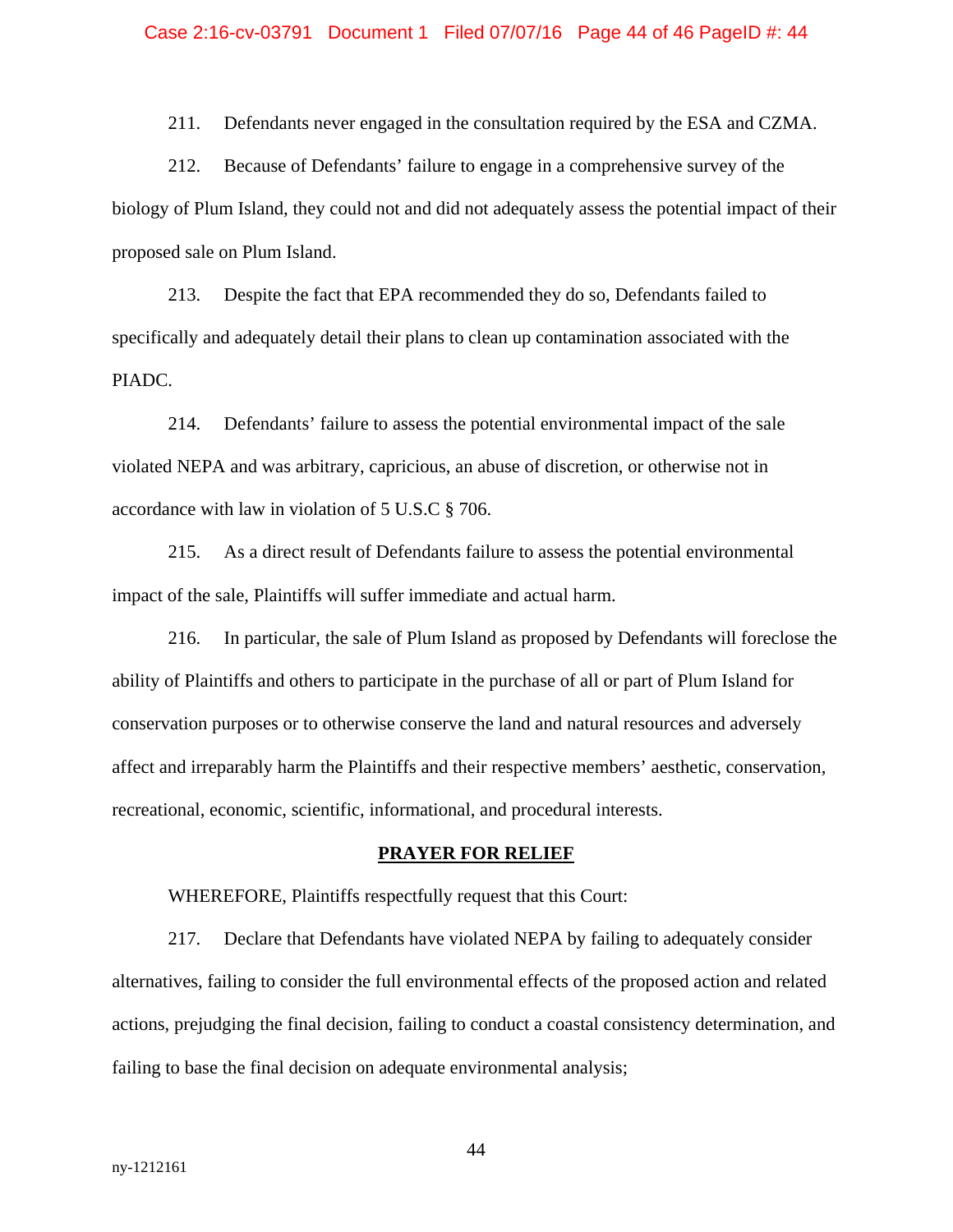## Case 2:16-cv-03791 Document 1 Filed 07/07/16 Page 45 of 46 PageID #: 45

218. Declare that Defendants' actions pursuant to the Appropriations Act are in excess of statutory jurisdiction, authority, or limitations, or short of statutory right;

219. Enjoin Defendants from completing the FEIS and selling Plum Island until an adequate EIS process has been completed;

220. Enjoin Defendants from completing the FEIS and selling Plum Island until an appropriate consistency determination has been made consistent with the CZMA;

221. Award Plaintiffs their reasonable costs and attorneys' fees; and

222. Grant such other relief as the Court deems just and proper.